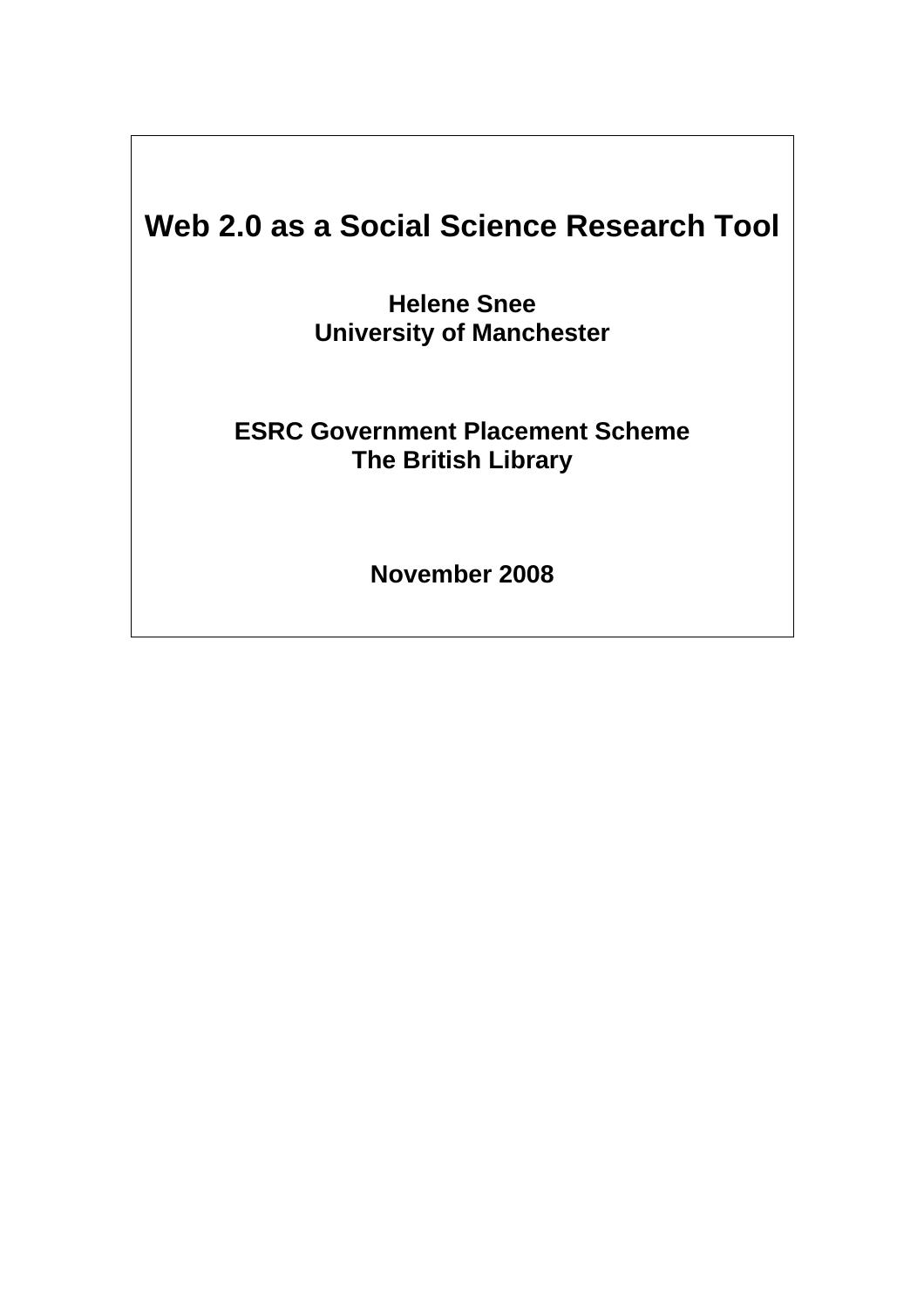# **CONTENTS**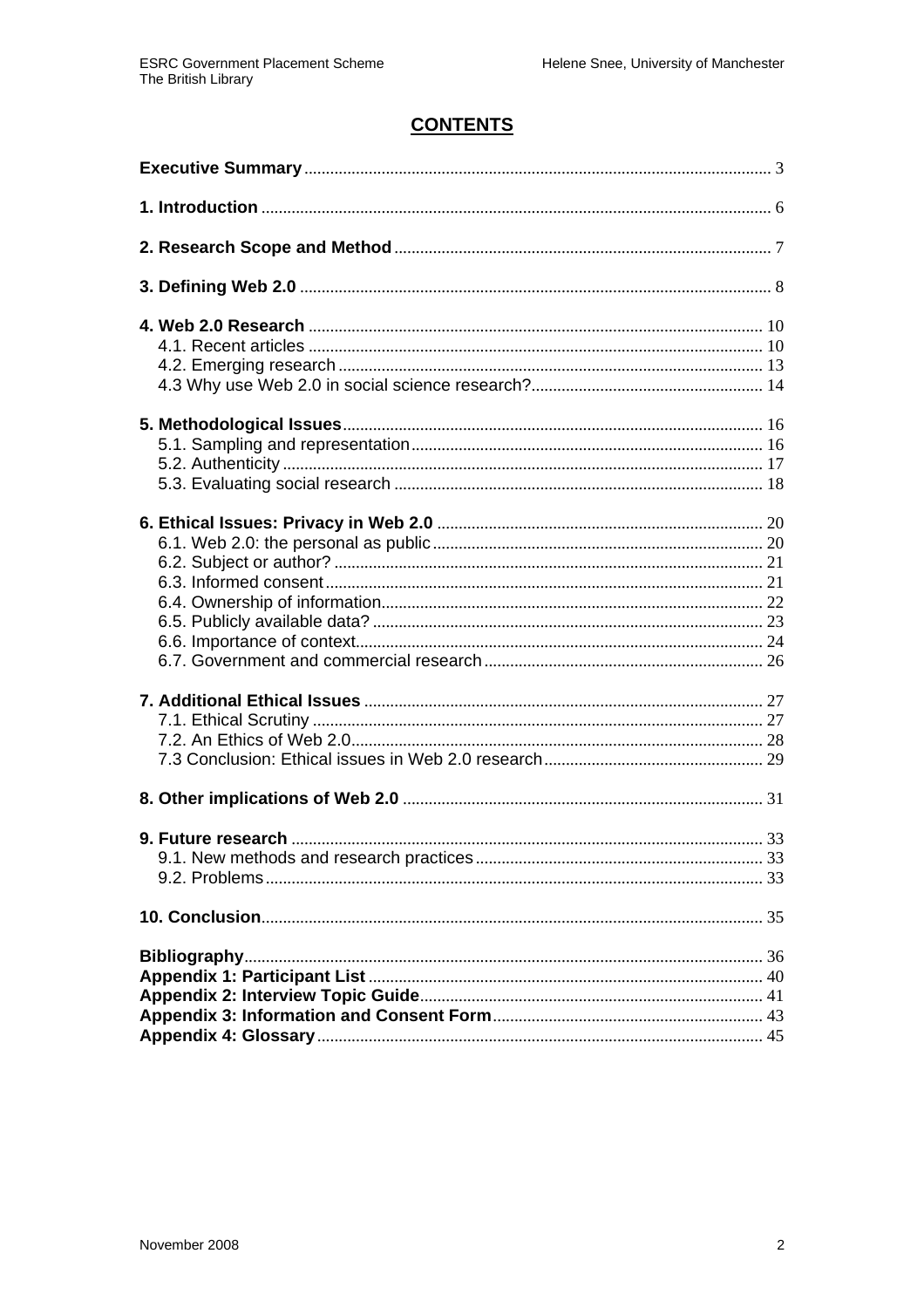#### **Executive Summary**

This report explores Web 2.0 and social research, concentrating on the utilisation of platforms like blogs, social network sites and wikis in data collection. The primary foci of the project were the methodological implications of such research, for example the continuing relevance of 'offline' evaluation criteria in an online context, and the potential ethical issues of data collection in this new environment.

The aims of the research were: to publicise the benefits and issues of new technologies for the social science research community; and to report on current practice and thinking in the use of Web 2.0 technologies as a social science research tool. A literature review was conducted to examine methodological and ethical issues identified in online research literature; this then informed a series of qualitative interviews with fifteen researchers.

The term 'Web 2.0' is associated with 'social software' and user generated content, and greater participation and interaction between Internet users and the web. Interviewees reflected on the democratic potential of Web 2.0 and the blurring of boundaries between online and offline lives.

Illustrative examples of how Web 2.0 has been utilised show a variety of methods and applications employed by social scientists. Interviewees highlighted a number of advantages and rationales for such studies. These include: practical advantages, such as relative ease of access to user content; the wealth of data about everyday life that is increasingly available online; and the implications for the quality and proximity of relationships between researchers and participants. There are certain practical issues that can pose a challenge in Web 2.0, such as accessing and understanding these youthful environments, and the overwhelming amount of data that can be generated.

Whilst Internet use has become more widespread, the use of Web 2.0 is not ubiquitous amongst the wider population, and a potential methodological challenge is the representativeness of social research samples that draw solely upon Web 2.0 users. Other features of the Web 2.0 environment, such as the lack of boundaries to some populations, could result in sample biases. However, sampling from set populations and the larger sample sizes enabled by web research mean that such errors can be minimised.

Difficulties in verifying the identity of research subjects in Web 2.0 studies may affect the validity of data, although interviewees suggested that the 'identity play' associated with early Internet use is less of a concern than in the past. Whilst this may continue to be an issue that needs consideration if researchers wish to generalise from their findings, interviewees also commented on relying on participants to tell the truth in 'offline' research.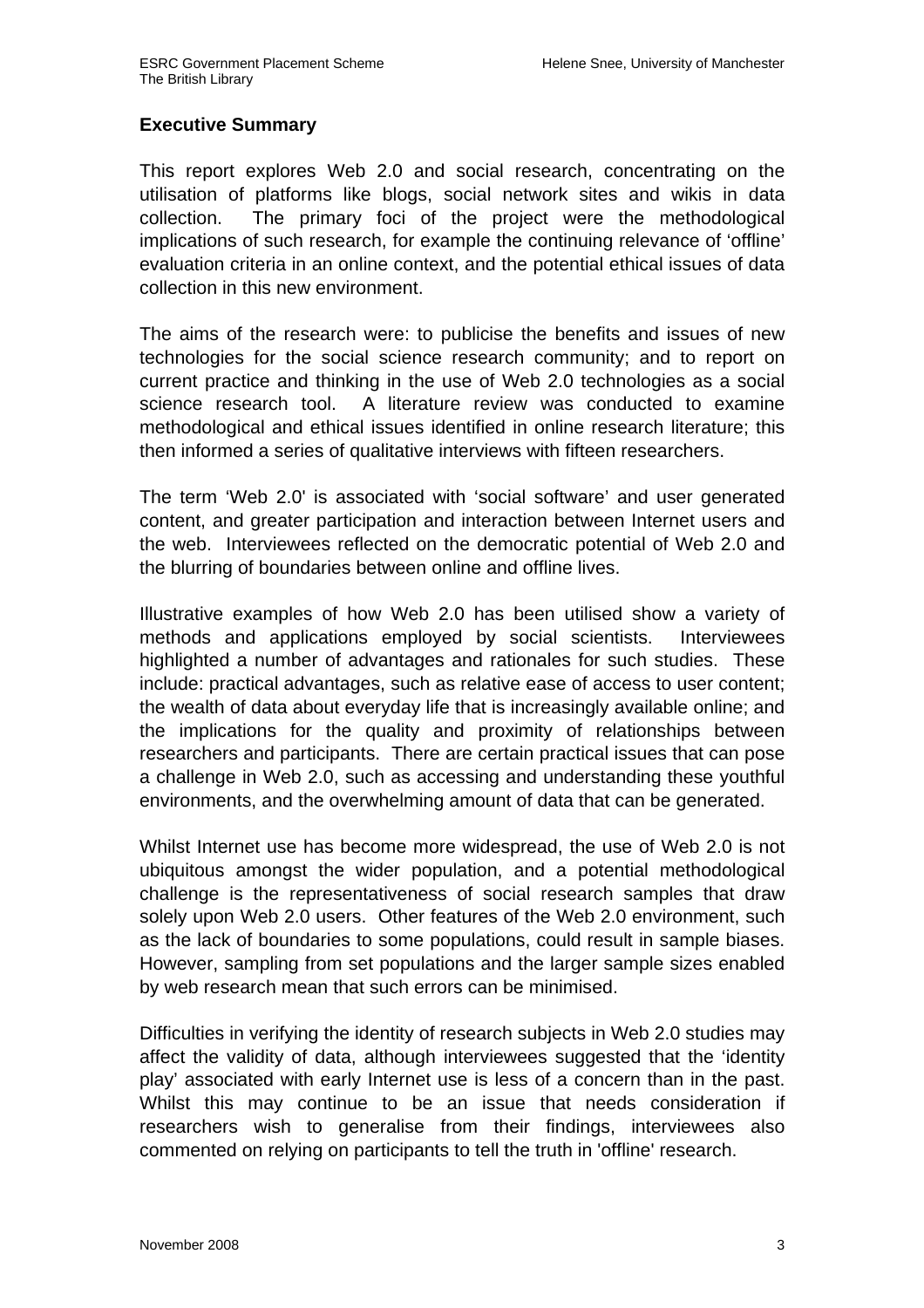The interviewees fell into two camps on the use of evaluation criteria like representativeness and authenticity, and its application to Web 2.0 data. Either offline standards should continue to apply; or, alternatively, they would not apply such criteria to their research. Of greater concern to the interviewees was that, as with any social science method, research design should be 'fit for purpose'. Examining new and innovative techniques raises just how important it is for methods to be appropriate for the research question under investigation.

The blurring of public and private spaces on the Internet was identified as a key concern for ethical decision-making in Web 2.0. The nature of the Web 2.0 environment has further eroded the distinction between online and offline spaces. Personal lives are increasingly exposed in Web 2.0 applications as part of a broader cultural shift towards openness and changing notions of privacy. The traceability of Internet data means that it can be difficult for researchers to ensure that participants remain anonymous. However, interviewees raised the issue that some participants may have deliberately put their content into the public domain, and thus should be recognised as authors. This issue impacts on when social scientists need to obtain informed consent for the use of Web 2.0 content. Some interviewees felt that putting information online should not imply consent for the use of this material. An additional challenge was determining the right of researchers to collect data without the owners' permission.

There was some variation amongst interviewees with regards to where responsibility lies to protect personal information, but there was a general agreement that context was important. It was noted that the public / private issue was a 'grey area', and therefore interviewees favoured a context-driven approach to reflect the contingency of such issues, which is consistent with current social and Internet research guidelines. Factors that could determine the decisions made were: assessing the potential harm if participants are identifiable; whether the data is presented in aggregate; and how the research is to be disseminated. A final point with regards to privacy in Web 2.0 was the concerns expressed over the use of user content and information in some government and commercial research.

Interviewees suggested that existing guidelines could be more helpful to enable ethical decision-making, and that ethics committees may have a lack of knowledge about new Internet technologies. However, there was resistance to over-bureaucratic and restrictive approaches to social science research ethics. The changing relationships between researcher and researched in Web 2.0 were not seen by interviewees to suggest a need for new ethical principles, but that their application may need to be rethought in an online environment. Making sure there are safeguards which mitigate the potential ease of conducting online research without scrutiny needs to be balanced against constricting social scientists from conducting valuable work.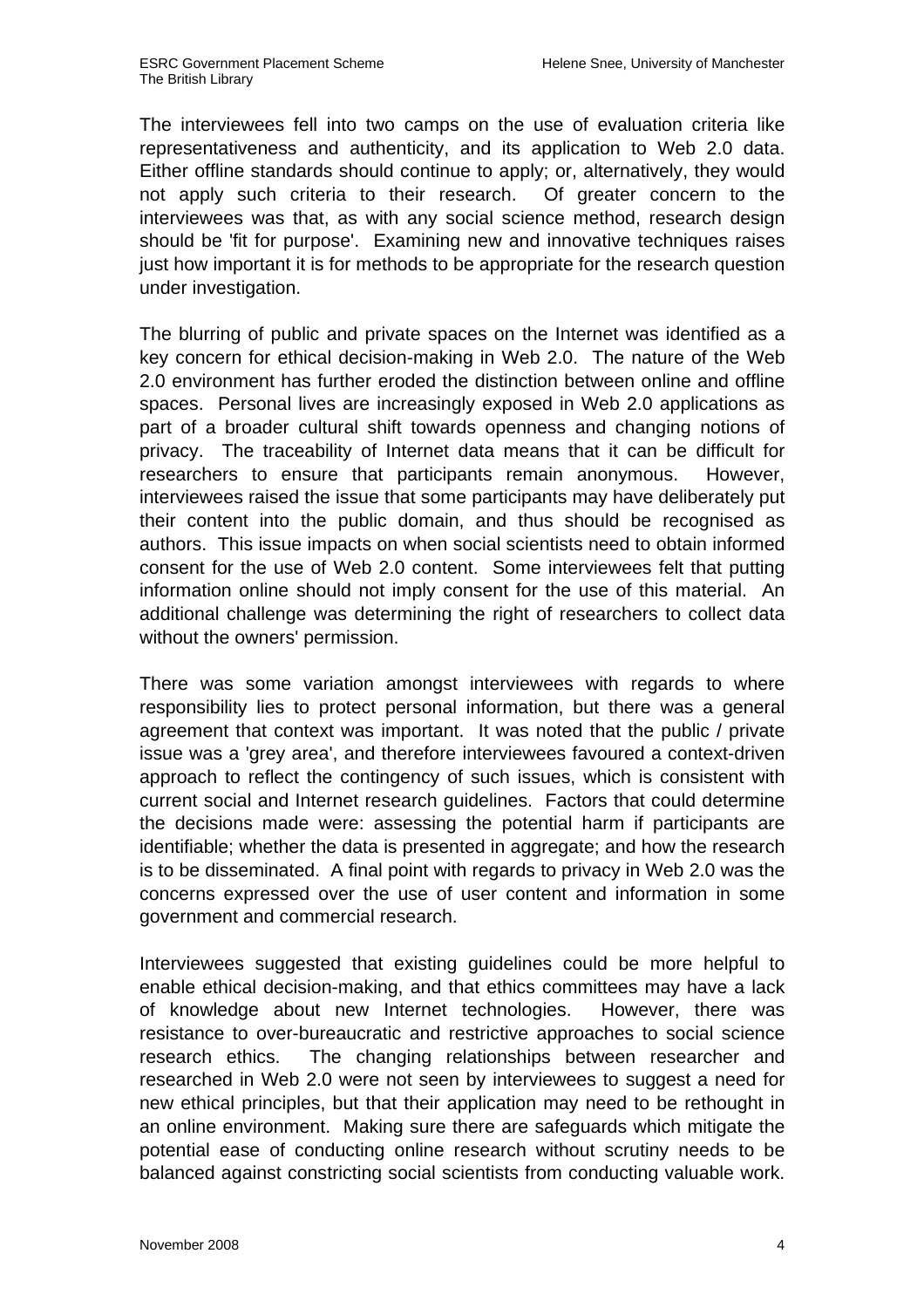Considering the ethics of Web 2.0 research sheds light on existing research practices, such as the regulation of ethics; the need for research to be sensitive to context; and that guidelines need to be useful but not restrictive.

As well as a tool for data collection, Web 2.0 can also be utilised by social scientists to disseminate research in innovative ways, such as via online video and libraries in virtual worlds. An openness to sharing information means that social scientists can be more transparent about their practices and publicise their work to wider audiences. There is also potential for teaching and collaborative working applications of Web 2.0, although such uses are yet to be fully realised.

Interviewees felt that the potential of Web 2.0 as a research tool had yet to be fully explored. Future research could be hindered by the speed of technological developments; a perceived generation gap between researchers and 'Web 2.0 natives'; and the technical skills and knowledge of social scientists. Collaboration with other disciplines was one suggested way of exploring Web 2.0 further.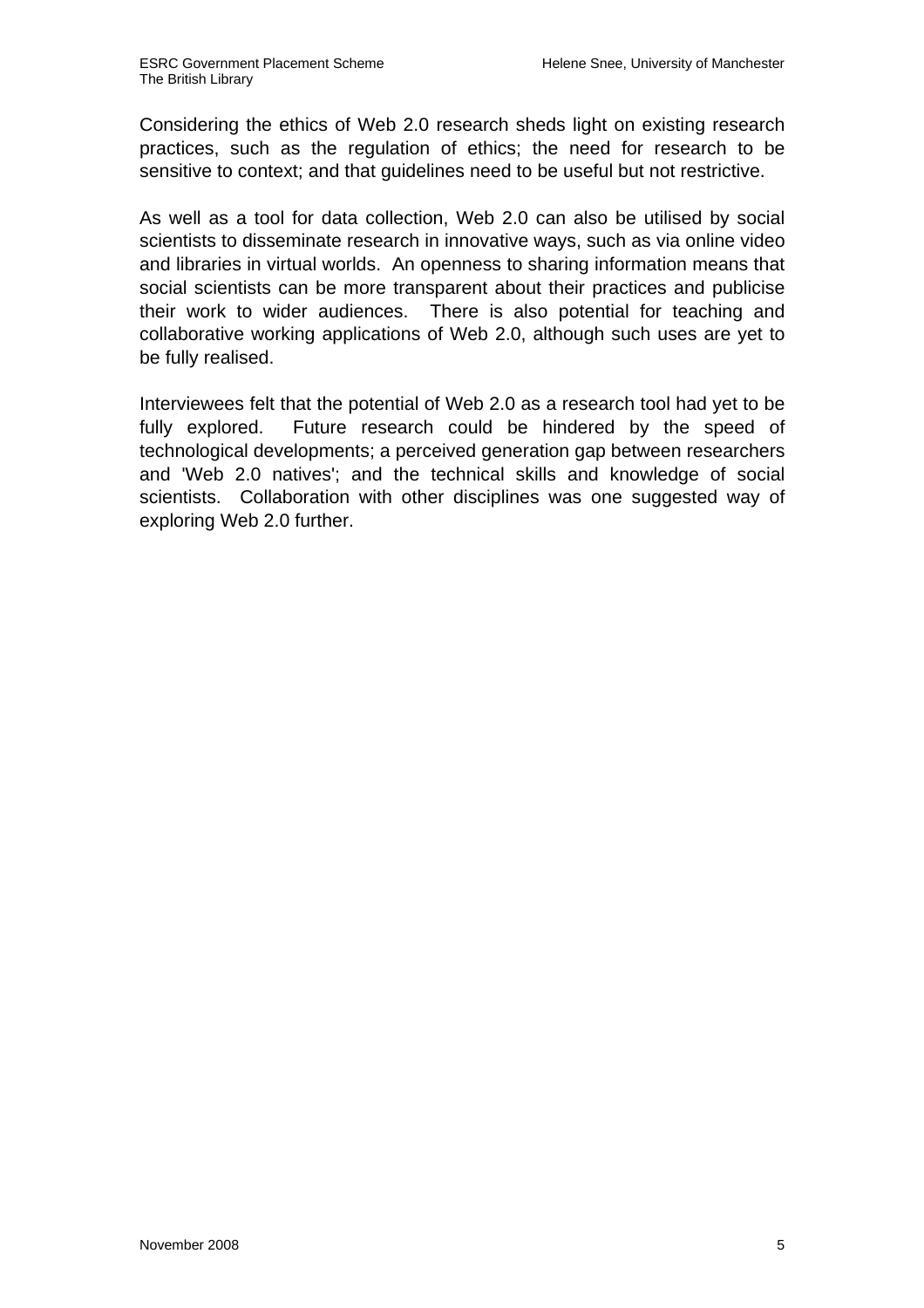# **1. Introduction**

This report forms the output of a three-month research project conducted as part of a joint initiative between the Economic and Social Research Council (ESRC) and the British Library to enable ESRC-funded research students to work with the Library on short Fellowships. The study was designed in response to the following remit from the ESRC / British Library guidance for applicants:

How are web 2.0 technologies being used by the UK social science research community? What are the implications for government and scholarly authority and research?

The research placement took place 12 May - 15 August 2008.

The first section of the report outlines the objectives of the study and the data collection method. It then goes on to cover:

- Defining Web 2.0 Definitions of Web 2.0 in the literature reviewed and interviews conducted
- Web 2.0 Research Current and emerging research in the field
- Methodological Issues Challenges of Web 2.0 methods Criteria used for evaluating social research
- Ethical Issues: Privacy in Web 2.0 The problem of defining what is public and what is private The impacts of privacy issues upon ethical decision-making
- Ethical Approaches to Web 2.0 Research Formalised ethical procedures Wider implications for social research ethics
- Other implications of Web 2.0 Social science and Web 2.0 beyond data collection
- Future research Interviewees' reflections on moving Web 2.0 research forward
- **Conclusion** 
	- Areas for exploration
- Appendices

Participant details, interview topic guide and consent form, and glossary of Web 2.0 terms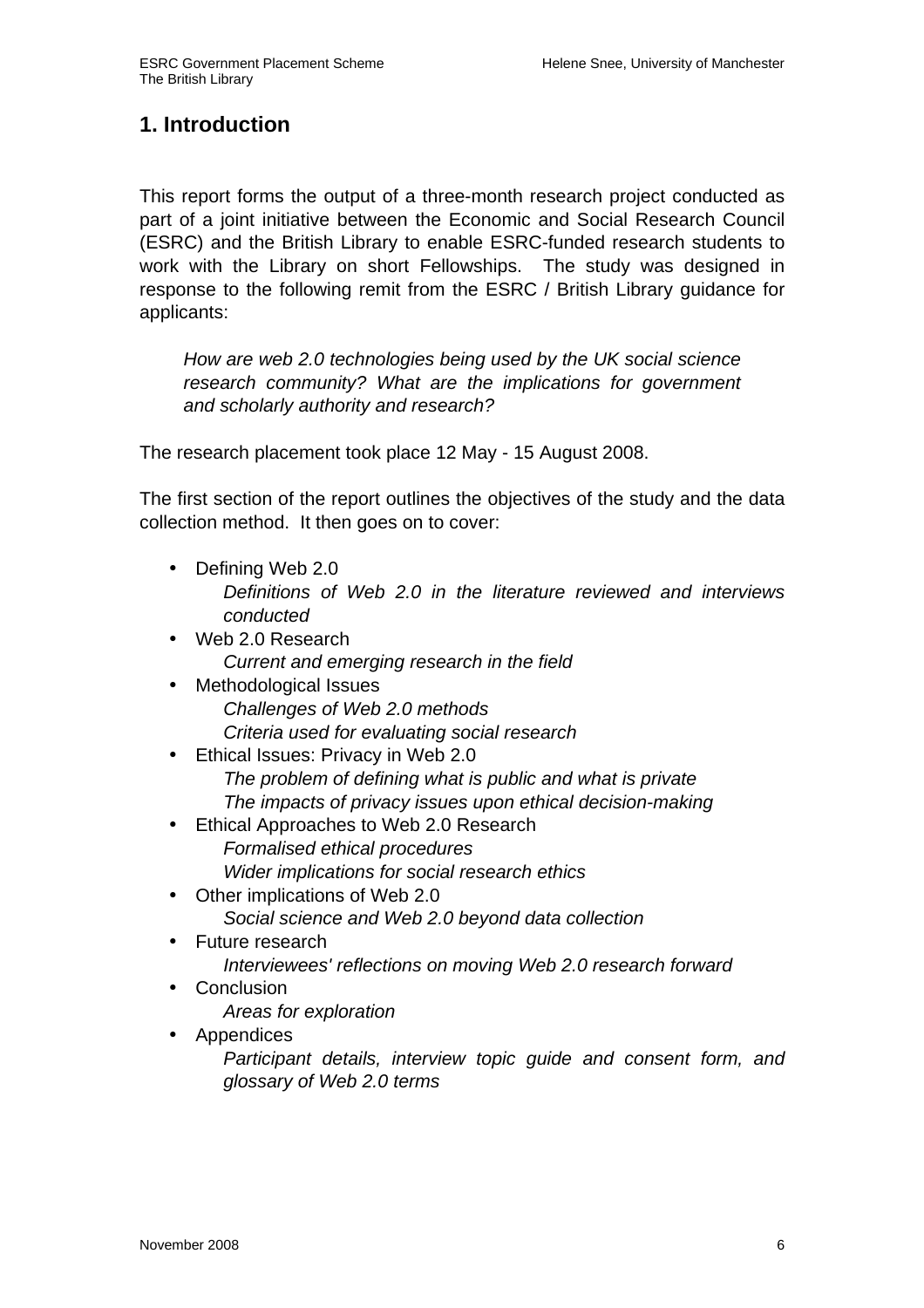# **2. Research Scope and Method**

Two objectives were set at the beginning of the study: to publicise the benefits and issues of new technologies for the social science research community, so that researchers may be introduced to Web 2.0 or to new uses of such methods; and to report on current practice and thinking in the use of Web 2.0 technologies as a social science research tool.

The research consisted of two stages, a literature review and interviews with social science researchers. The literature review examined methodological and ethical issues in the online research literature, and looked at studies that discuss or utilise Web 2.0 as a research tool. This informed the topic guide used for the interviews; qualitative interviews were carried out with fifteen researchers.<sup>1</sup>

The focus of the research was to ask interviewees to reflect upon the evaluation criteria, such as data validity, applied to Web 2.0 research, and the potential ethical issues associated with this work. A semi-structured approach was taken, which meant that as well as the topics from the interview guide, conversations developed that touched upon a number of additional areas of interest.

All interviewees were given an information sheet and signed a consent form (see appendix 3) which gave them the option of remaining anonymous. Two participants requested this option and are referred to in the report as 'R1' and 'R2'; those happy to be identified are referred to in the report by their initials. Any quotes or specific comments that were ascribed to interviewees were referred back to them to ensure that they were happy with the presentation and context. The interviews were recorded and summarised, although not completely transcribed verbatim. The summaries were coded on the basis of the topic of discussion and then key points transferred into an Excel workbook to allow sorting into common themes and issues.

To avoid confusion, the following conventions are used: when referring to people interviewed as part of this study, the term 'interviewees' is used. References to 'researchers' should be taken to mean the wider research community, and 'participants' to those who take part in, and are the subject of, social research.

Given that the project was relatively small scale, the following report offers a high level overview of the subject and the topics raised in the interviews, and identifies some areas for further, more detailed examination.

 $\overline{\phantom{a}}$  $1$  See appendices 1 and 2 for participant details and the interview topic guide.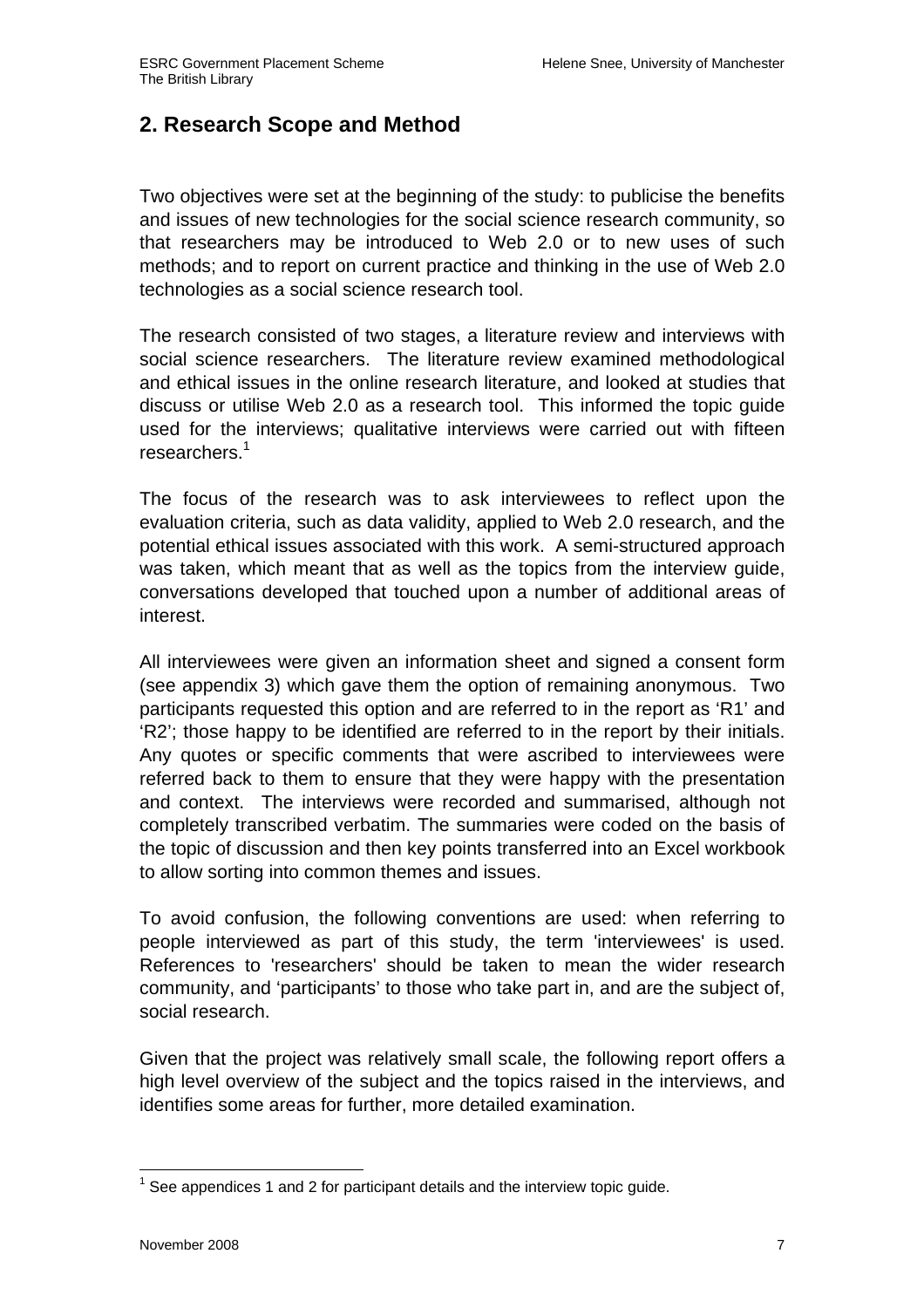# **3. Defining Web 2.0**

Before discussing the ways in which Web 2.0 might be utilised by the research community, it is useful to briefly outline how it has been conceptualised in social science literature.

The development of the term 'Web 2.0' is usually ascribed to the American media company O'Reilly Media Inc. It was used by the company and its founder Tim O'Reilly to identify common features of a set of innovative Internet companies and their business characteristics, rather than describe a group of technologies. However, the term has come to be associated with 'social software' and user generated content, which share some of the features identified by O'Reilly, such as participation, the user as contributor, harnessing the power of the crowd, and rich user experiences (Anderson 2007: 6).

Social software "letesil people interact with people and data in a fluid way" (boyd 2006: 17); commonly referenced examples included the social networking site Facebook<sup>2</sup> and the social bookmarking site Digg<sup>3</sup>. A recent OECD report on user-generated content notes that changes in how users produce, distribute, access, and use information, knowledge, culture and entertainment is seen to lead to increased autonomy, participation and diversity (OECD 2007 page 63). Bruns (2008) has called such changes a shift toward 'produsage', with the distinction between producers and users of content disappearing. According to Cooke and Buckley (2008), the key feature of Web 2.0 is that it enables collaboration and sharing online.

So alongside the technical move to the Internet as a platform, there is a sense of greater participation and interaction between Internet users centred on web content. The significance for the social sciences has been discussed by Hardey (2007) who suggests that this user agency brings Web 2.0 within fundamental debates because it is "inherently social so that users are central to both the content and form of all material and resources" (Hardey 2007: 869; italics in original). Despite the fact that it is a problematic term, and that the boundaries of the concept are unclear, it is "good enough" to talk about the new technologies and the behaviours that have "captured the imaginations of millions of users worldwide" (boyd 2006: 18-19).

The interviewees were asked to define Web 2.0 in an attempt to understand how it has been employed in the research community. These definitions broadly reflected the issues identified above. For example, a number of them commented on the use of Web 2.0 as a label. One issue raised here was the

 2 http://www.facebook.com

<sup>&</sup>lt;sup>3</sup> http://digg.com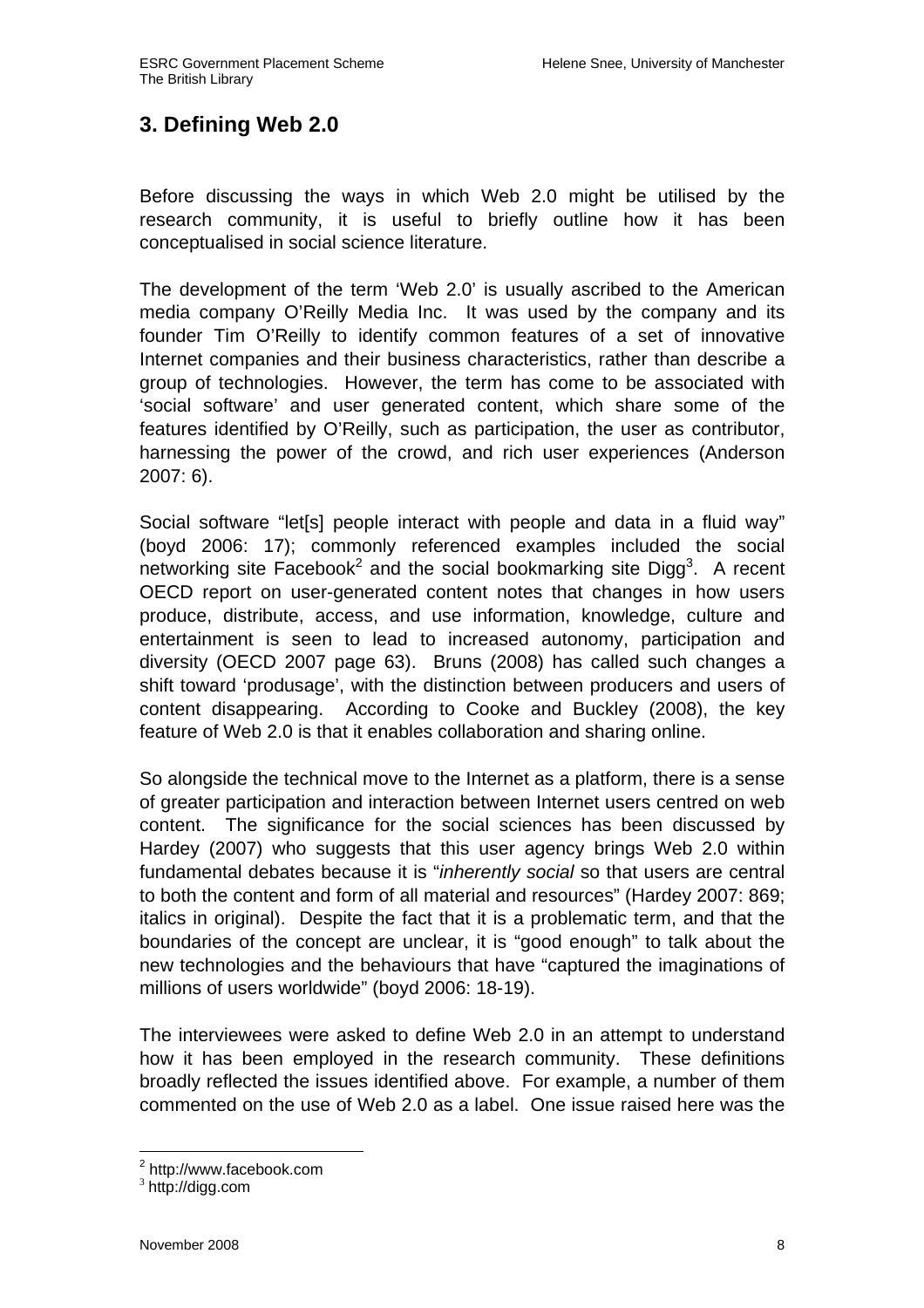danger of subsuming different activities and applications under one term, thus losing a nuanced understanding of their differences; however it was also suggested that applying such a label as convenient shorthand enables some common trends to be discussed. Most identified one such trend as the growth in user generated content. This tied in to ideas about the more 'democratic' elements of Web 2.0; it is easier to put content on the Internet as the technological barriers have been removed, and the interviewees referred to a culture of collaboration, sharing and participation:

[Web 2.0 is] a social medium which creates and facilitates interactions between people, in a way that the web was supposed to be in the early days. But [then] it was too high level, people had to have a degree in computer science to create anything [or] to start a conversation (AK).

As well as the technological developments that enabled more users to contribute to web content, many interviewees commented on the interactive facilities of Web 2.0 applications, and the growth of the 'online desktop'. Some also referred to the blurring of boundaries between online and offline lives, particularly how the everyday and the personal are becoming central to our Internet presence. As will be seen later, this was discussed in relation to (and has implications for) the opportunities for online research and the ethical decisions that social scientists must deal with.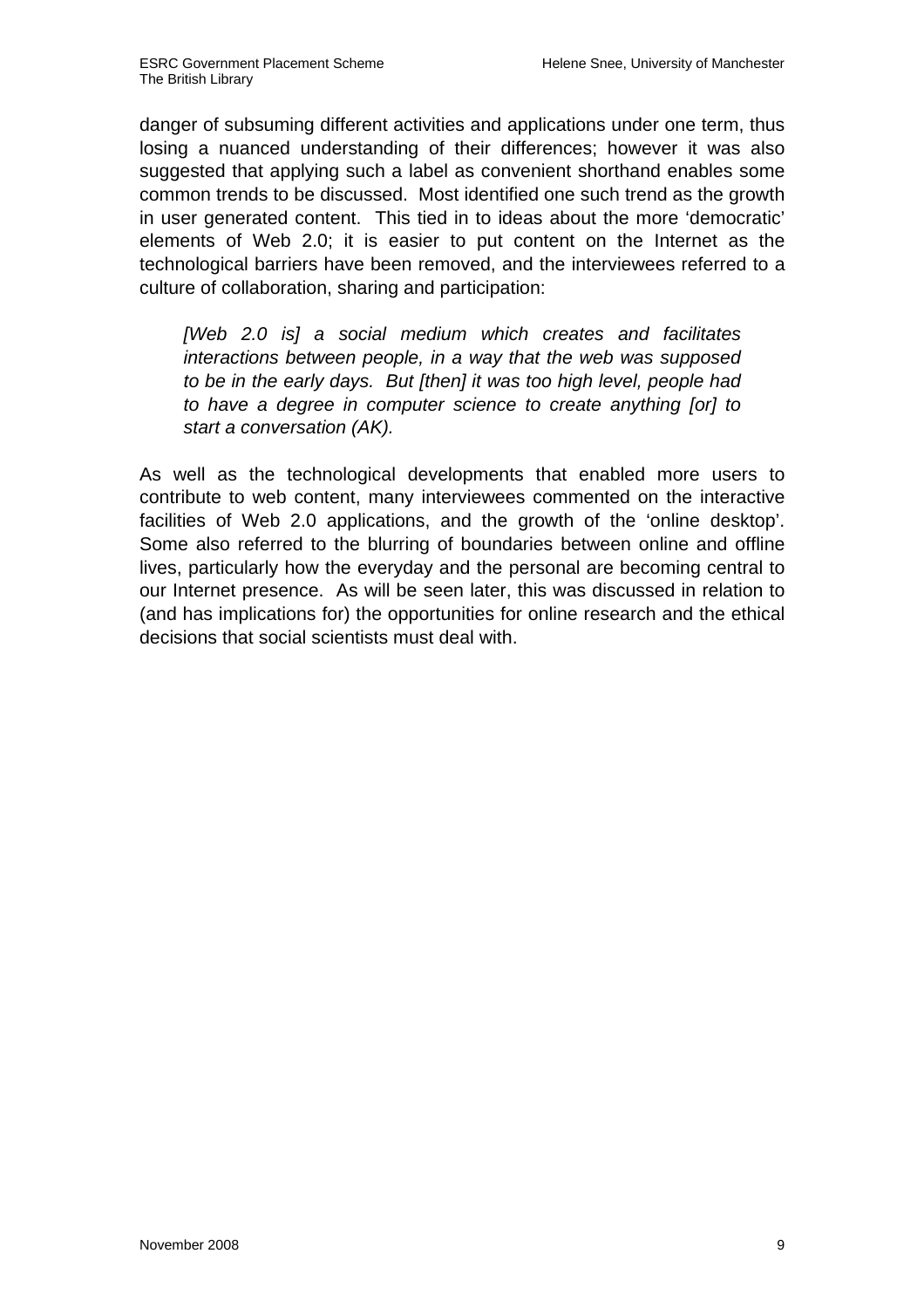# **4. Web 2.0 Research**

The following discussion of how Web 2.0 has been utilised for data collection is not intended to be an exhaustive examination of this field but to highlight the variety of methods and applications that are currently being employed. It includes a summary of the uses, benefits and potentials of such methods as identified by the interviewees. Some of the work referred to here is drawn from the interviews and from unpublished studies. As noted in a number of the interviews, much of the work in this area is in progress, including postgraduate research and studies working their way through the publishing system $4$ . Examples have been included from recent research in the following areas:

- social networking;
- blogging;
- use across Web 2.0 applications;
- virtual worlds; and
- the application of Web 2.0 in a specific discipline.

## **4.1. Recent articles**

## **4.1.1. Research into social networking**

Liu, H. (2007) *"*Social Network Profiles as Taste Performances", Journal of Computer-Mediated Communication 13(1) 252-275.

Liu analyses MySpace<sup>5</sup> social networking profiles, arguing that they are performances of taste that display the user's status and distinction. A qualitative pilot study identified four different types of 'taste statements' within the 'interests' section of these profiles, conveying: prestige; differentiation; authenticity; and theatrical personas. This is followed by a statistical analysis of 127,477 profiles which suggests that prestige and differentiation were the primary types of taste statements; differences in tastes are found to be aesthetic in nature but the evidence for socioeconomic factors to classify profiles is inconclusive.

Lange, P.G. (2007) "Publicly Private and Privately Public: Social Networking on YouTube" Journal of Computer-Mediated Communication 13(1) 361-380.

This study is based on an ethnographic analysis of videos, comments and profiles on YouTube<sup>6</sup>, along with interviews with users, to look at the social networks created and negotiated. Lange considers the public/private nature of YouTube content, and suggests that rather viewing this as a dichotomy,

 4 See section 7 for the potential impact of Web 2.0 on publishing mechanisms.

<sup>5</sup> http://www.myspace.com

<sup>6</sup> http://www.youtube.com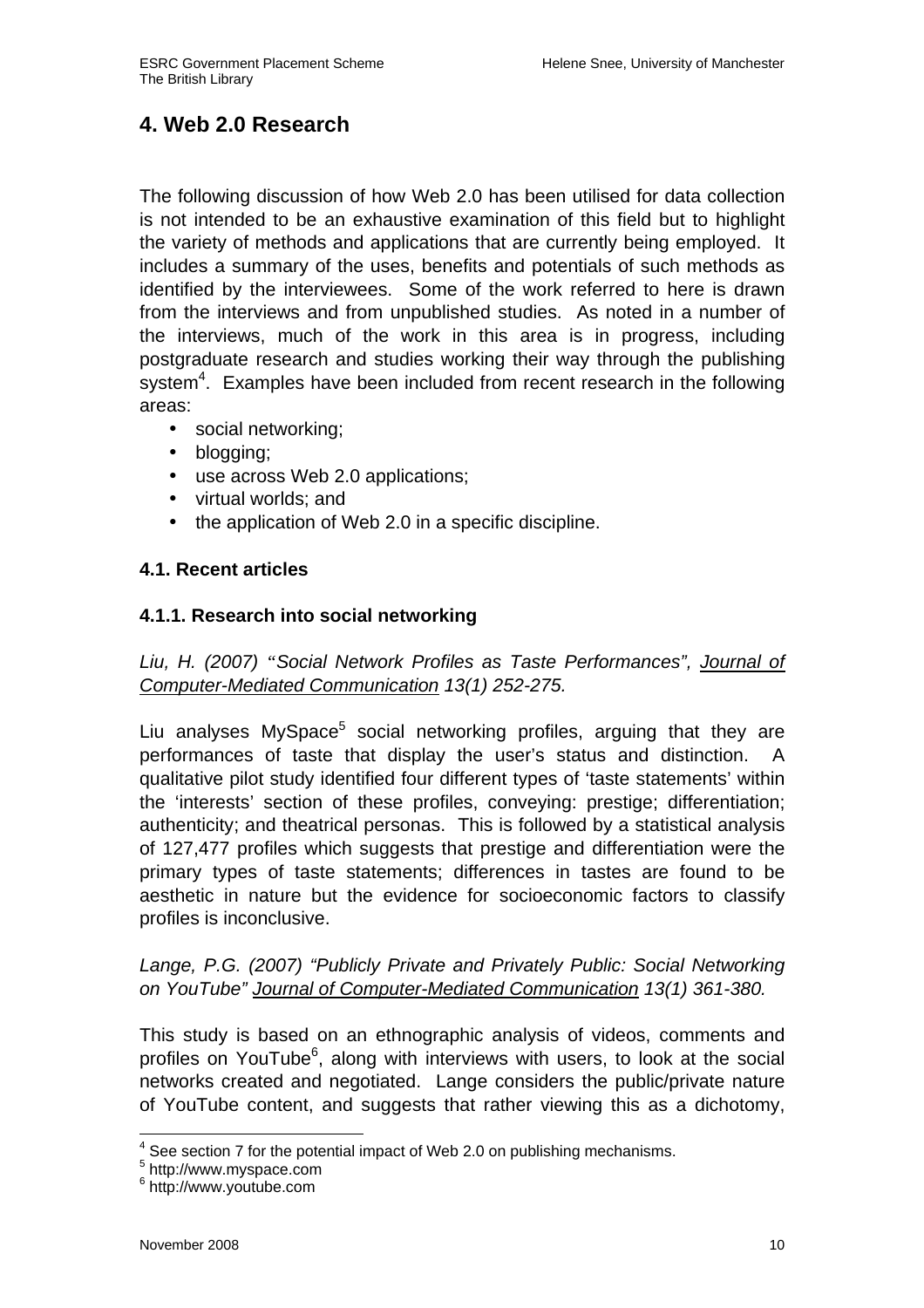user behaviour is more nuanced. Some behaviour is 'publicly private': identity information is disclosed but access to the videos or their personal context is limited; and some is 'privately public', as users connect with others freely but withhold their personal details.

Thelwall, M. (2008) "Social networks, gender, and friending: An analysis of MySpace member profiles" Journal of the American Society for Information Science and Technology 59(8) 1321-1330.

Thelwall uses an automated method of data collection ('webcrawling') to download three samples of profiles from the social networking website MySpace. The main data set for the research was a random sample obtained using a program that generated random user ID numbers. The profiles sampled were automatically scanned to extract demographic information about the users, which was then analysed to provide descriptive statistics about the MySpace population. Findings from the study included a profile of a 'typical' MySpace user (who is female, 21, single and interested in online friendship) and a commentary on the different friendship dynamics within the community.

Hogan, B (2008) "Analyzing Social Networks via the Internet (Pre-release version)" in Fielding, N, Lee, R and Blank, G (eds). The Handbook of Online Research Methods. Sage: Thousand Oaks, CA. Available from http://individual.utoronto.ca/berniehogan/Hogan\_SAGE\_Internetworks\_RC1.p df.

In a preprint of a chapter for an online research methods textbook, Hogan considers how the methodology of social network analysis (SNA) can be applied to online data. SNA is an established 'offline' method that attempts to map the structure and nature of relationships between people, organisations and other entities. To illustrate the application of SNA, Hogan conducts an explanatory analysis of the social bookmarking and link-sharing website Digg, which has been criticised for being dominated by particular individuals who set the agenda and vote for each other. His analysis examines the top submitters to the site, looking at the number of times their stories made it to the front page and the ratio of popular stories to those less successful. The analysis found that success was related to the network structure so that having a fan among top submitters carried more weight than having a non-top fan, but that sheer number of friends did not guarantee whether a story would be popular.

# **4.1.2. Research into blogging**

Herring, S.C. and Paolillo, J.C. (2006) "Gender and genre variation in weblogs" Journal of Sociolinguistics 10(4) 439-459.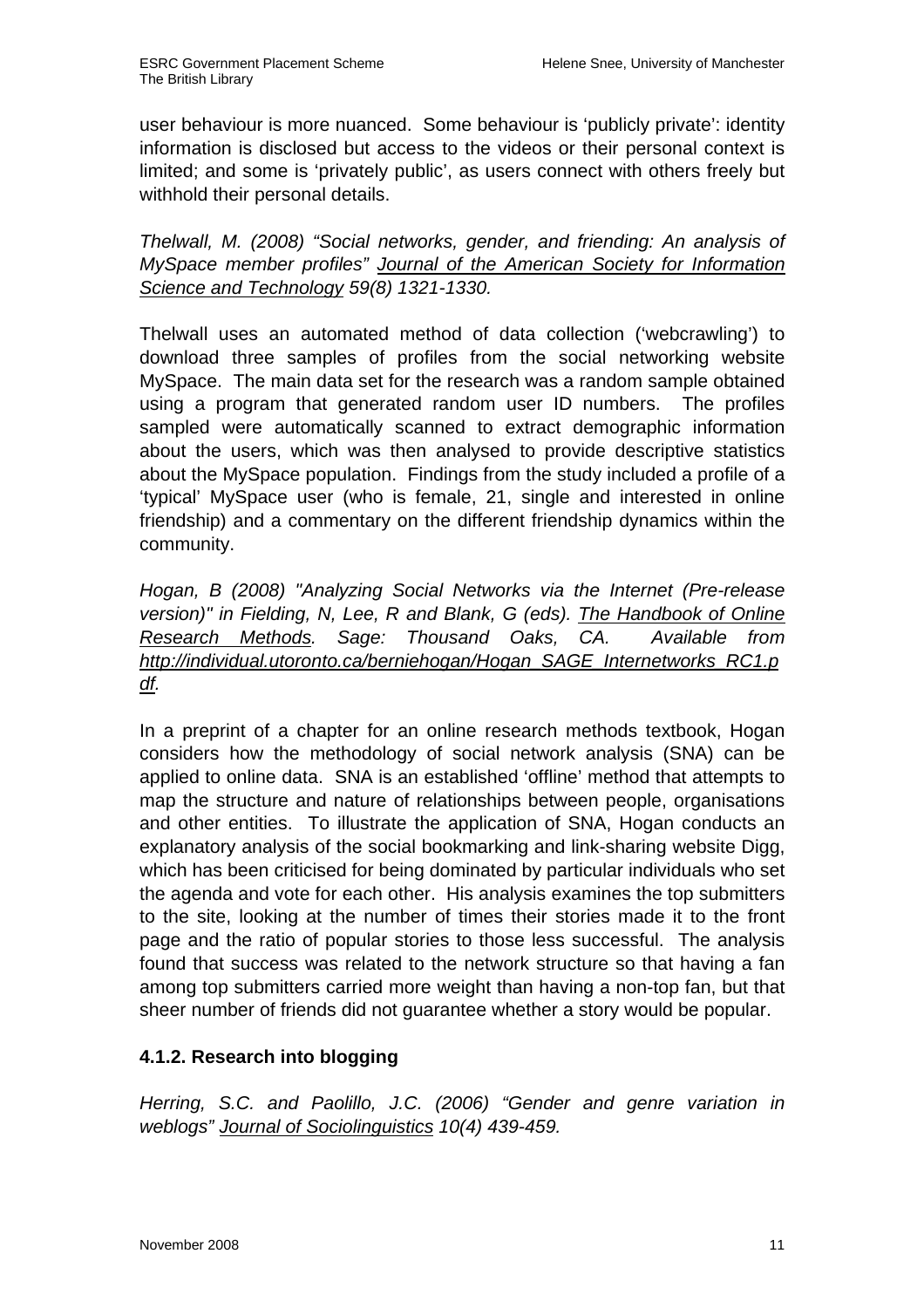This study examines the relationship between linguistic variation, gender and genre using quantitative analysis of a random sample of weblogs. The analysis builds on previous work by Herring and colleagues that suggested three sub-genres of blog writing: filter (which 'filter' content, often news stories, from the rest of the web); personal journals; and k(nowledge)-logs (which record information around a specific, often technical, activity). Herring and Paolillo's research concluded that the genre of a blog will affect its linguistic style, but that the gender of the blog author does not. They also reflect on how certain genres are considered to be gendered (personal journal writing is more associated with females, for example) which impacts on the prestige of the blog, as personal writing is seen as 'less important'.

# Hodkinson, P (2007) "Interactive online journals and individualization", New Media and Society, 9(4) 625-650.

Hodkinson conducted an ethnographic case study of the experiences and perspectives of users on LiveJournal<sup>7</sup>, a blogging and social networking site. He set up his own account (making it clear he was a researcher), wrote a blog, established contact with users and made 'friends', predominantly with those interested in the 'goth' subculture. The study examines the online goth community's transition from discussion forums to blogs in the context of debates about individualisation and identity. Hodkinson concludes that patterns of communication within the community are on the whole individualistic, but that existing group attachments do remain.

# **4.1.3. Research across Web 2.0 applications**

Beer, D (2008) "Making Friends with Jarvis Cocker: Music Culture in the Context of Web 2.0" Cultural Sociology, 2(2) 222-241.

Rather than looking at a particular website, Beer focuses on the presence of a popular music performer across a number of Web 2.0 websites and applications. The article examines the implications of Web 2.0 for music culture, and the part that music plays in the development of Web 2.0 media. Beer also reflects on the capacity of Web 2.0 applications and content as data archives available for sociological analysis. The discussion looks at the ways in which users can engage in research about the performer through YouTube and Wikipedia<sup>8</sup>; form friendship networks around the performer through MySpace; and how relationships between performers and their audience have changed in the current environment.

 $\overline{a}$  $^7$  http://www.livejournal.com

<sup>8</sup> http://www.wikipedia.org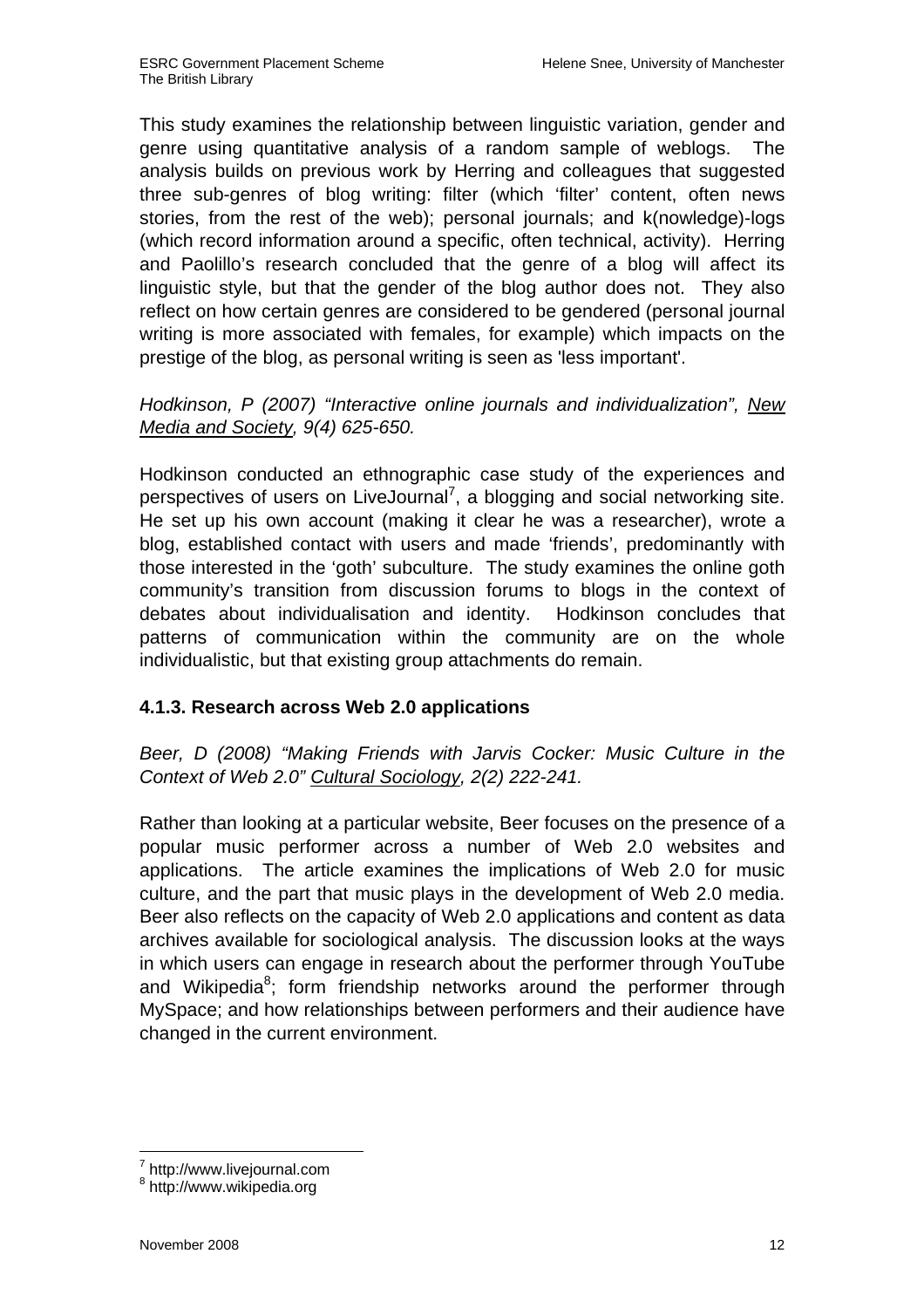# **4.1.4. Research in Virtual Worlds**

Chesney, T, Chuah, S-H and Hoffman, R (2007) "Virtual World Experimentation: An Exploratory Study" Available from: http://www.nottingham.ac.uk/economics/cedex/papers/2007-14.pdf

This study examines whether virtual Web 2.0 worlds like Second Life $^9$  can be used for experimental research with human subjects. It reflects on the associated methodological issues and assesses the suitability of the environment to conduct such tests, concluding that they can simulate physical labs at a lesser cost. Incentivised games, which test economic decisionmaking, are replayed in 'virtual labs' with Second Life users and the results are compared with those from offline games. The behaviour of people in Second Life was typical compared with 'real life' studies conducted with university students (a common research pool for these sort of experiments), and any differences could be assigned to demographic differences rather than a different cultural environment. In fact, participant values were more in line with the general population than the average university campus<sup>10</sup>.

# **4.1.5. Example of the application of Web 2.0 in a specific discipline**

Cooke, M and Buckley, N (2008) "Web 2.0, social networks and the future of market research" International Journal of Market Research 50(2) 267-292.

The article proposes that Web 2.0 can be utilised by market researchers as collaborative tools not only to examine trends and consumer communities, but also to establish new interactive research methodologies such as 'participatory panels'. The use of such a panel in a research situation is described in a project that aimed to engage local business in consultations on community strategy. This employed social networking software to allow threaded discussions, surveys, e-mail communications and bulletins, Q&As, content publishing and user profiles. In such a process, respondents, researchers and clients have co-creation roles; this not only utilises the technical capabilities of social software but also incorporates its participatory elements, changing the nature of the relationship between researchers and researched.

## **4.2. Emerging research**

As discussed at the start of this section, the relative novelty of Web 2.0 technologies means that work in this area of study is only just beginning to be published, or is the subject of ongoing postgraduate research. One interviewee noted that while social network sites have attracted a lot of

 9 http://www.secondlife.com

 $10$  See Giles, J (2007) for other uses of Second Life by social scientists.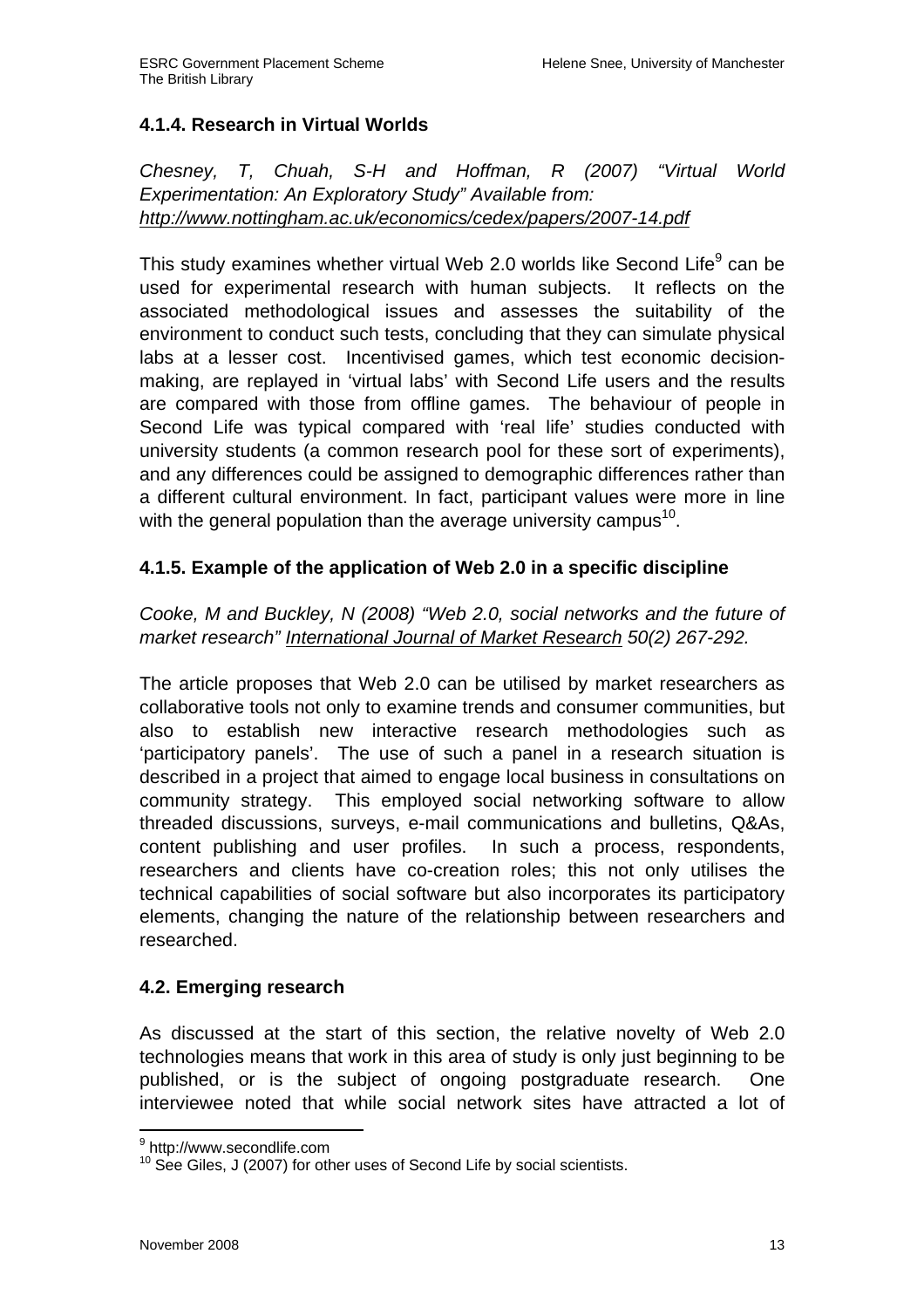attention, "less work is being done on wikis, folksonomies and mash-ups" (RB).

Work in these latter areas is beginning to emerge. For example, a project entitled "Tags, Networks, Narrative" at De Montfort University asked volunteers to tag 40 sites in Del.icio.us<sup>11</sup>, a social bookmarking website, and analysed the resulting folksonomy. The output has been presented at a number of conferences (ICOT 2007). Two interviewees (MT and RB) had PhD students who were conducting work on folksonomies and wikis: one is investigating why people tag in various ways and if it is possible to encourage them to tag in ways that are more useful for others<sup>12</sup>; another is analysing user data downloaded from Wikipedia to map patterns of use and facilitate understandings of engagement with the technology<sup>13</sup>. Wikis have also been discussed with reference to their implications for knowledge production and dissemination (see section 7).

Work that examines the specific methodological and ethical implications of Web 2.0 research is also being published. A recent article in *Information*, Communication and Society examines some of the sampling problems when studying blogs and bloggers and suggests strategies to combat these (Li and Walejko 2008). Also with reference to blogging, Hookway (2008) uses his research into morality and everyday life that drew upon self-reflections in online journals as a case study to discuss the use of these sources in social research.<sup>14</sup>

## **4.3 Why use Web 2.0 in social science research?**

As illustrated by the above examples, a variety of methods and approaches have been employed to utilise Web 2.0 in social science research. The interviewees were asked to reflect upon why researchers might want to employ these strategies, and three key themes emerged.

Firstly, the practical advantages of these methods were mentioned by a number of interviewees. The content generated by users in such environments is relatively easy to access; the researcher does not have to leave their office to investigate the social lives of individuals and communities. One interviewee commented on how "…the standardised format of the content, for example how all MySpace profiles follow a particular template, means that data can be more easily collected using automated methods" (TE).

 $\overline{a}$  $11$  http://del.icio.us

<sup>&</sup>lt;sup>12</sup> At the University of Wolverhampton.

<sup>&</sup>lt;sup>13</sup> At the University of York.

 $14$  The issues raised in both of these articles will be discussed in more depth in the following sections.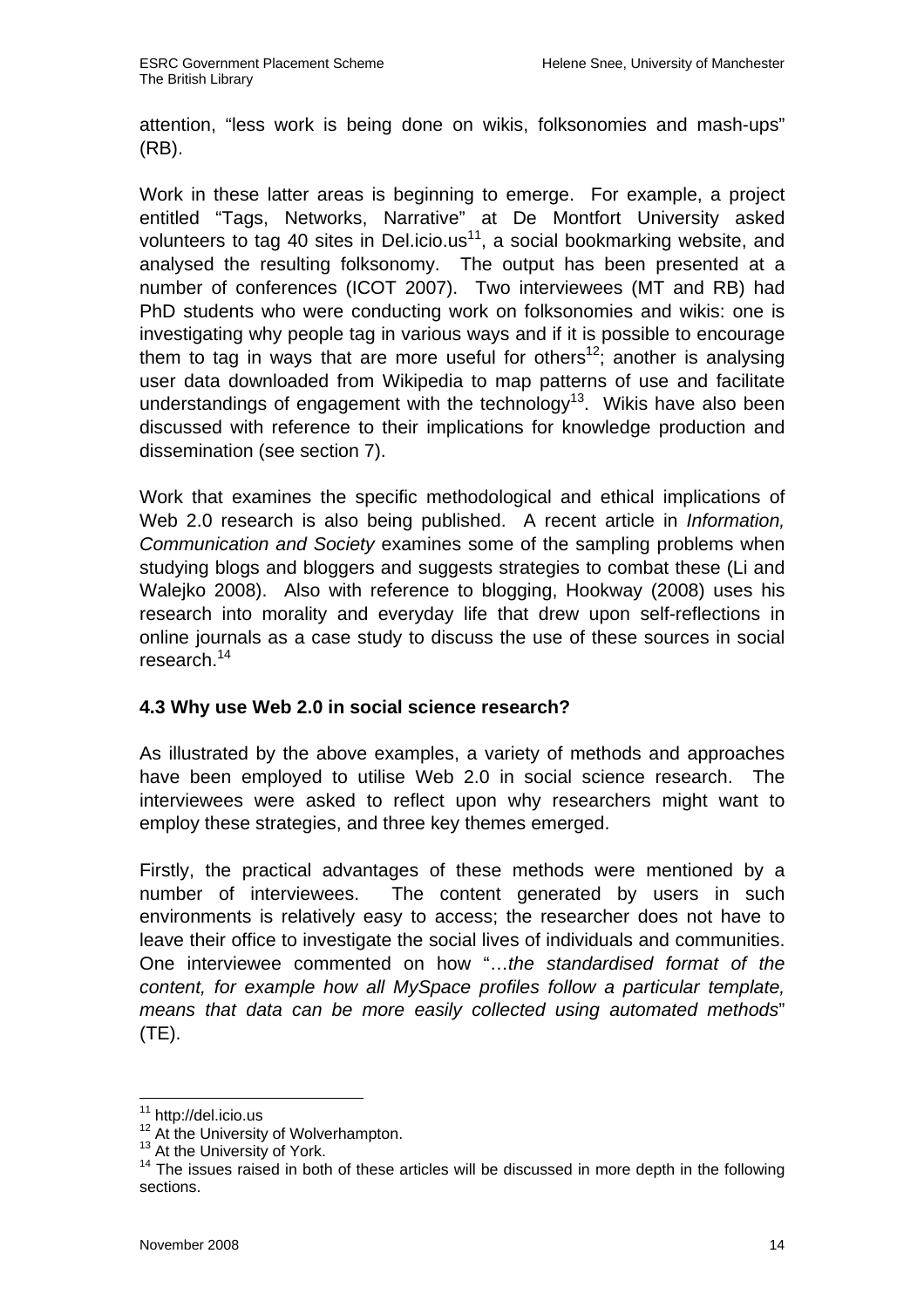Secondly, everyday life is now increasingly played out and documented online. The sheer wealth of such data was commented on: people now "…express unprecedented information about themselves online" (LP), and "…millions of conversations and interactions are recorded" (VM).

Thirdly, such methods have implications for the quality and proximity of the relationship between researchers and participants. "The interactive nature of Web 2.0 allows subjects to have a more active role in research" if desired, with researchers able to share results and get feedback (EM). Conversely, the fact that the content is already freely available means that unobtrusive research can be conducted, which can be seen as an advantage in an environment where over-surveying has led to a kind of research fatigue.

Web 2.0 technologies clearly offer a number of interesting avenues of research for social scientists; the following sections examine the potential methodological and ethical issues of such approaches, and present the outcome of discussions with the interviewees reflecting upon these concerns.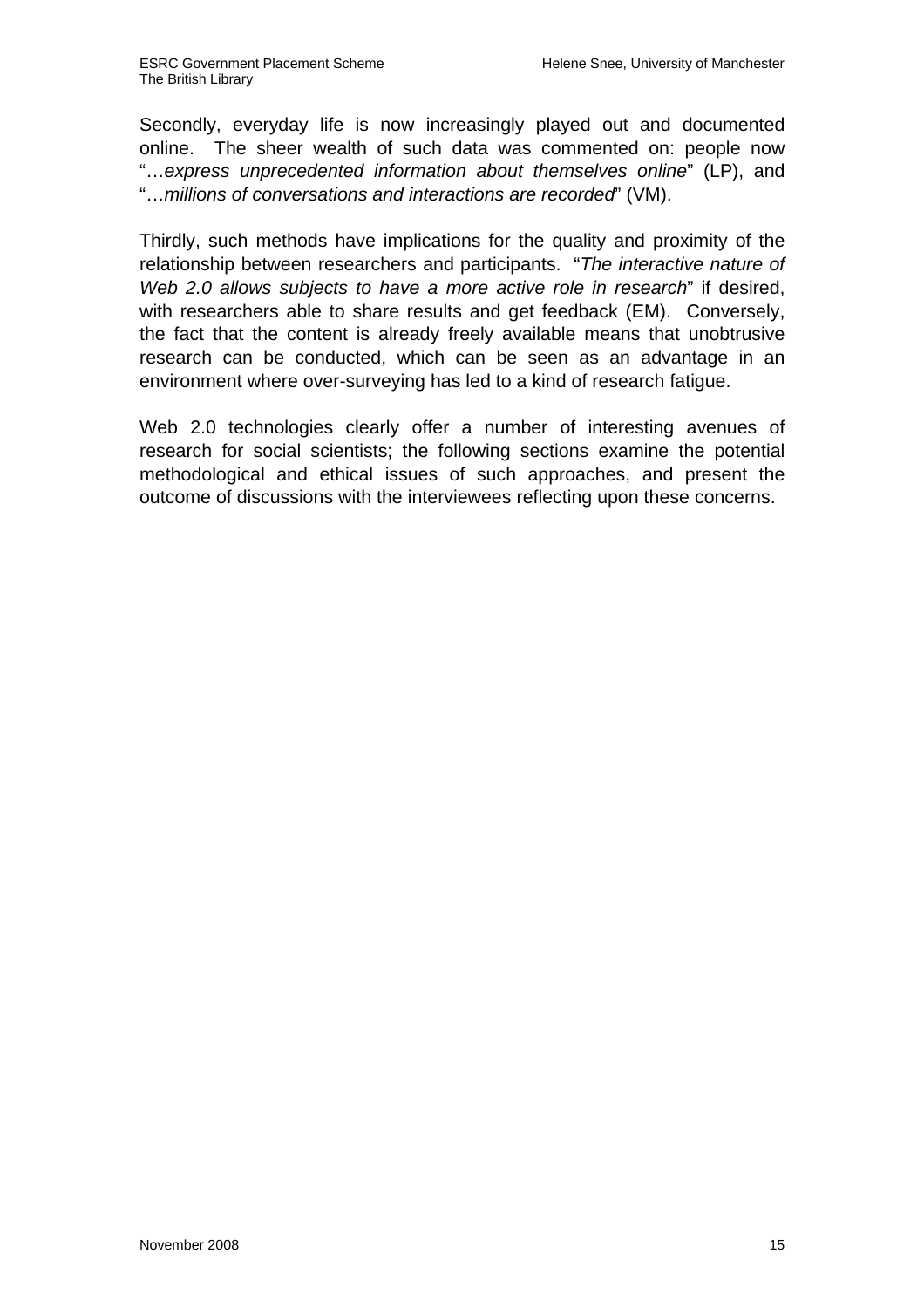# **5. Methodological Issues**

Although Web 2.0 offers social scientists opportunities for innovative research, it does come with some challenges. Some of these are on a practical level; for qualitative researchers, accessing and understanding Web 2.0 communities can be difficult. Youthful applications like Facebook can be "…cold spaces for outsiders doing research" (DB). Another issue interviewees raised was that the wealth of data available can be overwhelming as well as advantageous. Interviewees were, therefore, asked to comment on the various methodological concerns of online research.

## **5.1. Sampling and representation**

One of the criteria that social scientists use to assess the validity of their research is the 'representativeness' of a sample. This is the extent to which generalisations about the wider population can be made; quantitative researchers attempt to avoid sample bias in which certain parts of the population are more strongly represented than others. Although generalisations are less applicable to qualitative research, more in-depth studies still aim to say something about wider social trends.

The concept of the 'digital divide' suggests that certain groups are underrepresented online: "…..access to the Internet is a matter not only of economics, but also of one's place in the world in terms of gender, culture, ethnicity and language….." (Mann and Stewart 2000: 31). However, it has now been argued that concerns such as this are slightly outdated and that representativeness in online research methods has become less of a problem as Internet use has increased in scope; a lot has changed since 2000. However, despite the growth in access to the Internet, recent studies show that use of Web 2.0 applications may not be widespread across all sectors of the population. According to the Oxford Internet Survey 2007, there has been a rise in the use of social networking sites in the UK but still less than one fifth of Internet users maintain a profile (Dutton and Helsper 2007: 57); UK blogging has actually declined slightly in recent years to around 12% of users (Dutton and Helsper 2007: 53). Use is also structured around age, for example; students are three times as likely as employed Internet users to have a social networking profile but almost no retired people do (Dutton and Helsper 2007:56).

Specific Web 2.0 practices have their own methodological considerations. Li and Walejko (2008) discuss the problems associated with sampling blogs and their authors. Firstly, there is no central 'list' to draw a representative sample from. Secondly, there are characteristics of the 'blogosphere' which mean that samples can be skewed, such as the presence of spam blogs ('splogs')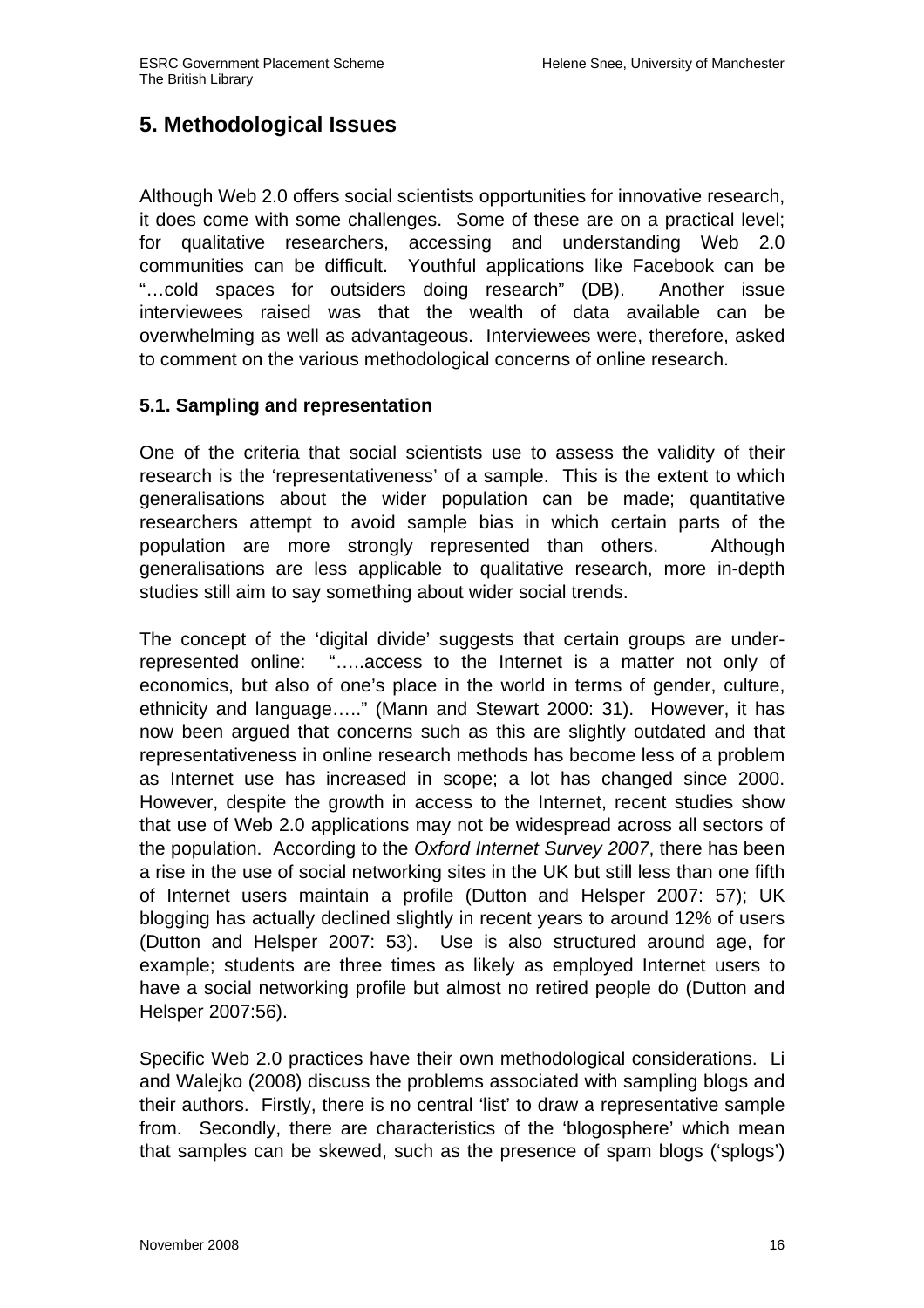that are not genuine blogs but forms of advertising with often garbled content designed to direct readers to a particular website.

Interviewees suggested that representativeness could be a concern in Web 2.0 research. The nature of social networking profiles may result in sampling biases. For example, studies that utilise the publicly accessible data on Facebook will only capture a subsample of the Internet population who use Facebook and then a further subsample who make their information public. It could be argued that it is not only that some people do or do not choose these privacy settings, but that it is a particular 'type' of person who makes certain decisions: "There may be many millions of people who use Second Life, but this is still only a small subsection of the population" (JW). Even if the goal of research is not to generalise about the wider population:

Web 2.0 data sets still miss certain aspects of the phenomenon itself, such as the practices and behaviours of people who deliberately aren't involved or are indifferent (DB).

Despite the points made above, some interviewees referred to ways in which Web 2.0 research may improve quantitative sampling techniques. For example, if sampling from a set population like users of a social networking site, it is possible to get a "...genuine, mathematically random sample" (MT). Due to the ease in collecting more data when it is in an electronic format, even if error rates are higher, having larger sample sizes minimises these errors. A number of interviewees also stated that mixed methods approaches that combine Web 2.0 data with other methods may address issues of representativeness and give a more rounded picture overall.

# **5.2. Authenticity**

Another concern that is often discussed in relation to Internet research is that it is difficult to verify the identity of research subjects:

Anonymity in text-based environments gives one more choices and control in the presentation of self, whether or not the presentation is perceived as intended (Markham 2005: 809).

Early Internet studies discussed how users experimented with their identity online, and were liberated from their offline embodied self; for example, one participant in Turkle's (1995) influential study had 4 different personas in online settings which switched genders, personalities and even species. On the other hand, anonymity may encourage candidness, so that people are more 'truthful' (Hewson et al 2003: 44).

Overall the interviewees suggested it was debatable whether the authenticity of participants was of considerable concern in relation to Web 2.0 research.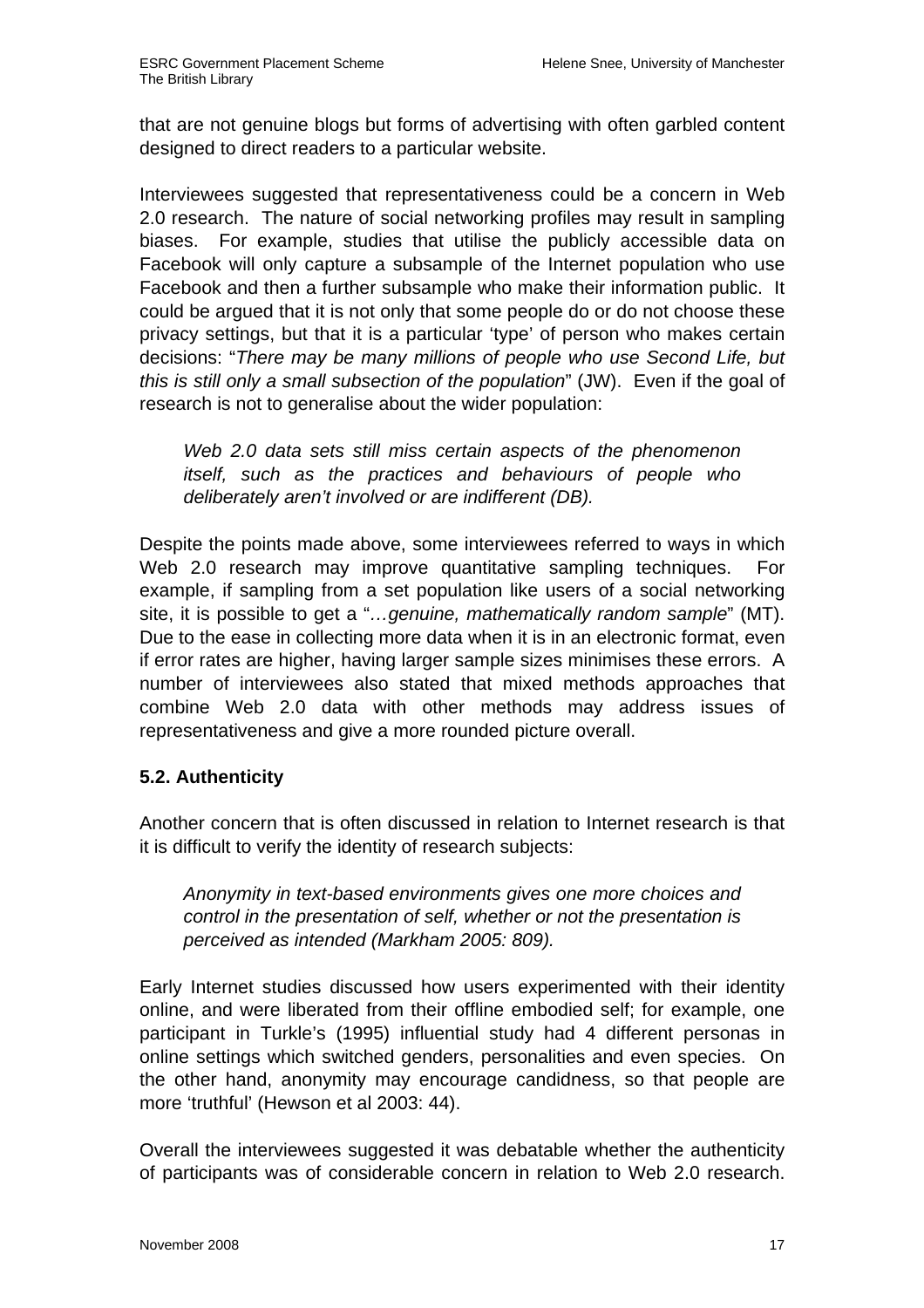There was a sense that ideas about identity experimentation were a little outdated, especially considering the expansion of Internet use, and some doubts were expressed whether this identity play was "…overstated to begin with" (LP). Interviewees felt that users of Web 2.0 applications did so to present their everyday lives, even if this was a particular version of themselves. The only real issue of concern expressed was from a more ethical perspective, "…for example if underage or vulnerable people were included in a sample" (JG).

For studies aiming to provide some generalisation about populations, the authenticity of data may have a more significant impact on research results, for example with the demographic profiling of MySpace users in Thelwell's (2008) study discussed in section 3. In this case, there were concerns that some users entered false ages in their profiles, often as a joke or to get around the site's age restrictions. The data was, therefore, treated cautiously, although the pattern of user ages seemed to be credible, and consultations with previous studies found that fewer than one in ten profiles had incorrect age information. "I've taken the attitude that... if it's reasonable... I'm assuming that in everyone's MySpace ages they're telling the truth" (MT).

It was also noted by a number of interviewees that even in offline settings, researchers have to rely on participants to tell the truth or put some effort into carefully reflecting on their responses. This questioning of why online research should be less trustworthy than offline research has been discussed in the methodological literature. Hookway refers to Silverman's concept of an 'interview society' in which the only path to authenticity is through a face to face interview, and the stubborn tendency for other forms of research to be less trusted (Silverman 2001, cited in Hookway 2008: 97-8). One interviewee commented that the novelty of Internet research may mean that it comes under greater scrutiny, but in fact there are authenticity issues with offline research also (R2); online interviews are therefore not necessarily less 'authentic' than face-to-face.

# **5.3. Evaluating social research**

Interviewees were asked to reflect upon whether evaluation criteria like representativeness and authenticity should be applied to Web 2.0 research. Responses generally fell into two positions: that offline standards should continue to apply to online criteria, or they questioned the use of such criteria in the first place; these interviewees would not apply such criteria to their research. This latter position reflected the position of qualitative researchers who may have a different viewpoint on what can be learnt about the social world, for example rejecting concerns of representativeness, generalisability and credibility and instead looking for strong, in-depth readings in their data (Denzin 1999: 115). None of the interviewees thought that new methodological criteria were required for Web 2.0 research.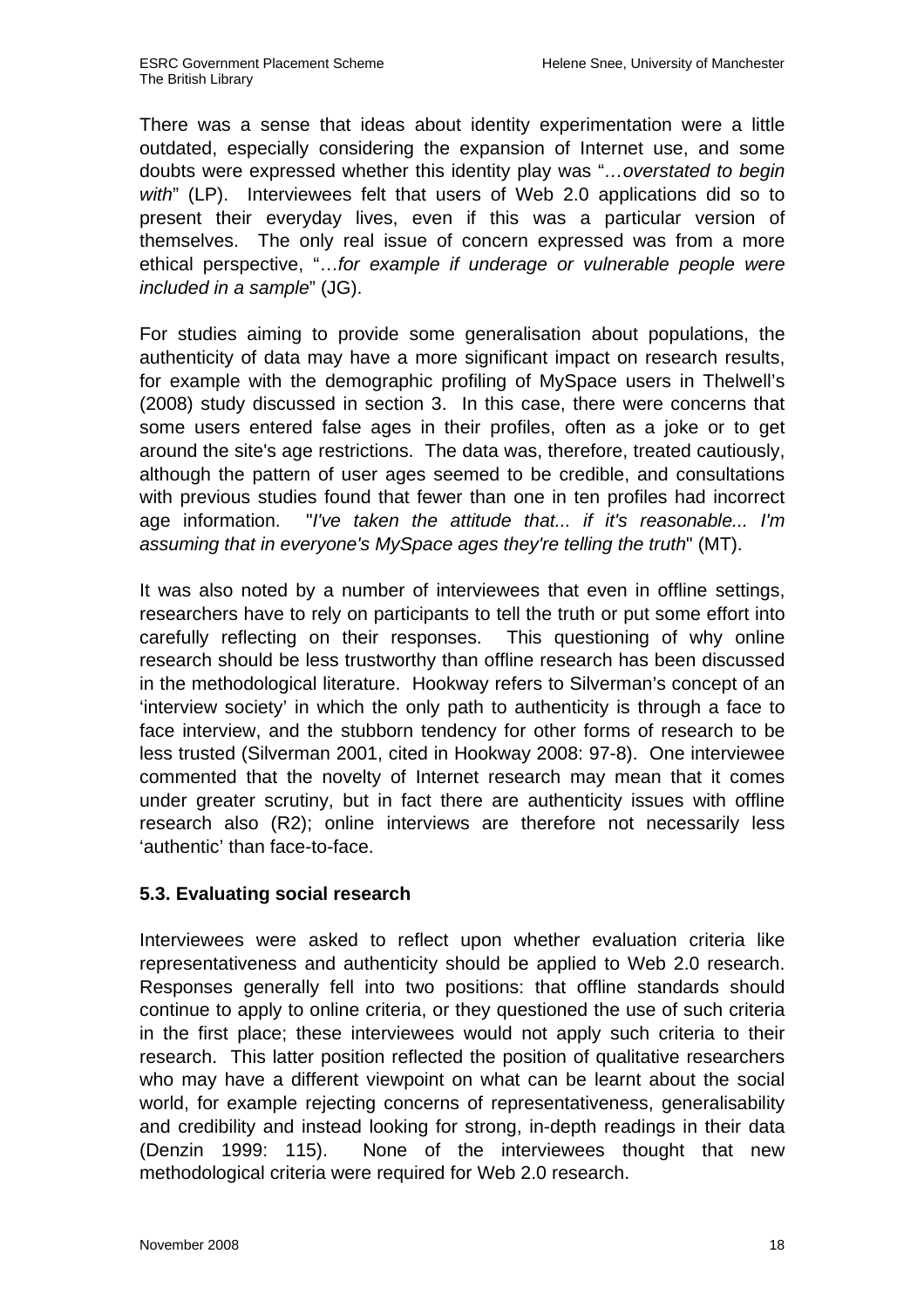Of greater concern to all the interviewees was ensuring that the methods employed match the research questions. Web 2.0 research, as with any method, "…needs to be fit for purpose, in terms of design quality, process quality and reporting quality" (R1). Although this does apply to any method, it was felt that there was a danger that as Web 2.0 is new and exciting, it might result in research being conducted just because the data is there or that it is "…driven by the technology rather than the research goals" (JW).

This idea of 'fit for purpose' can be applied to issues of representativeness and authenticity. For example, "...if the research is examining MySpace itself, it is not an issue if a sample is not representative of the general population" (MT). The importance of whether a blog is authentic or not depends on "whether a researcher is looking at how blogs work to produce particular effects or whether they are looking at how blogs correspond with an 'offline' reality" (Hookway 2008: 97). Some researchers also pointed to the importance of keeping in mind the context of data collection. One interviewee voiced a concern that "…the ability to collect massive amounts of data means researchers may lose sight of the cultural setting it is drawn from" (YL). In addition, online research has been put forward as a method which enables international research, but questions have been raised as to "…whether the methods can be translated into non-Western contexts" (R2).

In conclusion, although there are certain methodological concerns with conducting Web 2.0 research, reflecting upon these issues also highlights questions for social science as a whole, namely ensuring that the methods employed are appropriate. It may seem self-evident that research design is important, however, looking at new and innovative methods raises just how significant 'being fit for purpose' is. The other substantive topic of discussion in the interviews was the ethical considerations of Web 2.0 studies, and is summarised in the following sections.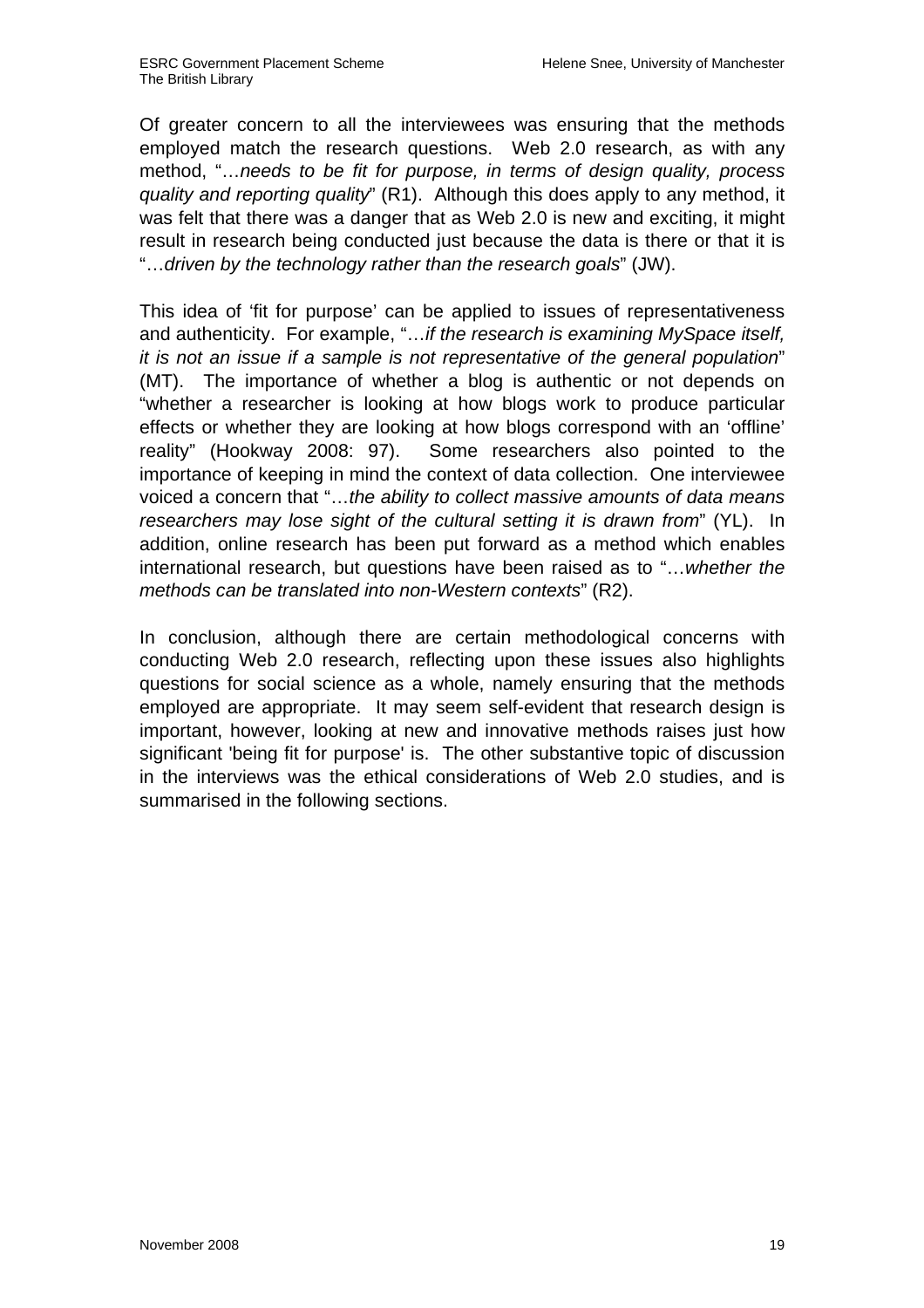# **6. Ethical Issues: Privacy in Web 2.0**

The ability of both researchers and their subjects to assume anonymous or pseudonymous identities online, the complexities of obtaining informed consent, the often exaggerated expectations, if not the illusion, of privacy in cyberspace, and the blurred distinction between public and private domains fuel questions about the interpretation and applicability of current policies governing the conduct of social and behavioural research involving human subjects (Frankel and Siang 1999: 2)

Many of the ethical issues raised in the interviews were centred on this idea of a 'blurred distinction' between private and public spaces on the Internet, a concern that is also reflected in online research literature. Eysenbach and Till (2001) identify this difficulty of separation as the "main problem with using Internet communities for research" (Eysenbach and Till 2001: 1105).

## **6.1. Web 2.0: the personal as public**

"[A] log of daily life... Reading people's diaries would have been impossible 5 years ago; you would have had to burgle their home. But if you want to read a million diaries today, you can do in MySpace" (MT).

Whilst defining what is public and what is private may have been a concern for Internet researchers for some time, the nature of the Web 2.0 environment complicates this process further. Social networking sites encourage users to share their lives with their networks, and personal weblogs document the minutiae of everyday life as well as sensitive or significant events. Interviewees noted the trend of the personal becoming public as something relatively new. The reference to burglary in the above quote is telling, as it suggests what has traditionally been kept behind closed doors is now out in the open. This is not something that is exceptional to the Internet however, but is:

… part of broader cultural shifts, alongside reality TV for example, that celebrate mundane life and the desire to put this in the public domain, signifying changes to the notion and value of privacy (DB)

Interviewees noted that researchers may be more concerned about privacy in certain contexts than participants, given how open people are in Web 2.0. However, the issue of what can be classed as public on the web is important because it impacts on the ethical decisions that researchers must make.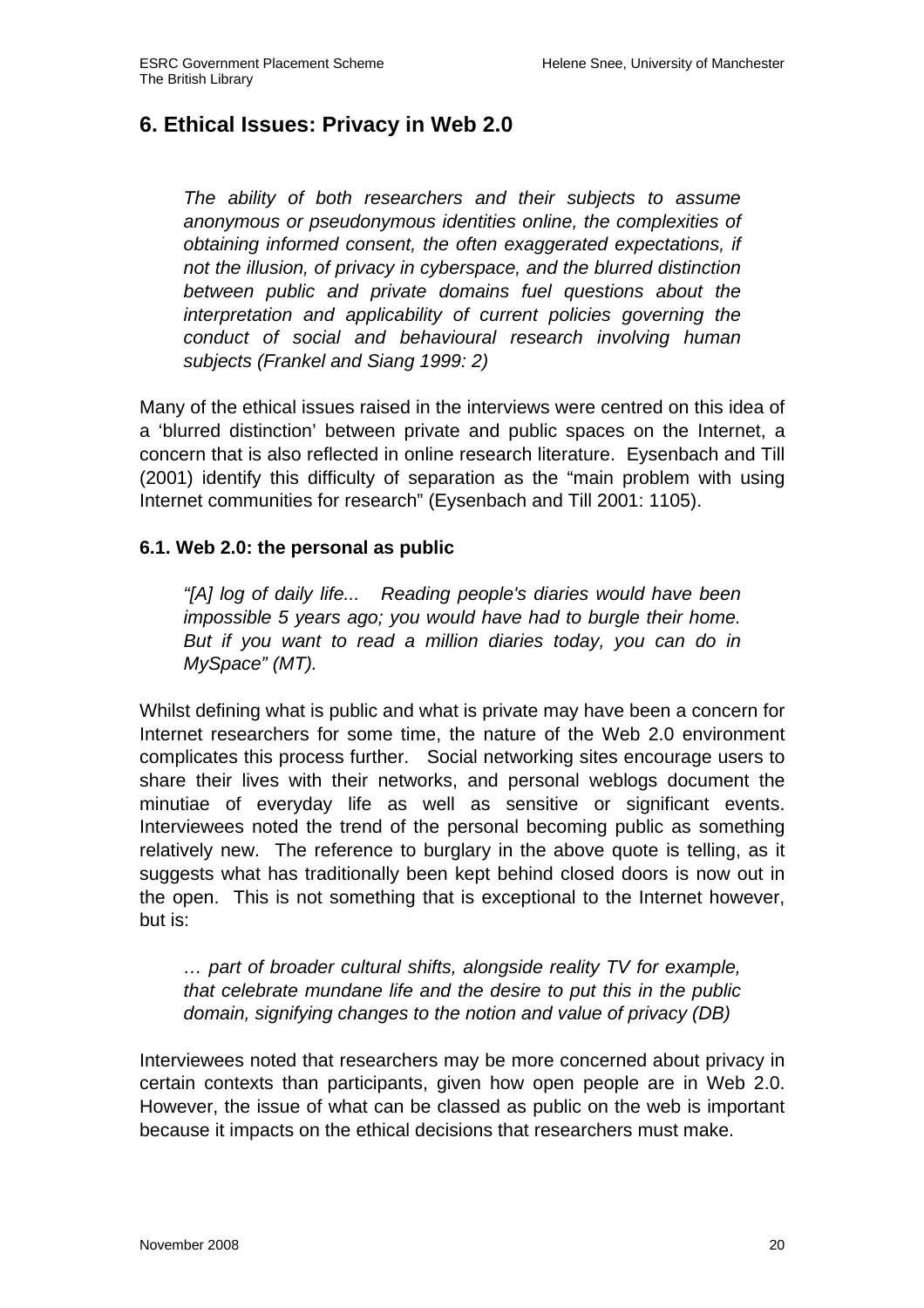# **6.2. Subject or author?**

Social research nearly always involves studying human subjects, defined as:

… a living individual about whom an investigator… conducting research obtains data through intervention or interaction with the individual, or identifiable private information (Frankel and Siang 1999: 16).

Ethical guidelines require researchers to protect subjects from harm; disclosure of an individual's identity represents potential harm, and measures such as anonymity should be employed to avoid this. (SRA 2003: 38-9). A number of interviewees highlighted that the difficulty with making Internet data anonymous is its 'traceability'; if a quotation is put into a search engine, the origin of the text can be easily found and subjects identified. This was seen to be less of a concern if data is presented in aggregate rather than referring to specific instances.

The blurring of the private / public distinction adds another dimension to the matter of anonymity. Bassett and O'Riordan (2002) argue in "Ethics of Internet Research: Contesting the human subjects research model" that not all Internet users necessarily want to remain anonymous, and may have chosen to deliberately publish in the public domain; their texts should, therefore, be cited in the same way as traditional print media. This issue was referred to in the interviews, such as the "...intellectual property problem if original content is not recognised" (VM) or "…if people did not want to be associated with the content they post online, they would do this anonymously" (WD).

The Association of Internet Researchers (AoIR) has suggested in its ethical guidelines that differentiation of subject or author-generated content is setting-dependent. For example, those participating in intimate chatroom settings may be best considered as human subjects, while those who write publicly accessible weblogs should perhaps be treated as authors (Ess 2002: 7). Where the research location falls on the public / private continuum thus impacts on the need to anonymise data; as discussed in more detail below, the ethical decisions that social scientists must make often depend on the particular research circumstances.

# **6.3. Informed consent**

The lack of clarity about the public nature of Web 2.0 data also has an impact on obtaining informed consent. Bruckman (2004) notes that human subject research norms such as informed consent do not apply to material that is published, but as can be seen above, it is difficult to establish this consent online (Bruckman 2004: 103). Some interviewees did not think that implied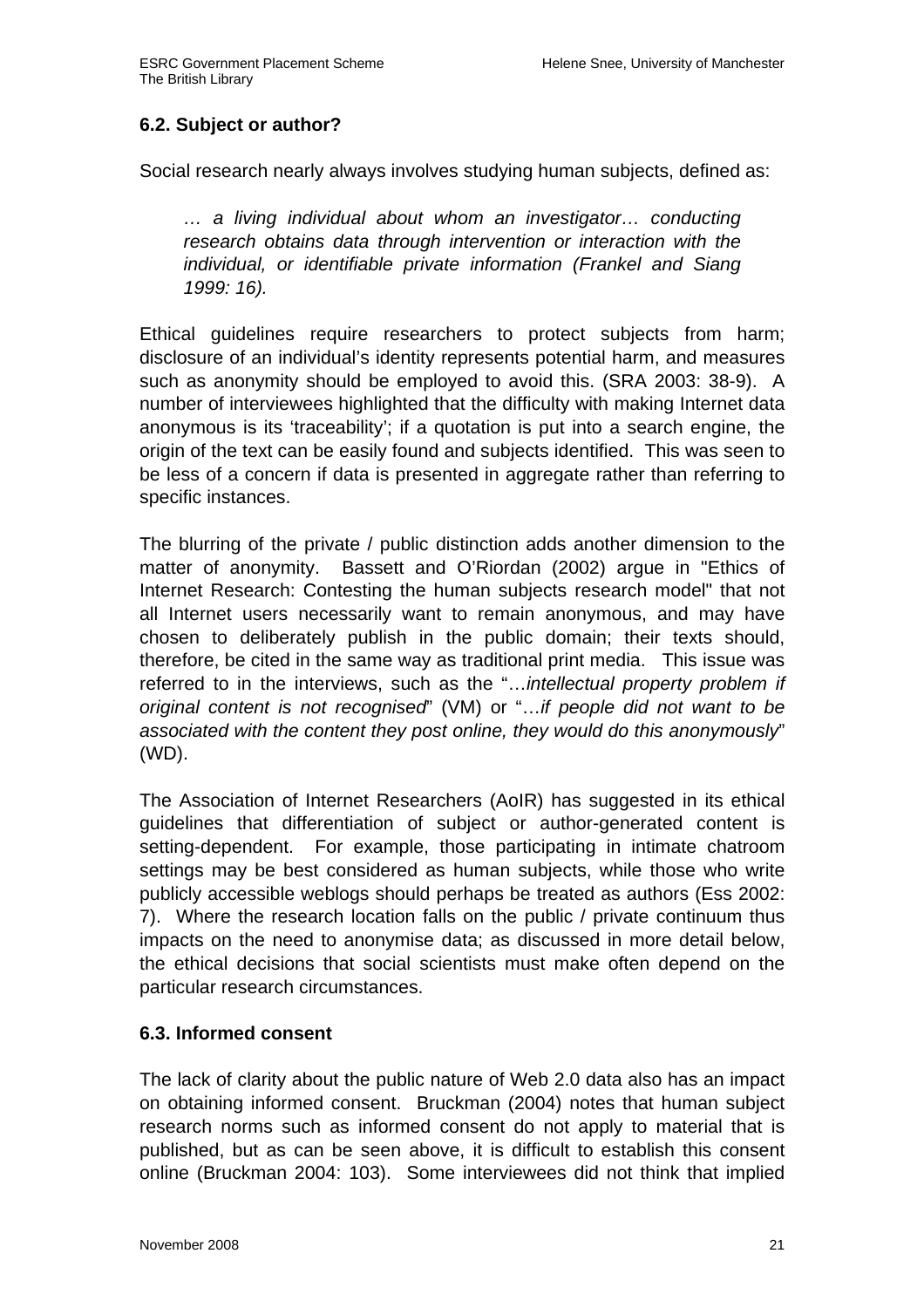consent could be assumed just because information was online and thus in the 'public domain'. One interviewee sent messages to 4000 people who had been included as participants-by-proxy in her study (they had been named as contacts by her survey respondents) as she felt it was "…at least important for people to be aware they were part of the research" (AK). Again, it was suggested that the outcome of ethical decision-making depends on the specific context of the research. This is reflected in the AoIR guidelines, which note that informed consent considerations need to include: timing (not only if, but when, to ask); the medium of obtaining consent; and how the material is to be used (direct quotation or paraphrased? Attributed or anonymised?) (Ess 2002: 6).

Some interviewees cited examples from their own research of when they did not feel they needed to obtain informed consent. This included distinctions between technically public and technically private<sup>15</sup> social networking profiles studied in aggregate and a content analysis of blogs that did not reveal URLs or refer to specific cases. It can be seen that such decisions rest on the public / private distinction once again. There are also instances in which asking for informed consent may be considered unethical, as found by Hudson and Bruckman (2005) in their study of attitudes to privacy in a specific online setting. They experimented with different broadcast messages and studied the responses to a variety of consent conditions:

Our data indicated that chatroom participants kicked us out roughly two-thirds of the time when we attempted to obtain informed consent. Which is the greater harm – annoying two-thirds of the potential subjects or not obtaining consent? (Hudson and Bruckman 2005: 299)

Interviewees mentioned that unsolicited contact with participants may be viewed as spam, for example, especially if large numbers are contacted at the same time.

# **6.4. Ownership of information**

As well as needing to consider the Web 2.0 user's position as author, interviewees referred to the possibility of the host website objecting to data being used in this way, especially with regards to automated methods of collection. One noted the "…potential copyright issues about content on websites which require permissions to be sought and which could be prohibitive for storing and using the data" (YL). Allen, Burk and Ess (2008) point to the ethical questions of these data gathering methods, as they can place excess load on servers, potentially in contradiction to expected use, and violate the company in question's legal prerogatives. Interviewees who

 $\overline{\phantom{a}}$  $15$  Profiles are technically public if anyone with access to the Internet can view them.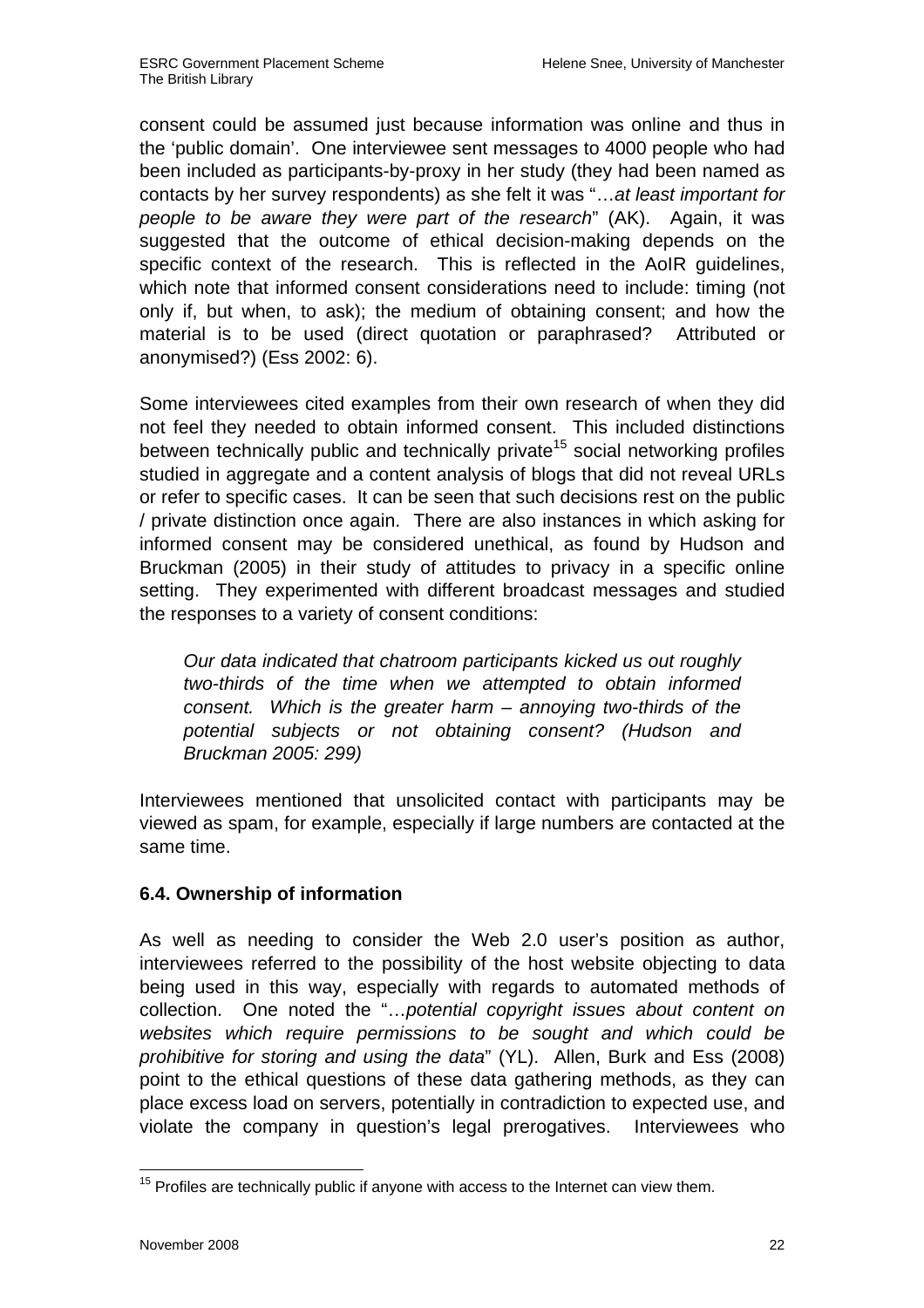conducted these methods said that they dealt with this issue by following the 'robots.txt' protocol. This is an agreement where companies who do not want their websites to be accessed by webcrawlers put a file entitled robots.txt on the site; this issues an instruction to the automated programs that accessing the data is not allowed (Allen, Burk and Ess 2008: 19). For one interviewee, the absence of a robots.txt file on MySpace was the "…deciding factor" in using data from that particular social networking site (TE).

# **6.5. Publicly available data?**

It could be argued that any Web 2.0 data that does not have restricted access is in the public domain, and consequently there should be no ethical concerns with collecting and analysing this data despite the fact that users may be posting personal content. No interviewee went as far as stating that all available content on the web should be used without considering the implications of its use, but there was a sense that perhaps researchers were over-cautious:

If people are making public postings about material it should be within our warrant as social scientists to be able to download that data and analyse it for its shape and form, as long as we try to minimise individual harm (RB)

Another felt that users of social networking sites needed to "…be aware that they sacrifice a certain level of privacy when they sign up, and should make sure they read the terms and conditions" (YL). This does not necessarily mean that this information should be exploited, but that users should take greater care about the information they disclose, and that responsibility for privacy does not always fall on the researcher. Similarly, the technological functions of blogs typically allow restrictions to access. Interviewees stated that if these restrictions were in place, it was fairly clear if the blogs were private; and if not, that they were expected to be read. This consideration is reflected in the AoIR Ethical Guidelines, which suggest researchers examine the "acknowledged publicity of the venue" (Ess 2002: 6).

However, interviewees also recognised that users may not know how to use these functions, and that they are perhaps "...not as aware as they should be" (TC). One interviewee highlighted how the legal and ethical aspects of an issue might not be hand in hand; a Web 2.0 site "…might be public space legally, but users' perceptions might be different" (JW). Even if users are aware of the technological and legal privacy of a space, their expectations might be very different, which some interviewees thought should be respected. This is reflected in the online methods literature that proposes researchers should think about who is the intended audience of Internet content, even if it is located in a public space (Mann and Stewart 2000: 46). Empirical research has suggested that there is certainly a lack of awareness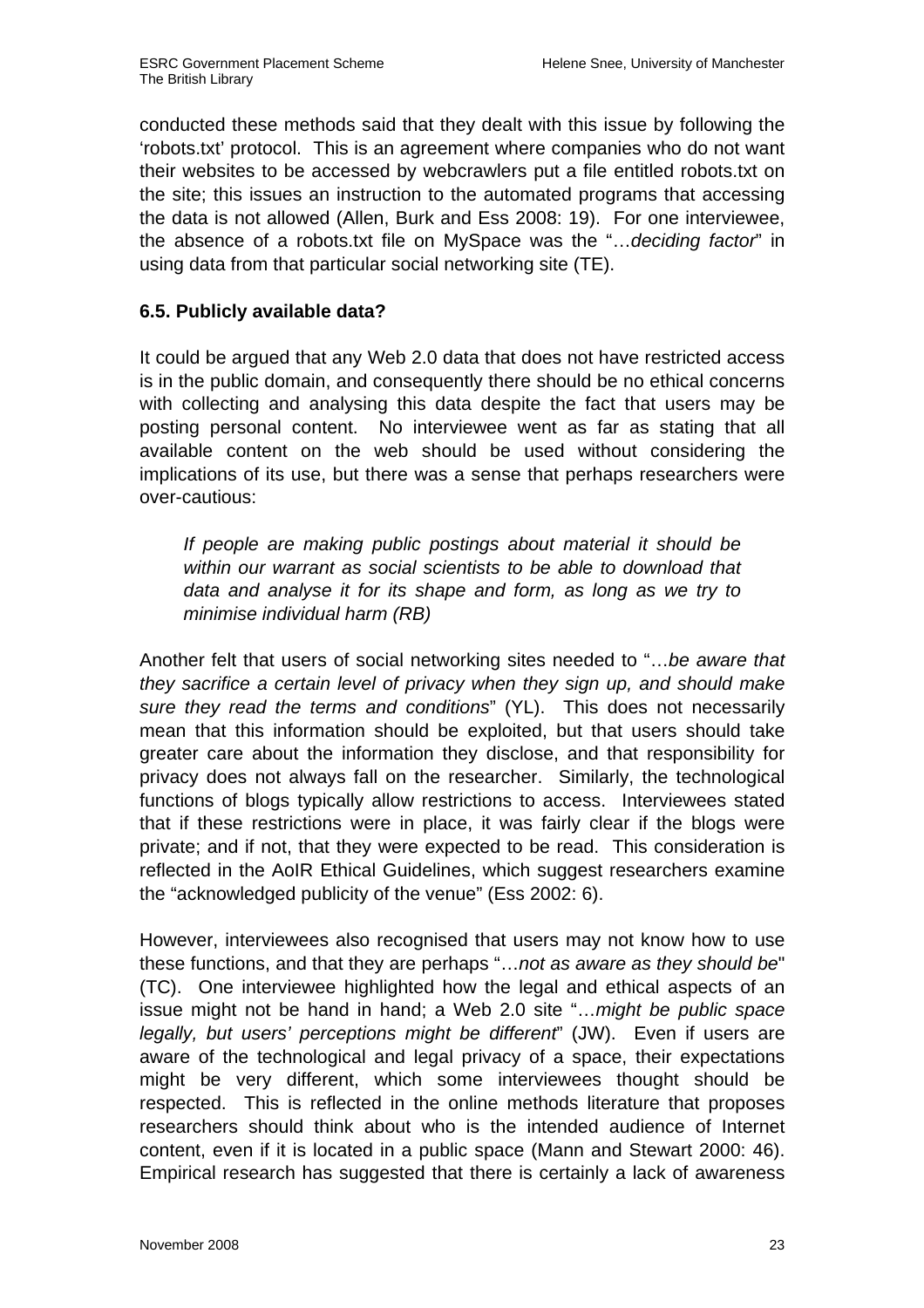about who can access the postings of Internet users. For example, Viegas (2005) discusses bloggers who lose their jobs because they write about their working lives and who do not have a good idea of (or think about) who their audience actually is; Hudson and Bruckman (2005) suggest that attitudes such as these could be due to perceived anonymity online and the invisibility of readers (Hudson and Bruckman 2005: 299).

It was suggested that "...people are becoming more aware that data is being collected" from Web 2.0 applications and sites (AK). Recent media stories have highlighted privacy concerns on Facebook in terms of identity theft, and earlier studies showed that there was some resistance to Internet spaces being used as research locations and tools. When discussing the attitudes of mailing list users towards researchers, Chens, Hall and Johns (2004) noted that animosity was not uncommon. The list moderators and users expressed a desire to protect the space from the 'research paparazzi' (Chens, Johns and Hall 2004: 160).

More recently, the founder of a company that set up a dedicated social networking site for young travellers and Gypsies stated that "The kids were very clear that they didn't want to be in a goldfish bowl where sociology students or voluntary workers could examine their lives" (Benjamin 2008). This could either be seen to contradict the idea that users are less concerned about privacy, or alternatively, that they set their own privacy boundaries as necessary. There was some variation between the interviewees over where the responsibility to protect personal information lies, but there was an agreement that context was important.

# **6.6. Importance of context**

Questions of user awareness, and the public / private debate more generally, are indicative of the blurring of boundaries in Internet research and the extension of these in the new Web 2.0 environment. A number of interviewees described these issues as a 'grey area'; "…you could argue the privacy issue either way" (TC). Internet research literature notes the researcher's philosophical position on ethics will influence the decisions they make, and that there are international differences in standards. A utilitarian approach will weigh risk against benefits, and is more common in the US, whereas the deontological approach of European countries stresses the protection of individual rights as paramount (Markham, 2005: 813). For example, a utilitarian view might state that if no harm comes to Internet users from not obtaining informed consent then the research is ethically justifiable; deontological views on this would see the right to consent as being violated and the research is unethical even if the users would never discover that their content had been used in this way (Hudson and Bruckman 2005: 299).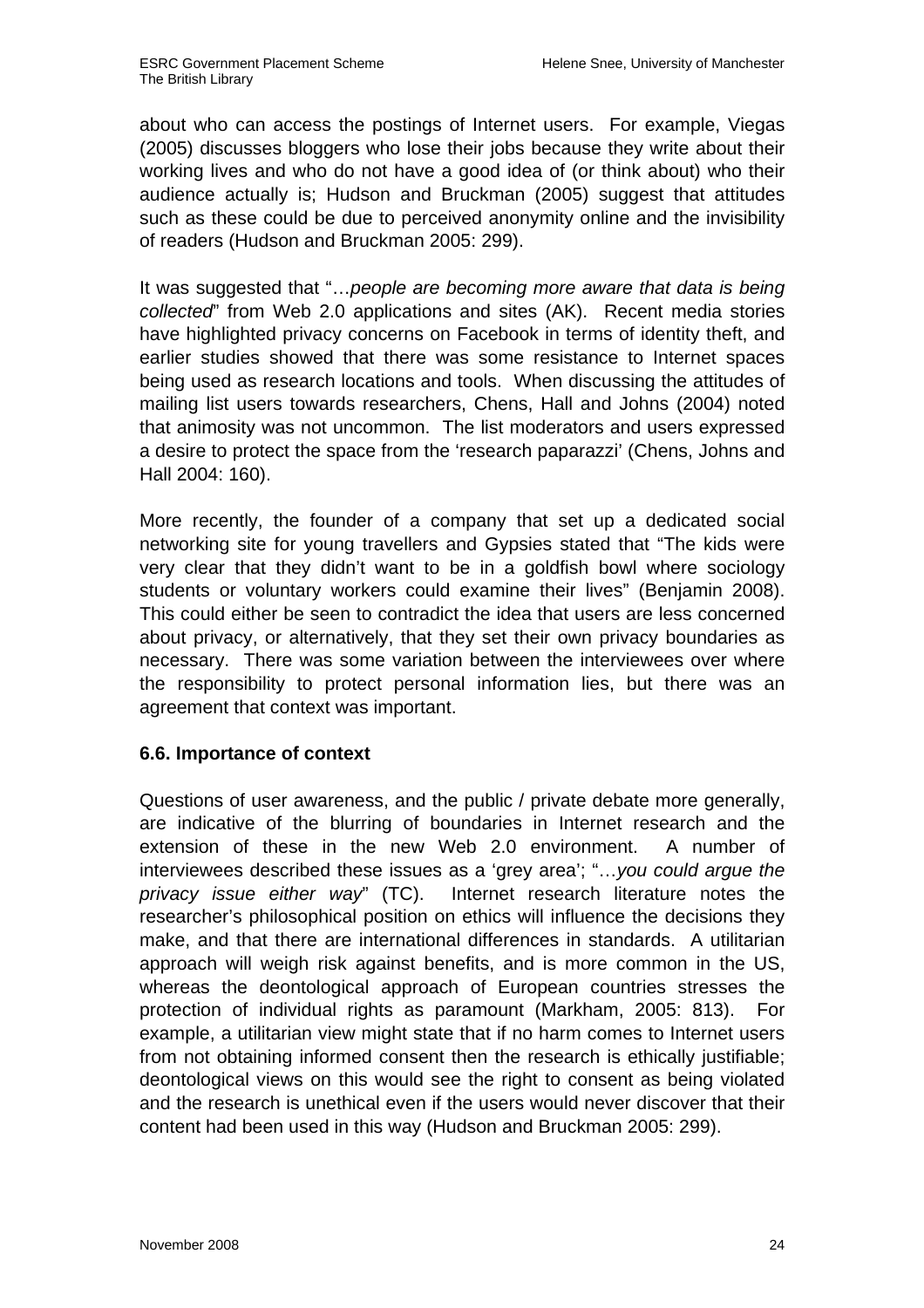As a result of these debates, interviewees favoured a context-driven approach to ethics reflecting the contingency of the issues. This is consistent with the ESRC's Research Ethics Framework (2005) that suggests general principles across disciplines but that their application is context-dependent; and also the AoIR ethical statement, which advises guidelines rather than recipes and notes that given the philosophical differences to the approaches described above, there is often more than one defensible course of action (Ess 2002: 4).

Some of the contingent factors identified by the interviewees when debating the issue of privacy included assessing the potential harm if the participants are identifiable; whether the data is to be presented in aggregate; and where and how the research will be disseminated: "…you would have to be a lot more careful on intellectual property grounds if it was published" (VM). A number of interviewees advised that one way of making a decision about the public / private issue was to consider:

...what is reasonably expected to be private and what is reasonably expected to be public; if you know you are reading a private discussion amongst friends then you should introduce yourself as a researcher… and be clear about what you're doing (WD)

Public blogs, on the other hand, were felt to be more freely available data. The output from an early workshop on Internet research ethics proposed that researchers should consider the technological privacy of the environment and then the psychological understanding of the research participants (Frankel and Siang 1999: 11); the interviewees advocated a similar approach in response to the challenges of the Web 2.0 environment. Additional useful advice can be found in the ethics research literature. Bruckman (2002) recognises the situational nature of the public / private divide in Internet research and considers the right for authors to receive credit for their work needs to be balanced with the protection of vulnerable subjects. She therefore puts forward guidelines for the level of disguise of subjects' names when reporting such research on a "continuum of possibilities" (Bruckman 2002: 230). This framework was used in Hookway's (2008) study of morality in everyday life that utilises personal blogs as data. The protection of identity is privileged over credit to author, and blogs are not attributed to their source. Hookway (2008) argues the case for this in terms of 'reasonable' nonattribution under Australian copyright guidelines (Hookway 2008: 106)

It seems, therefore, that ethical guidelines that offer a series of 'questions to consider' rather than trying to advocate a blanket approach to Internet research ethics are more useful when conducting Web 2.0 research. As will be seen in the next section, a major concern for interviewees was to avoid the development of a rigid, bureaucratic ethical framework that did not address the needs of social scientists.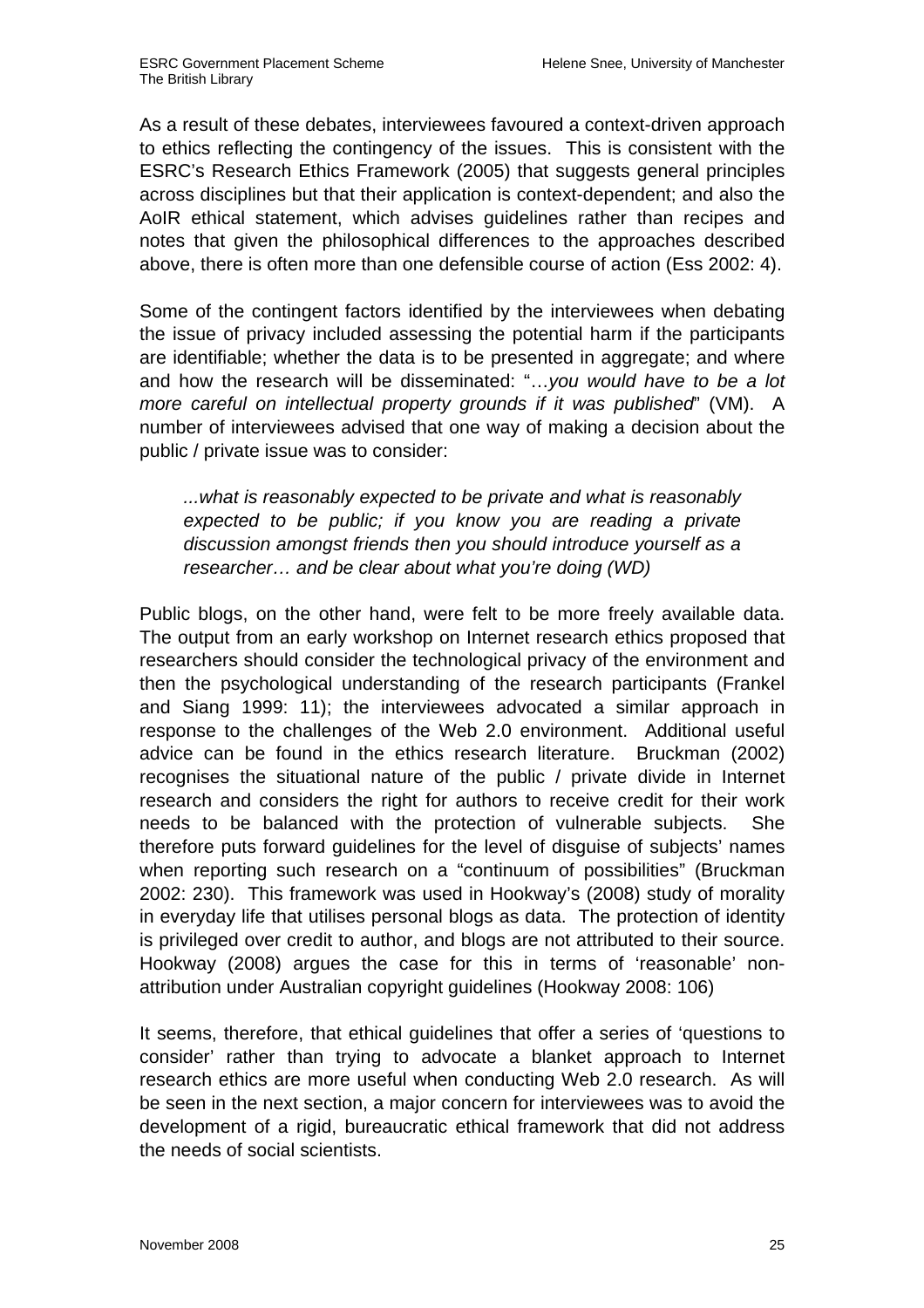## **6.7. Government and commercial research**

An additional point was made by the interviewees regarding the commercial and government research that is conducted using Web 2.0. It was felt that the practices of social scientists were ethical on the whole, even to the point of actually hindering research.

Anyone who is part of mainstream scholarship, there's enough checks and balances… I think the ethical issues are more pertinent when you talk about how companies and governments do research on people, also private security firms (EM).

References were made to Facebook applications that collect users' information; targeted advertising by Google; and anti-terrorism surveillance by the UK government. It was felt that such activities were hidden from users of Web 2.0 but that it is likely that it is unwanted. This can be seen by the reaction to the Beacon program on Facebook, which published user activity from other websites on their profiles without their consent. Shortly after it was launched an online campaign and the resulting controversy resulted in a change to Facebook's approach and users instead had to opt-in to the program (Wikipedia Contributors 2008). Some interviewees mentioned that it was the role of social science to actually expose these privacy concerns, either by evaluating the ethical implications of this surveillance or by conducting research that demonstrates how easy it is to collect data utilising Web 2.0 technology.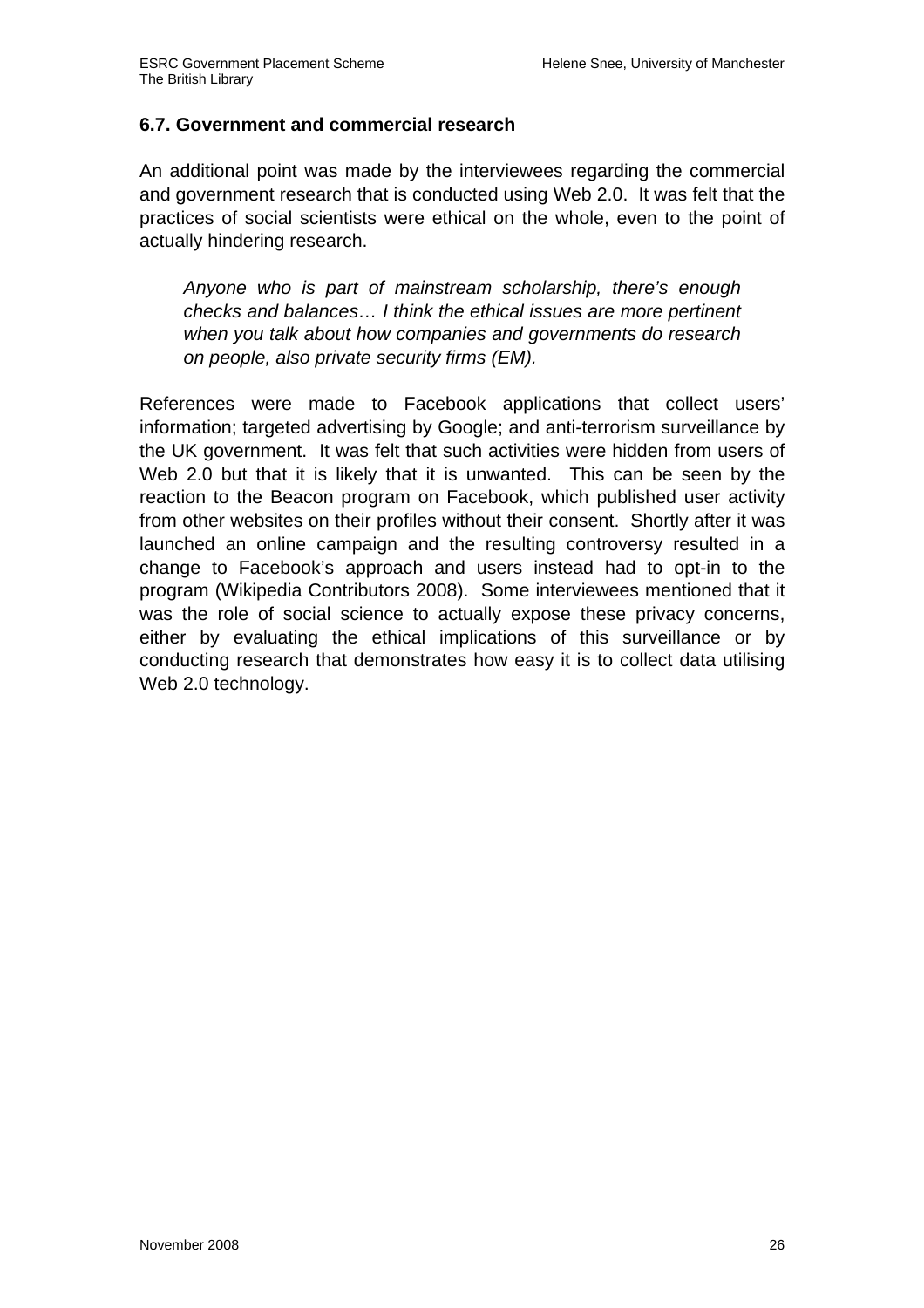# **7. Additional Ethical Issues**

Interviewees were asked what they felt were the key ethical issues; many referred to the governance of research ethics in the social sciences as well as the difficulties of negotiating what is public and private in Web 2.0.

# **7.1. Ethical Scrutiny**

One topic of conversation was existing ethical guidelines, which some interviewees did not find particularly helpful for Web 2.0 study. The AoIR recommendations were seen to perhaps be slightly out of date and a little too general; one interviewee found they were "…not much practical help" when faced with an ethical dilemma (TE). Similarly, the British Sociological Association's (BSA) Ethical Statement was described as a little "…vague" with reference to Internet research (VM). Researchers noted that ethical approaches were being "...work[ed] out... that are appropriate for society, as people are making vast amounts of data publicly available" (R1).

In addition, it was felt that research ethics committees in institutions were unlikely to have much knowledge about Web 2.0 research. One interviewee stated when her proposal for research in Second Life was submitted, they "...didn't know what I was talking about" (AK). Another interviewee who has regular discussions with ethics committees suggested that they are "…not that aware or haven't seen it" (WD). Given that this is a relatively new area of social science research, it is perhaps not surprising that there is a lack of knowledge about Web 2.0; however, the ethical dilemmas identified by interviewees mean that institutional guidance and support would be beneficial. One task that was recognised was educating the research community: "…researchers need to ensure that their proposal applications are transparent and aim to inform ethics committees as much as possible" (JG).

Despite some criticism of existing guidelines, and the need to educate ethics committees, there was a general sense amongst the interviewees that constraining, over-regulative procedures should be avoided. Some felt that movements to a bureaucratic ethical framework in the social sciences had already begun, and was preventing potentially valuable research. One factor in this trend was seen to be the 'medicalisation' of social science ethics, for example using medical research ethics committees and procedures as a template. The ESRC Research Ethics Framework notes that a social science specific framework is required, rather than using those from other fields (ESRC 2006: 1). Overall, there was resistance to any approaches which may restrict social scientists unnecessarily: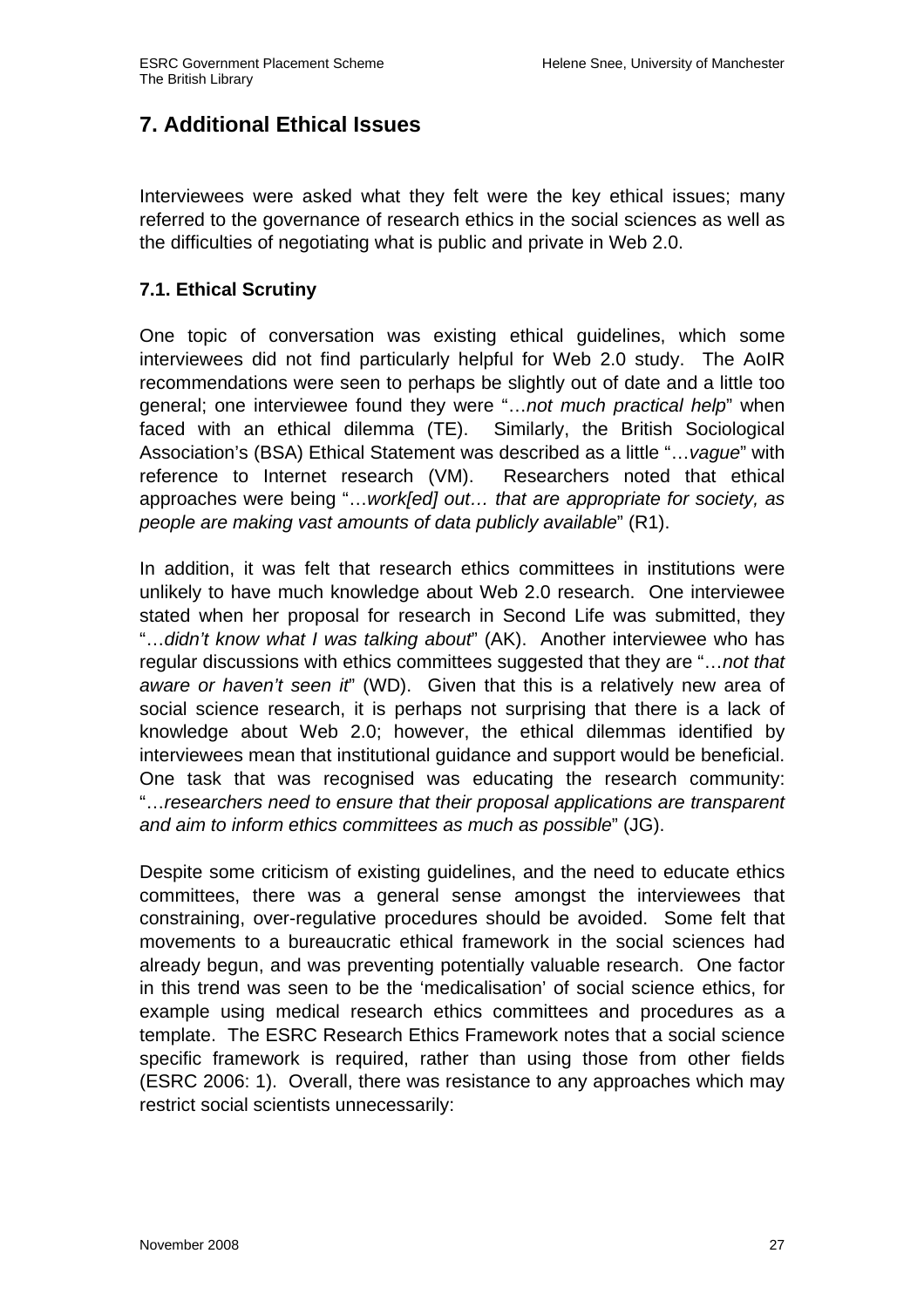I think that it's a big issue – ethics as guidelines or procedural ethics… sometimes the two get confused. Procedural ethics can restrain ethical research. (R2)

There was also evidence of differences in approaches to ethics between disciplines. For example, BSA guidelines simply note the various problems with conducting Internet research, and suggest "erring on the side of caution" (BSA 2002: 6). The Market Research Society (MRS) has more detailed documentation, which interpret the existing MRS rules with reference to their application in online research settings (MRS 2006). These differences were noted by some of the interviewees, and one gave an example of how this resulted in contrasting practices; an information sciences researcher who carried out collaborative research with a social psychologist had to "…gain ethical clearance before we could do anything from a research ethics committee", but this was not the case for a project with an economist, even though this involved human subjects (TC).

# **7.2. An Ethics of Web 2.0**

Web 2.0, and Internet research more generally, was seen by the interviewees to alter the relationship between the researcher and the researched. This has some practical implications for ethical practice; it is much harder to debrief participants and assess harm, for example, than with face-to-face contact. There is also the more intangible issue of trust, which was seen by some interviewees to be the basis of an ethical relationship with research participants in the online environment, and that it was particularly important to be open:

The only currency you have in any internet interaction is trust  $$ that's it… If you're in a space that actively promotes the use of a pseudonym, you need to make very clear you're not there to take the mick (AK)

It was noted by one interviewee that given the public nature of Web 2.0, researchers needed to be honest about the uses they make of data and the fact that the participants might be traceable; this allows them to make informed decisions: "Transparency is the key, not confidentiality any more" (R1).

The changing nature of the research relationship might be read as evidence that a 'Web 2.0 ethics' is required, but most interviewees did not think that revised guidelines were necessary. Instead, it was felt that existing principles like minimising harm are still relevant, although the application may be need to be rethought in the online environment. It was important to avoid the constricting procedures outlined above: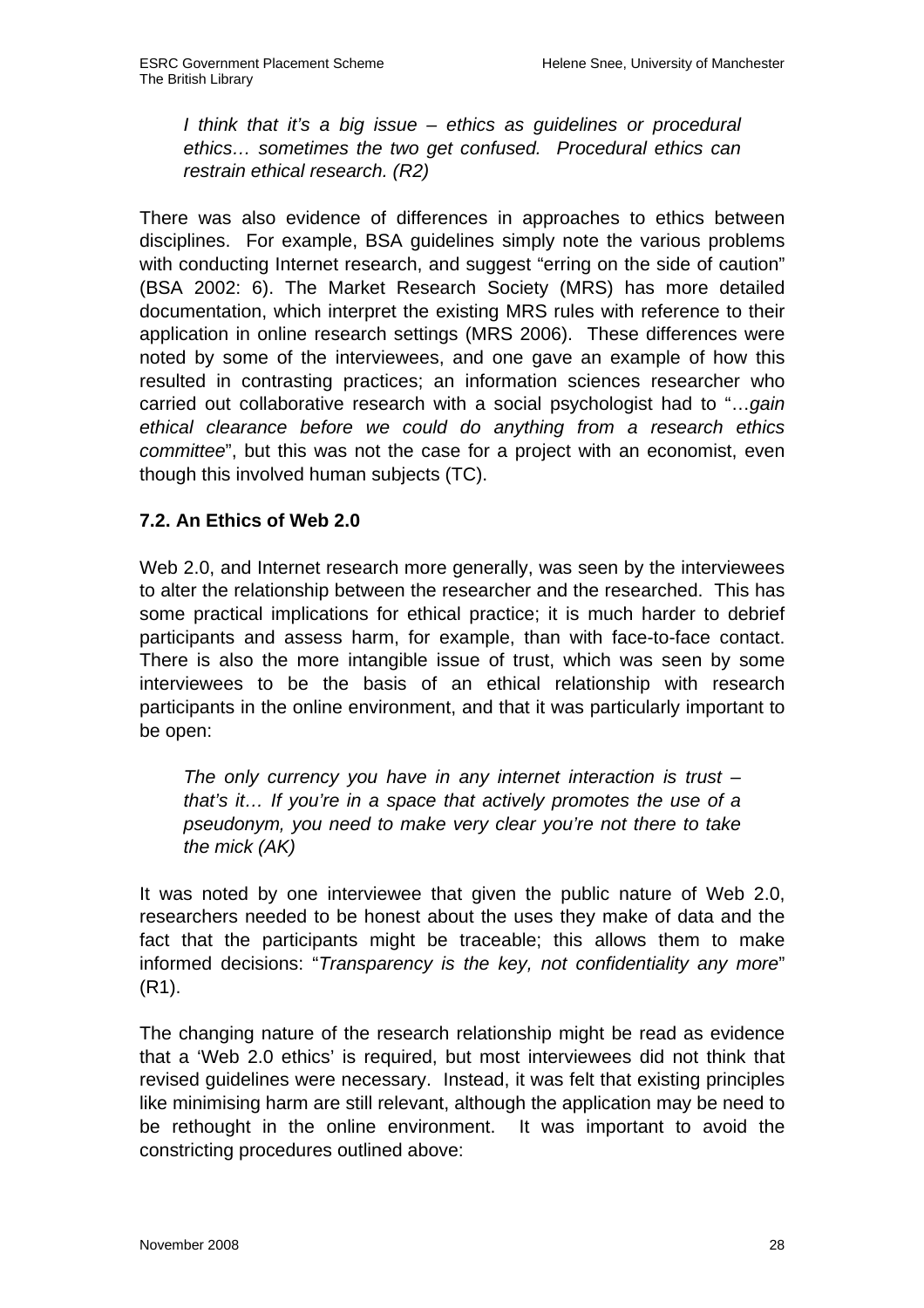It's the same as non-Web research, the need for a set of questions to be applied to particular context, not straight-jacketing researchers into inappropriate ethical restrictions. Guidelines should facilitate good ethical practice rather than make the process bureaucratic (JG).

The need for an ethical standpoint that is sensitive to the research context is therefore reiterated. Rather than having new ethical debates around privacy, for example, existing debates are "...brought to another level" (YL) in Web 2.0; the difficultly could be determining what is public and what is private, rather than changes to how social scientists deal with private data. It was also pointed out by one interviewee that the speed of online developments meant that "…by time you have an ethics of Web 2.0, it would have changed anyway" (DB).

What was a cause for concern for interviewees was that the ease of doing online research may mean that it can be carried out with little ethical scrutiny. One interviewee stated:

The ethical issues aren't different but anyone can collect data now. It lowers the bar to entry and they might not think about the issues (EM).

Another noted how "…the ease and speed of conducting empirical research online" meant that "…ethically questionable" research could be being carried out under the radar screens of ethics committees (WD). Madge (2007) notes the research community has to balance avoiding over-regulation with some sort of 'baseline' to prevent "shoddy cowboy" research practices (Madge 2007: 665).

# **7.3 Conclusion: Ethical issues in Web 2.0 research**

As noted by Hine (2005) the growth of literature discussing computer mediated communication as a tool for social science research marks the question of research methods and new technologies as one of considerable interest but also concern; there is an air of innovation but also anxiety (Hine 2005: 5). The interviewees did not seem to show 'anxiety' as such with regards to Web 2.0 research but did highlight potential ethical challenges, particularly around changing notions of privacy. There were some differences of opinion over the level of responsibility that researchers had towards those who display their life publicly online, however all the interviewees suggested that context was important rather than blanket rules.

As noted by the AoIR guidelines, there is usually more than one ethicallydefensible position on any given situation, and the blurring of boundaries that Web 2.0 is part of means that it becomes more complicated to establish clear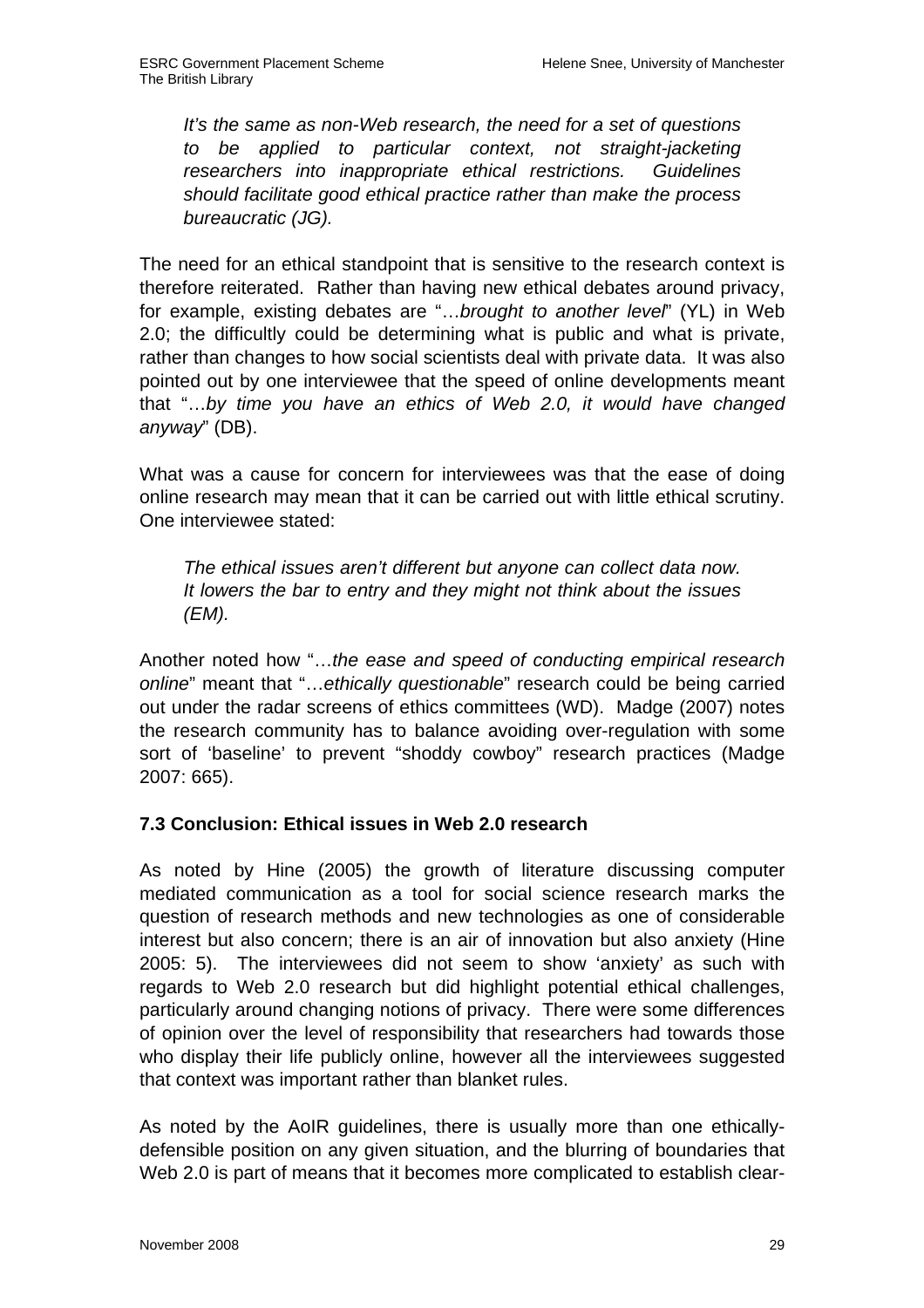cut standards. There was a strong resistance from the interviewees to bureaucratised ethical procedures, but some also referred to difficulties in making ethical decisions, or that they did not find existing guidelines particularly useful. As more social scientists utilise Web 2.0, it can be hoped that precedents will be established that may aid other researchers. Some researchers have argued for proactive work into these areas: Hudson and Bruckman (2005) noted that the idea of 'reasonable expectations' of privacy can be difficult, and consequently conducted a study into participant expectations in a particular setting. They argue the case for more empirical research like this (Hudson and Bruckman 2005: 301). It was also highlighted that existing ethical standards are built upon the historical dilemmas and the practical experiences of researchers:

I think there's a problem with a priori ethical development in social research anyway. Most ethical principles are based on case law, and most of the ethical principles that have been devised in the history of social research have been based on instances when people did something, there was an implication, and they thought it through (RB).

As with the discussions about methodological issues, considering the ethics of Web 2.0 research sheds light on existing social science practices, such as the regulation of ethics, the need for research to be sensitive to context, or the overall feeling that ethical guidelines need to be useful but not restrictive to support valuable and rigorous social science research.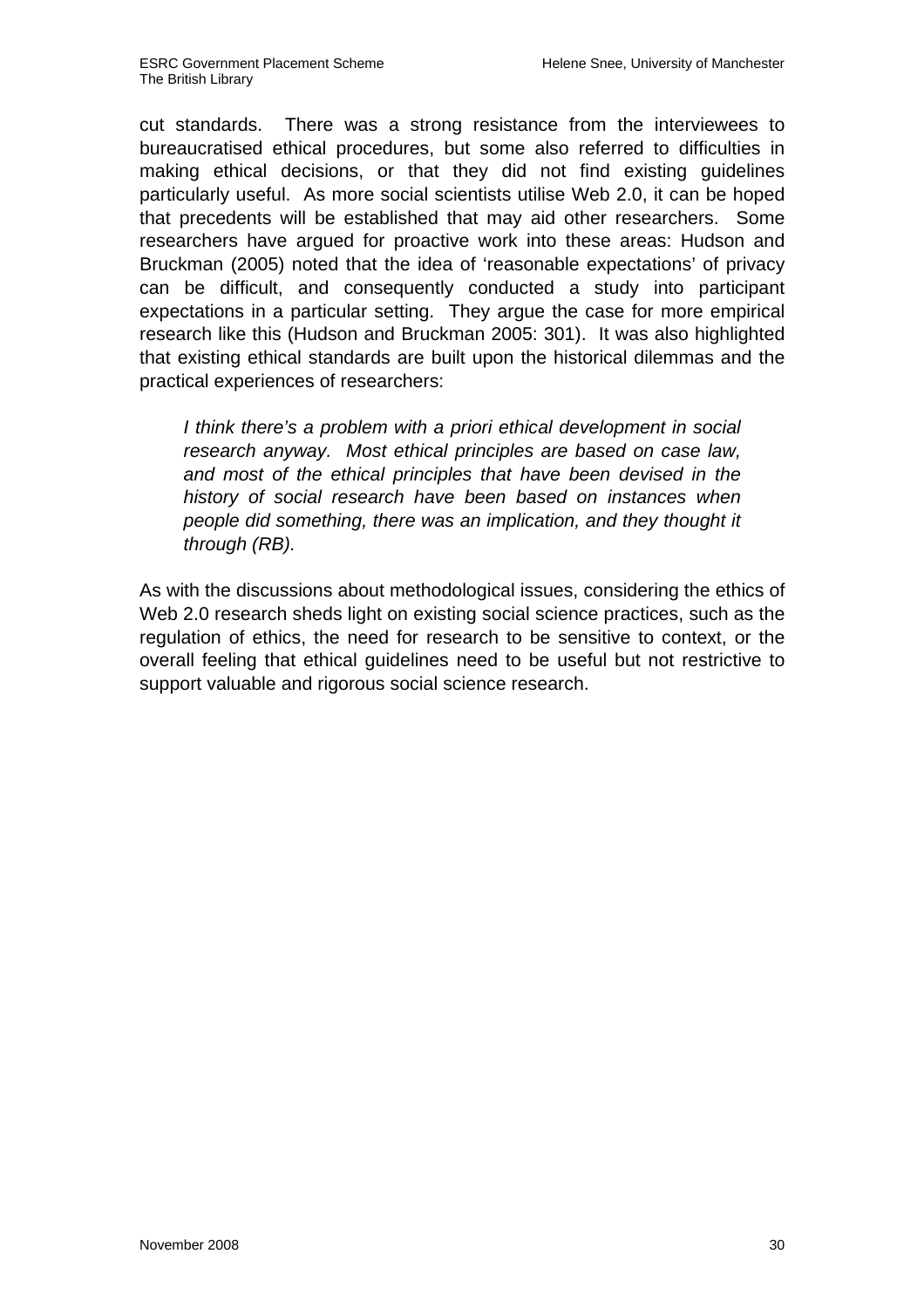# **8. Other implications of Web 2.0**

The developments termed 'Web 2.0' have additional applications as research tools beyond their utilisation for data collection. Although this was not the focus of the interviews, these uses were touched upon and outlined below.

A number of interviewees talked about using Web 2.0 to disseminate research in innovative ways. One interviewee mentioned an online peer-reviewed journal they were studying that features videos of scientific protocols rather than articles (LP)<sup>16</sup>. Another interviewee has "... *published something in* Second Life that is not available elsewhere" (TC). The potential for Web 2.0 to change current academic publishing practices has also been picked up in the literature. For example, Black (2008) argues that the current system of peer review in journals is susceptible to bias and delays the publishing of content; he suggests the use of wikis to move the process of peer review into the public arena.

The use of wikis is part of the trend towards openness and sharing that is linked to Web 2.0, and one interviewee noted "…the move to making academic content more open, with peer review potentially expanding to the entire web community", but reserved judgement on which was more worthy (AK). Peña-Lopez (2007) suggests that academics should set up a personal research portal, containing their profile, personal work, weblog and other interactive features. This enables academics to open up their research, foster international research networks and share knowledge in a low-cost, highly flexible space. In addition, a forthcoming book chapter by one interviewee argues the case for researchers to post their proposals online for public review. By utilising Web 2.0 interactive features in this way, researchers would be "…more accountable for the ethics of their research" (WD).

Beaulieu (2005) examines the use of blogs in documenting the research process, and how they can also be used to interact with the research population and authenticate the researcher (Beaulieu 2004: 151). The interviewees did not mention the use of blogs in terms of documenting a specific study, although many had a professional blog that discusses their current activities and areas of interest. Two interviewees (LP and EM) were studying the use of blogs by academics and referred to chemists blogging their lab books and archaeologists blogging their digs. Another interviewee (R2) has a PhD student who is keeping a research diary online and will incorporate this into their thesis. As well as being open and transparent, an online presence also helps researchers to expose their work to wider audiences:

 $\overline{\phantom{a}}$  $16$  The Journal of Visualized Experiments (JoVE) http://www.jove.com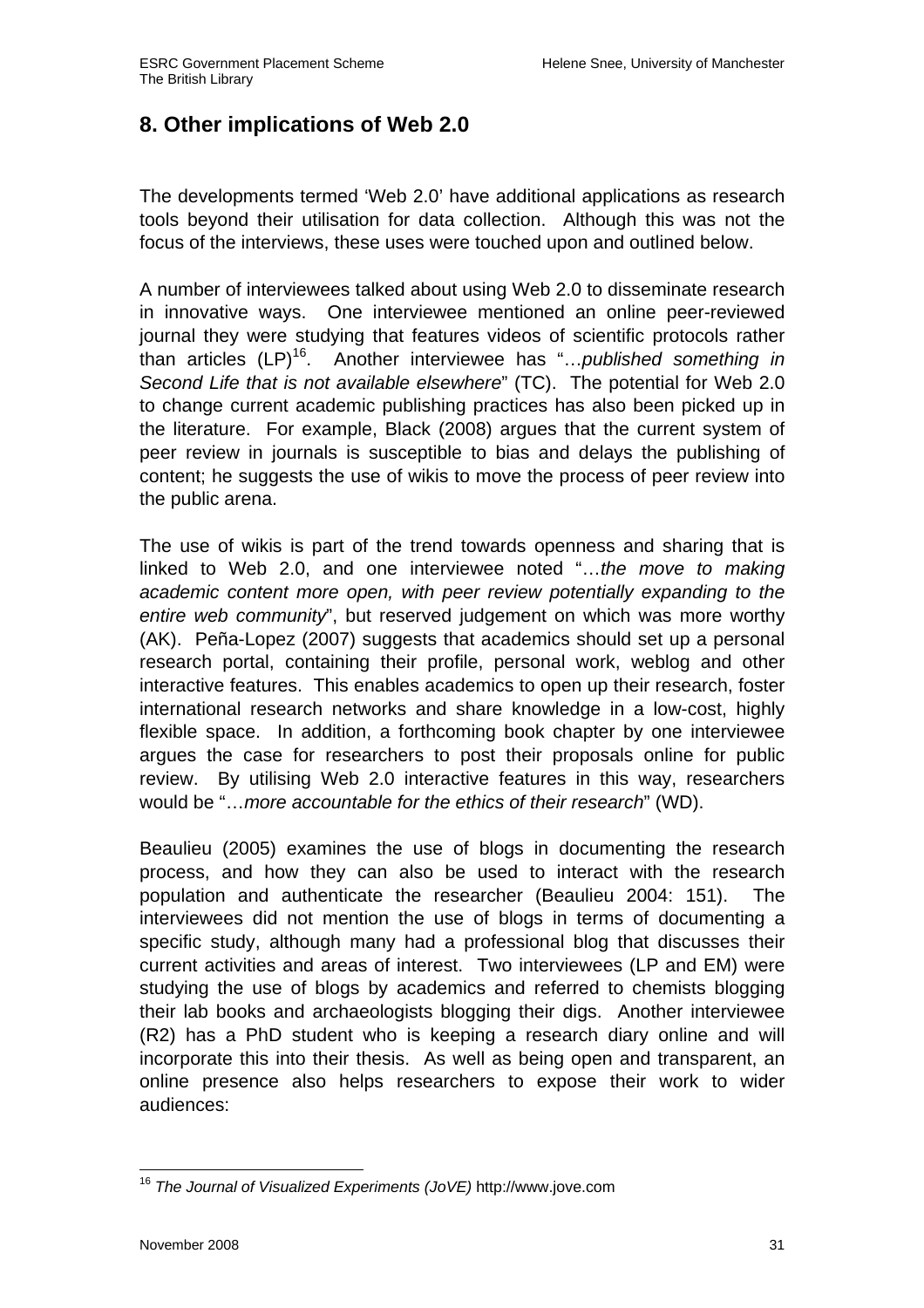There's a self-promotion angle; if, as professionals, we're putting our profiles and publications on the web, we want as many people as possible to find them (LP).

Beer and Burrows (2007) suggest that Web 2.0 can be used to teach the social sciences, for example students collaborating to produce wikis, running seminars online through social networking software, and having students use folksonomies to tag and collate content online (Beer and Burrows 2007: 4.7). None of the interviewees discussed using Web 2.0 in this way, although one teaching project set up its own social networking site and blog. Interestingly, the interviewee involved in the project has conducted some research on Facebook with undergraduate students and found they were "... quite resistant to its use as a teaching space" (JW) because they saw it as a primarily social environment.

Web 2.0 technologies also have the potential for collaborative working. In studying how scientific collaborations use new technologies, one interviewee was interested in "...the implications for the science that can be done, the questions that can be asked and answered, the way in which science, social science, the humanities can be organised" (EM). Some interviewees had experimented with this with mixed results; for example, using a wiki to jointly write a paper did not work, but "...it worked better if one person wrote and others edited, rather than all trying to write at same time" (TC). As trials of the ways to utilise these technologies continue, it can be expected the most useful applications for teaching and working will emerge.

As well as the ways in which Web 2.0 can be used as a research tool, there are also implications for the development of knowledge, and interviewees mentioned the debates about its democratising potential. These debates suggest the decline of top-down, expert knowledge, and ever-growing sources of freely accessible information created by networks of users through open participation and communal evaluation. This trend has been criticised; Andrew Keen talks about the 'Cult of the Amateur' and proposes that information is no longer reliable and is of lower quality (Keen 2007). Whether a positive or negative evaluation of these shifts is taken, it was suggested that they are part of "…a huge cultural and intellectual change, that we're only just at the beginning of and don't really understand yet" (RB).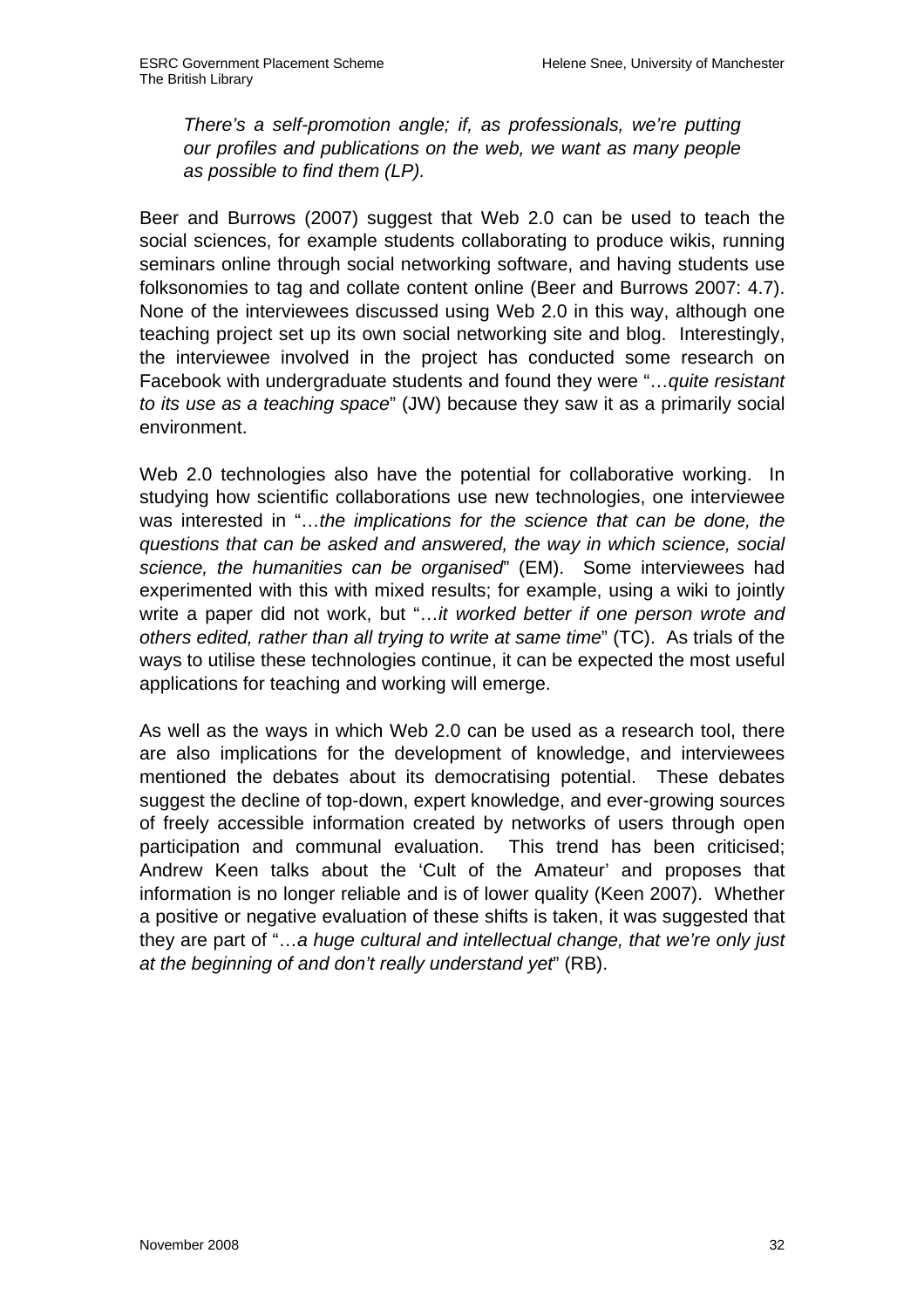# **9. Future research**

I have a feeling that Web 2.0 research has not reached a breakthrough yet …people need to be aware of the technologies and competent in handling [them] as well in order to do more substantial breakthrough research (YL)

The interviewees also discussed how Web 2.0 might be put to use in the future, and it was felt that there were a number of potential applications in the social sciences that have yet to be fully explored.

## **9.1. New methods and research practices**

Some interviewees discussed their plans for using Web 2.0 in forthcoming studies. One proposed method was to set up a secure server "…with our own wiki software… people can access that wiki and edit, and build up a definition... [and] keep their own blog" (TC). Another interviewee was debating the use of Facebook to conduct interviews. The potentials for using Web 2.0 were anticipated by a number of interviewees, especially in conjunction with geographically-located data. One was inspired by the ability to "...connect very very different data sources together" for example twitter $^{17}$ , feeds on Google maps<sup>18</sup>, linked to pictures on flickr<sup>19</sup> (TE). The integration of content with mobile technologies such as GPS signals, which can be automatically collected, was seen by one interviewee to be a "…fundamentally new way of gathering data" (R1).

It was also felt by a number of interviewees that future research could be enabled by working with computer scientists:

I think it's helpful to have collaborative research with someone who has the technical expertise to gather this data. I think it's an opportunity for social scientists who want to research topics that involve the internet to have a little bit of help from computer scientists or information scientists (MT).

## **9.2. Problems**

Although Web 2.0 offers social science potentially innovative ways of gathering data, problems were identified by the interviewees that may hinder future research. Firstly, the velocity of Internet innovations means it can be difficult to "…keep up to speed as a research community with developments in this field" (JG). There was also a feeling that there was a generation gap

 $\overline{\phantom{a}}$ <sup>17</sup> http://twitter.com/

<sup>18</sup> http://maps.google.com/

<sup>19</sup> http://www.flickr.com/photos/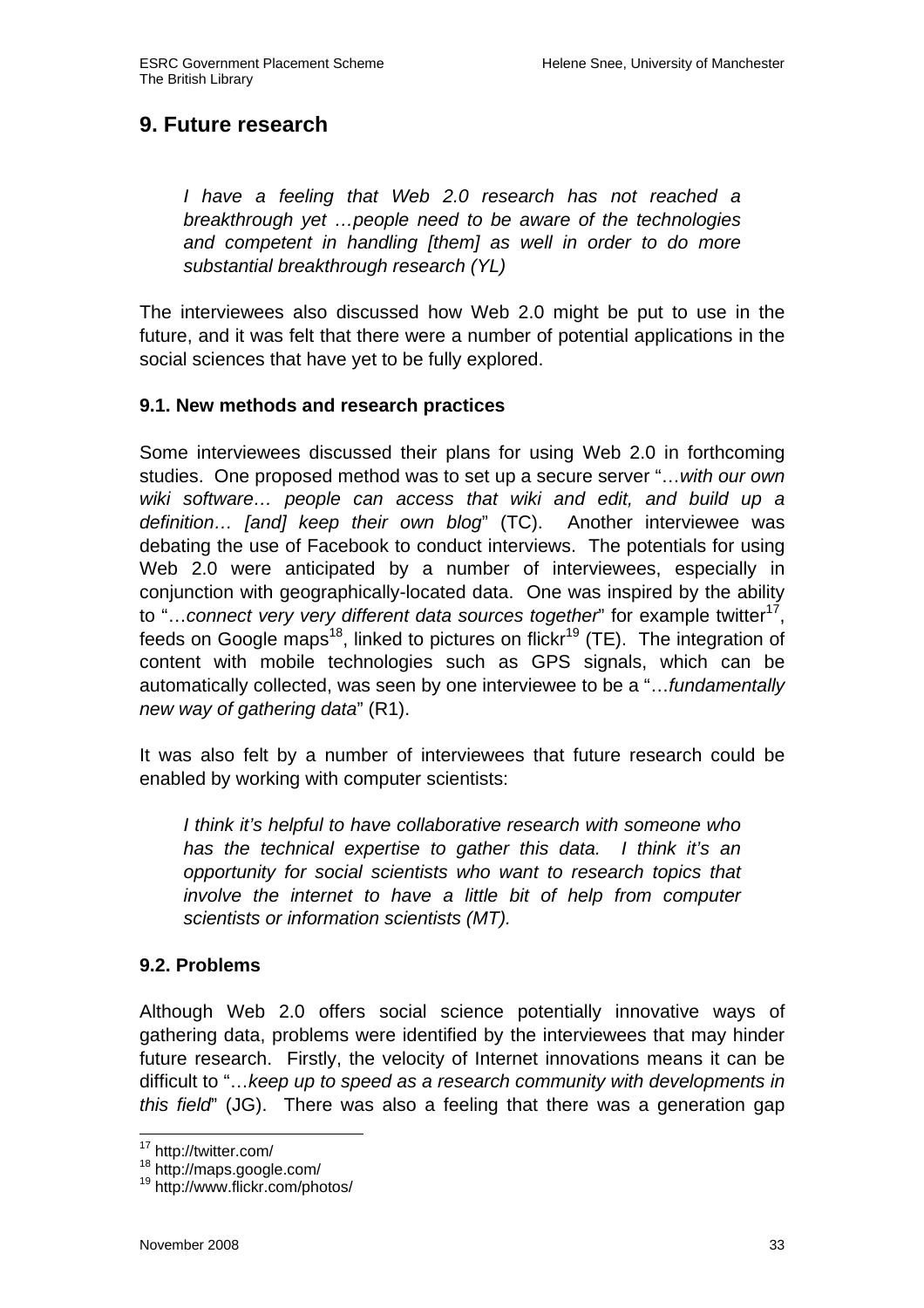between 'native' users of Web 2.0 and social researchers, so that social scientists do not understand or lag behind the communities: "...things that seem innovative are ubiquitous and mundane to 13 and 14 year olds" (RB). As younger people enter the research community, the problem may be combated. However, one might question if this is a perennial problem, as these 'natives' may not be familiar with whatever is beyond Web 2.0.

Finally, it was suggested that social science researchers lacked the technical skills and knowledge to really get to grips with Web 2.0: "Social scientists should educate themselves better [and] try to understand the advantages and disadvantages" (YL). This could be combated by collaborative research; one interviewee noted that if he was "...conducting a large project, [he] would try to collaborate with someone computer orientated" (VM). Collaborative research has its own problems, however:

I know everyone talks about interdisciplinarity, working on projects that are supposed to bring together computer scientists, economists, political scientists, but it's really hard… This is a major problem for the future, [social scientists] need to expand their toolkit (TE).

It can, therefore, be argued that social scientists need to have a greater understanding of the technology itself if they wish to study these trends and collect Web 2.0 data.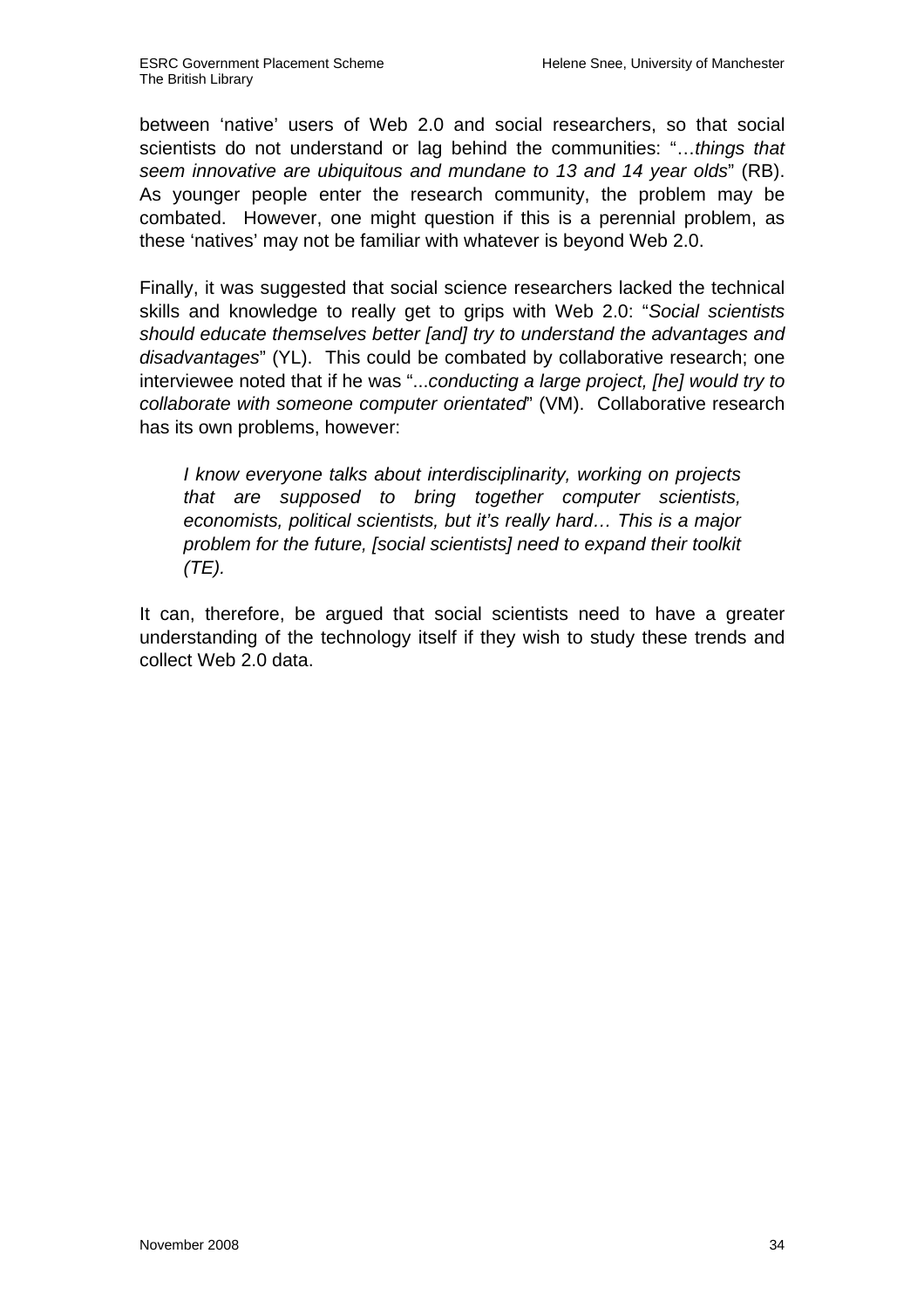# **10. Conclusion**

The preceding discussion aimed to outline some key issues with regards to Web 2.0 research. Although its scope did not extend to drawing any definitive conclusions about the implications of this technology, some key findings, along with a number of questions and areas for further examination have emerged.

Web 2.0 enables social scientists to explore everyday life in new and innovative ways. This research can be completely unobtrusive; it can also be more interactive and participatory. However, the differences between online and offline research can be overstated as Internet use expands. As with any method, online research design needs to be 'fit for purpose', and Web 2.0 data should not be used for its own sake.

A key issue that impacts on ethical decision-making is deciding what is public and what is private in Web 2.0. As attitudes towards expectations of privacy can vary from website to website, social scientists need to be aware of the context in which their research is conducted. Further study of the utility of existing ethical guidelines for researchers would be of interest, given the need to balance sensitivity to context with practical help for social scientists to act ethically. Many of the interviewees referred to the medicalisation of social science ethical procedures, and were resistant to the over-bureaucratisation of research ethics. Finally, both research ethics committees and the wider research community could benefit from a greater knowledge and understanding of the online environment, and consideration should be given to how social scientists can work with other disciplines to explore Web 2.0 further.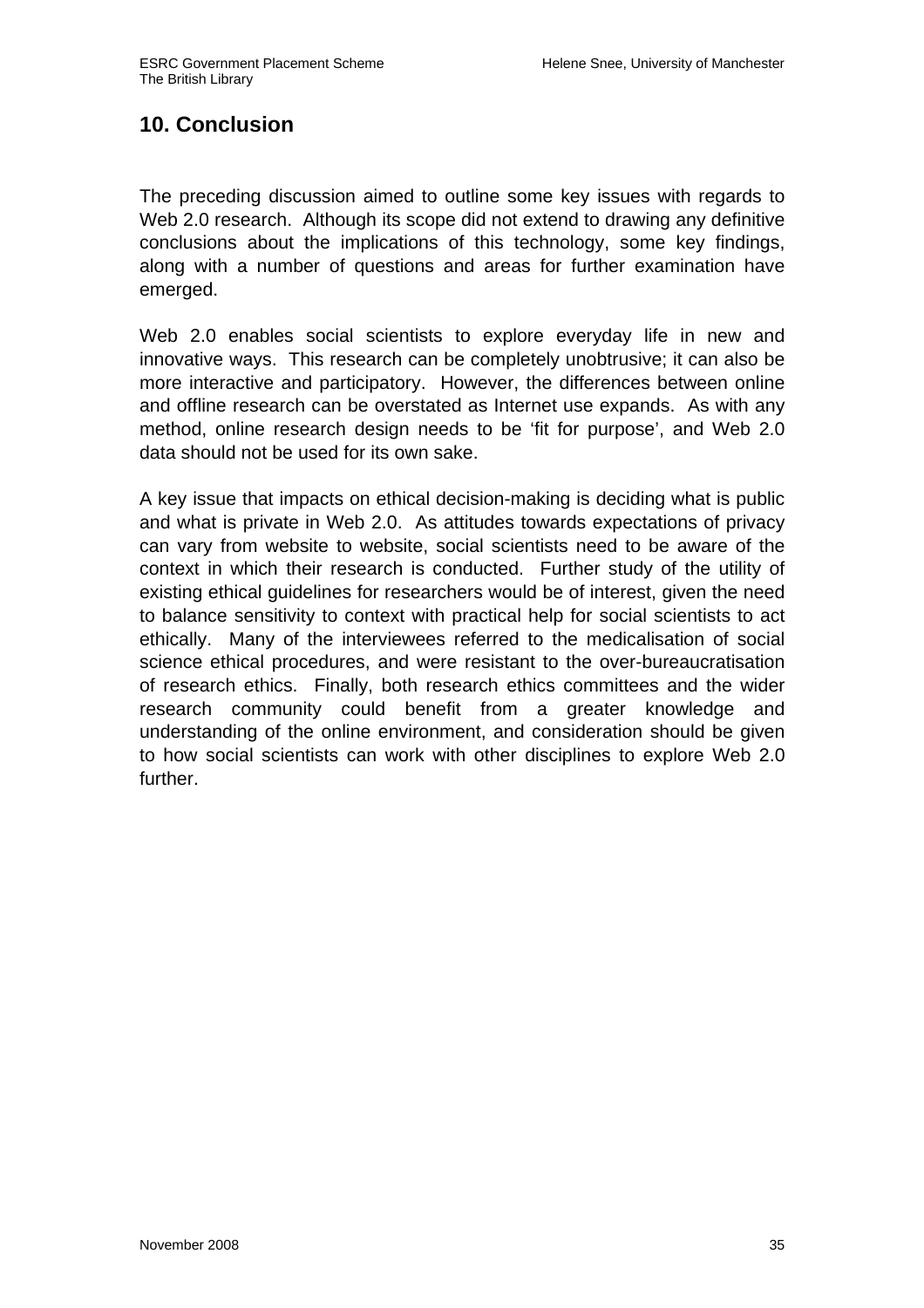#### **Bibliography**

ALLEN, G.N., Burk, D.L., and Ess, C. (2008) "Ethical Approaches to Robotic Data Gathering in Academic Research", International Journal of Internet Research Ethics 1(1): 9-36

ANDERSON, P. (2007) "What is Web 2.0? Ideas, technologies and implications for education", JISC Technology and Standards Watch, Feb 2007. Available from:

http://www.jisc.org.uk/publications/publications/twweb2.aspx

BASSETT, E.H. and O'Riordan, K. (2002) "Ethics of Internet Research: Contesting the human subjects research model", Ethics and Information Technology, 2: 233-247.

BEAULIEU, A. (2004) "Mediating Ethnography: Objectivity and the Making of Ethnographies of the Internet", Social Epistemology 18(2-3): 139-163.

BEER, D. (2008) "Making Friends with Jarvis Cocker: Music Culture in the Context of Web 2.0" Cultural Sociology, 2(2) 222-241.

BEER, D. and Burrows, R. (2007) "Sociology and, of and in Web 2.0: Some Initial Considerations", Sociological Research Online, 12(5). Available from: http://www.socresonline.org.uk/12/5/17.html

BENJAMIN (2008) "Safe space online for the real 'chavs'", The Guardian, 30 July 2008.

BLACK, E.W. (2008) "Wikipedia and academic peer review: Wikipedia as a recognised medium for scholarly communication?" Online Information Review 32(1): 73-88.

BOYD, d. (2006) "The Significance of Social Software", in Burg, T.N and Schmidt, J. (eds) BlogTalks Reloaded. Norderstedt: Books on Demand. Available from: http://www.danah.org/papers/BlogTalkReloaded.pdf

BRUCKMAN, A. (2002) "Studying the Amateur Artist: A perspective on disguising data collected in human subjects research on the Internet", Ethics and Information Technology 4: 217-231.

BRUCKMAN, A. (2004) "Opportunities and Challenges in Methodology and Ethics" in Johns, M.D, Chen, S-L. S, Hall, G.J. (eds) Online Social Research: Methods, Issues and Ethics New York: Peter Lang.

BRUNS, A. (2008) Blogs, Wikipedia, Second Life and Beyond: From production to produsage New York: Peter Lang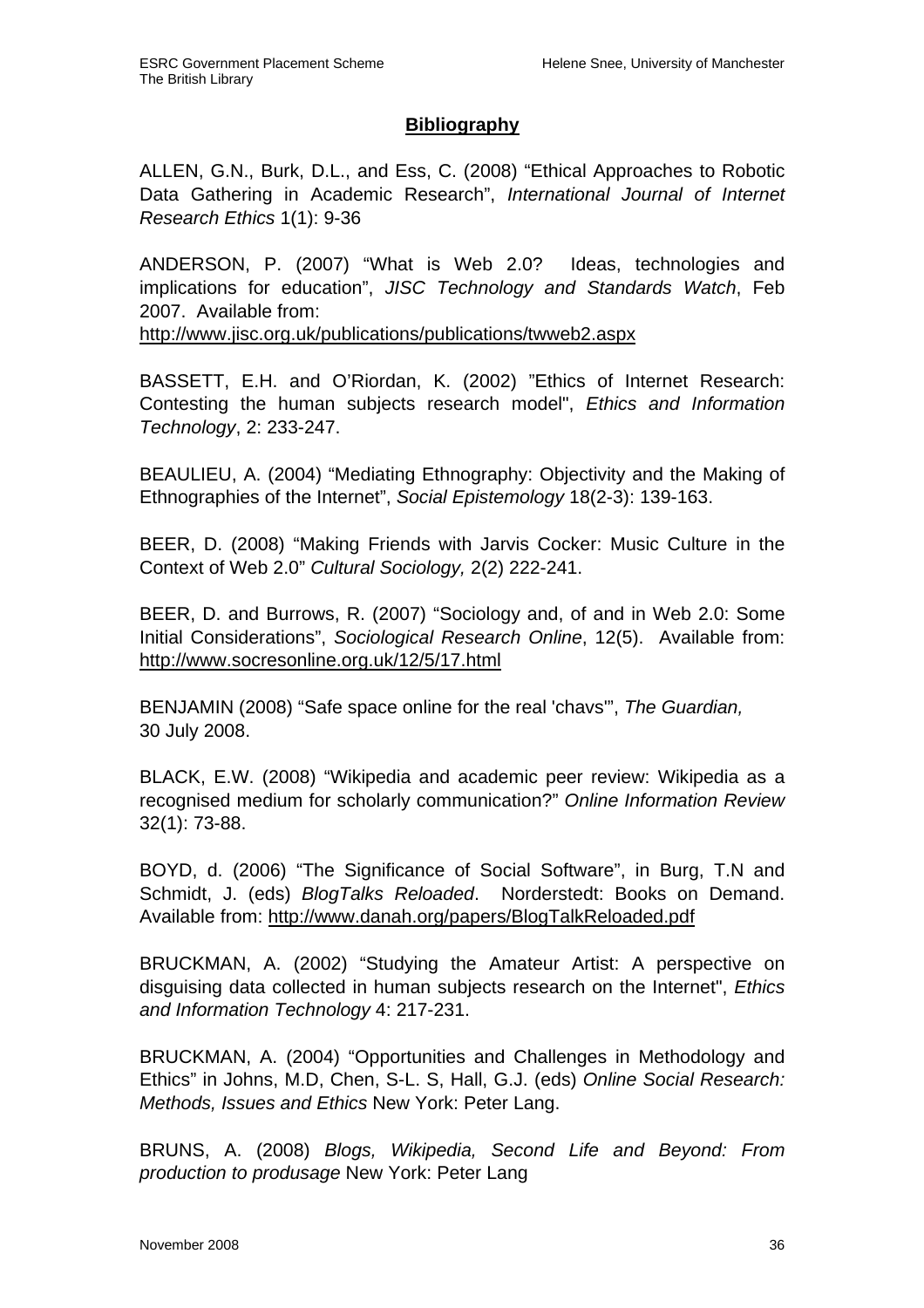BSA (2002) Statement of Ethical Practice for the British Sociological Association. Available from:

http://www.britsoc.co.uk/equality/Statement+Ethical+Practice.htm

CHEN, S-L S., Hall G. J., and Johns, M.D. (2004) Research Paparazzi in Cyberspace: The Voices of the Researched, in Johns, M.D, Chen, S-L. S., Hall, G.J. (eds) Online Social Research: Methods, Issues and Ethics New York: Peter Lang

CHESNEY, T., Chuah, S.-H., and Hoffman, R (2007) "Virtual World Experimentation: An Exploratory Study" Available from http://www.nottingham.ac.uk/economics/cedex/papers/2007-14.pdf

COOKE, M. and Buckley, N (2008) "Web 2.0, social networks and the future of market research" International Journal of Market Research 50(2) 267-292.

DENZIN, N. (1999) "Cybertalk and the Method of Instances", in Jones, S. (ed) Doing Internet Research: Critical Issues and Methods for Examining the Net Thousand Oaks: SAGE.

ESRC (2005) Research Ethics Framework, Available from: http://www.esrcsocietytoday.ac.uk/ESRCInfoCentre/Images/ESRC\_Re\_Ethics \_Frame\_tcm6-11291.pdf

ESS, C. and the AoIR ethics working committee (2002) Ethical decisionmaking and Internet Research: Recommendations from the AoIR Ethics Working Committee. Available from: http://aoir.org/reports/ethics.pdf

EYSENBACH, G. and Till, J. (2001) "Ethical issues in qualitative research on internet communities", British Medical Journal 323(7321): 1103-1105.

FRANKEL, M. and Siang, S. (1999) "Ethical and Legal Aspects of Human Subjects Research on the Internet", American Association for the Advancement of Science Workshop Report. Available from: http://www.aaas.org/spp/dspp/srfl/projects/intres.main.htm

GILES, J. (2007) "Life's a Game" Nature 4 January 2007, 445: 18-20.

HERRING, S.C. and Paolillo, J.C. (2006) "Gender and genre variation in weblogs" Journal of Sociolinguistics 10(4) 439-459.

HARDEY, M. (2007) "The City in the Age of Web 2.0: A new synergistic relationship between place and people" Information, Communication and Society 10(6): 867-884.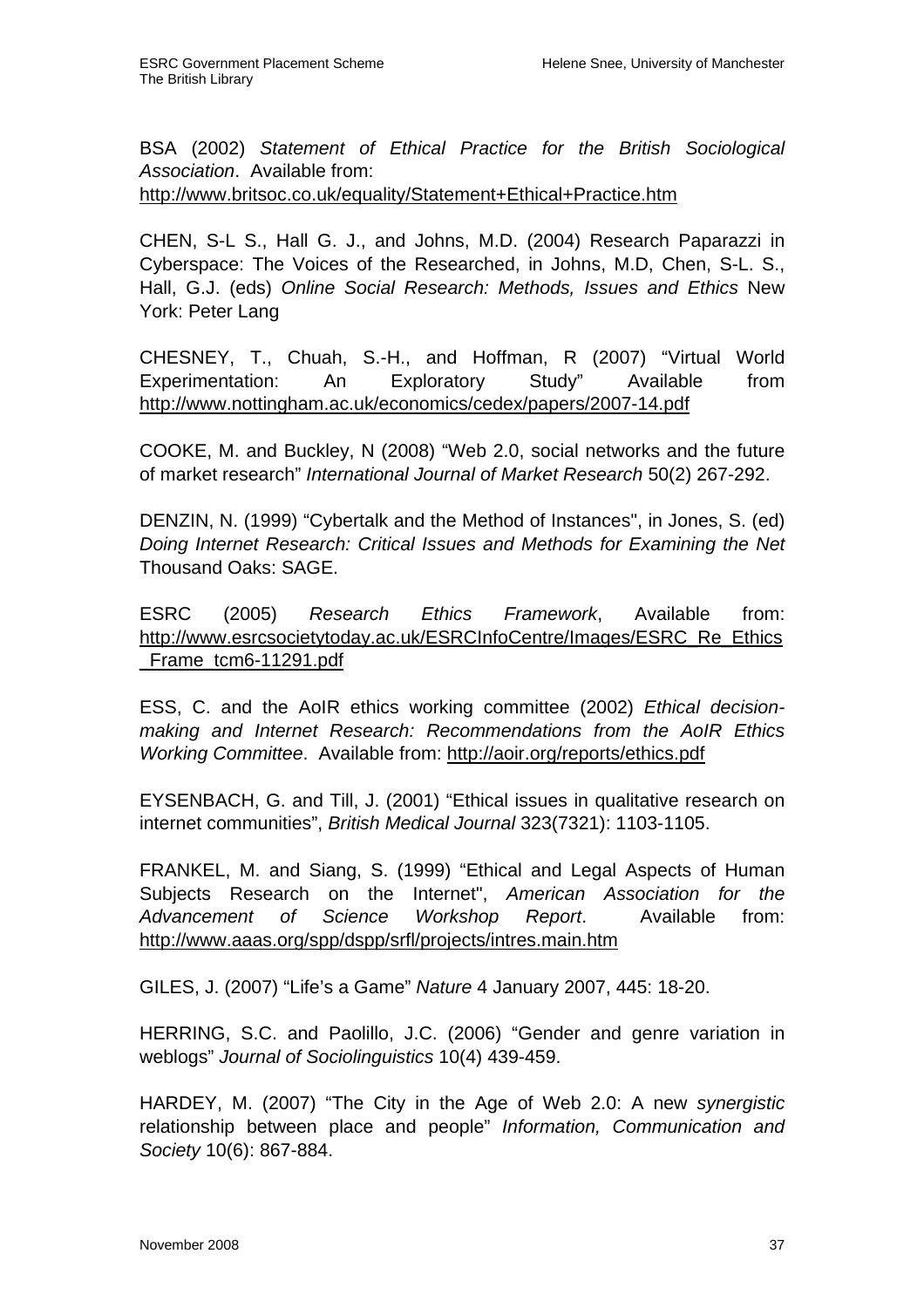HEWSON, C., Yule, P., Laurent, D., and Vogel, C. (2003) Internet Research Methods: A Practical Guide for the Social and Behavioural Sciences London: SAGE.

HINE, C. (2005) "Virtual Methods and the Sociology of Cyber-Scientific Knowledge" in Hine, C (ed) Virtual Methods: Issues in Social Research on the Internet Oxford: Berg

HODKINSON, P. (2007) "Interactive online journals and individualization", New Media and Society, 9(4) 625-650.

HOGAN, B. (2008) "Analyzing Social Networks via the Internet (Pre-release version)" in Fielding, N, Lee, R and Blank, G (eds). The Handbook of Online Research Methods. Sage: Thousand Oaks, CA. Available from http://individual.utoronto.ca/berniehogan/Hogan\_SAGE\_Internetworks\_RC1.p df.

HOOKWAY, N. (2008) "'Entering the blogosphere:' some strategies for using blogs in social research" Qualitative Research 8(1) 91-113.

HUDSON, J.M. and Bruckman, A. (2005) "Using Empirical Data to Reason about Internet Research Ethics", Proceedings of the Ninth European Conference on Computer-Supported Cooperative Work.

HUTTON, W. and Helsper, E.J. (2007) The Internet in Britain: 2007 Oxford: Oxford Internet Institute.

IOCT (2007) "Dissemination", Tags Network Narrative Project, Available from: http://www.ioct.dmu.ac.uk/tnn/dissemination.htm

LANGE, P.G. (2007) "Publicly Private and Privately Public: Social Networking on YouTube" Journal of Computer-Mediated Communication 13(1) 361-380.

LIU, H. (2007) "Social Network Profiles as Taste Performances", Journal of Computer-Mediated Communication 13(1) 252-275.

MADGE, C. (2007) "Developing a geographers' agenda for online research ethics", Progress in Human Geography 31(5): 654-674.

MANN, C. and Stewart, F. (2000) Internet Communication and Qualitative Research. London: SAGE.

MARKHAM, A.N. (2005) "The Methods, Politics and Ethics of Representation In Online Ethnography", in Denzin, N.K. and Lincoln, Y.S. (eds) The SAGE Handbook of Qualitative Research Thousand Oaks: SAGE.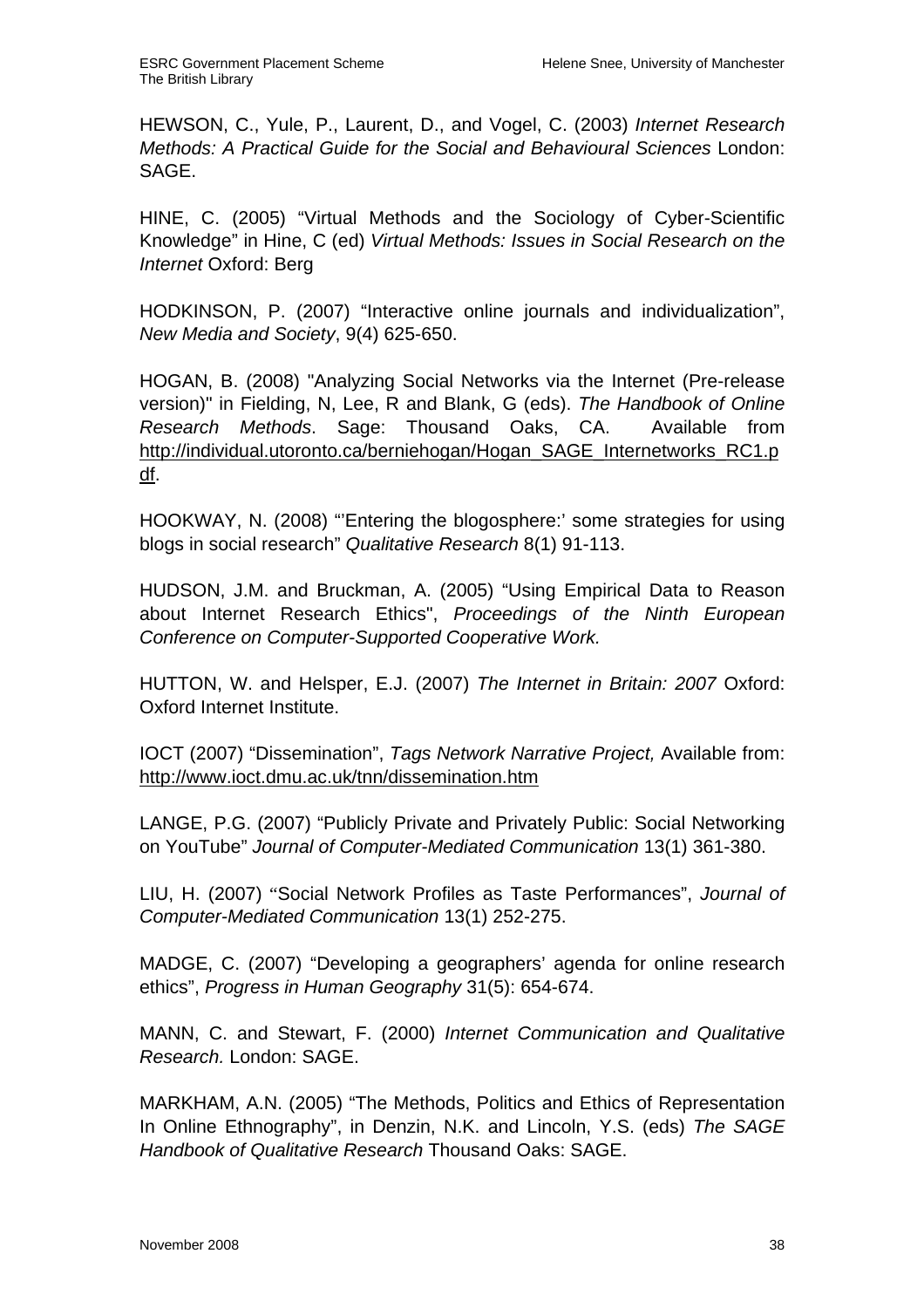MRS (2006) MRS Internet Research Guidelines Available from: http://www.mrs.org.uk/standards/internet.htm

OECD (2007) Participative Web and User-Created Content: Web 2.0, Wikis and Social Networking OECD: Paris.

PEÑA-LOPEZ, I (2007) "The Personal Research Portal: Web 2.0 driven individual commitment with open access", Knowledge Management for Development Journal 3(1): 35-48. Available from: http://km4dev.org/journal

SRA (2003) Social Research Association Ethical Guidelines. Available from: http://www.the-sra.org.uk/ethical.htm

THELWALL, M. (2008) "Social networks, gender, and friending: An analysis of MySpace member profiles" Journal of the American Society for Information Science and Technology 59(8) 1321-1330

TURKLE, S. (1995) Life on the Screen: Identity in the Age of the Internet New York: Simon and Schuster.

VIEGAS, F.B. (2005) "Bloggers' expectations of privacy and accountability: An initial survey", Journal of Computer-Mediated Communication, 10(3): article 12.

WIKIPEDIA CONTRIBUTORS (2008) "Facebook Beacon," Wikipedia, The Free Encyclopedia, Available from:

http://en.wikipedia.org/w/index.php?title=Facebook\_Beacon&oldid=23194458  $0$  (accessed August 15, 2008).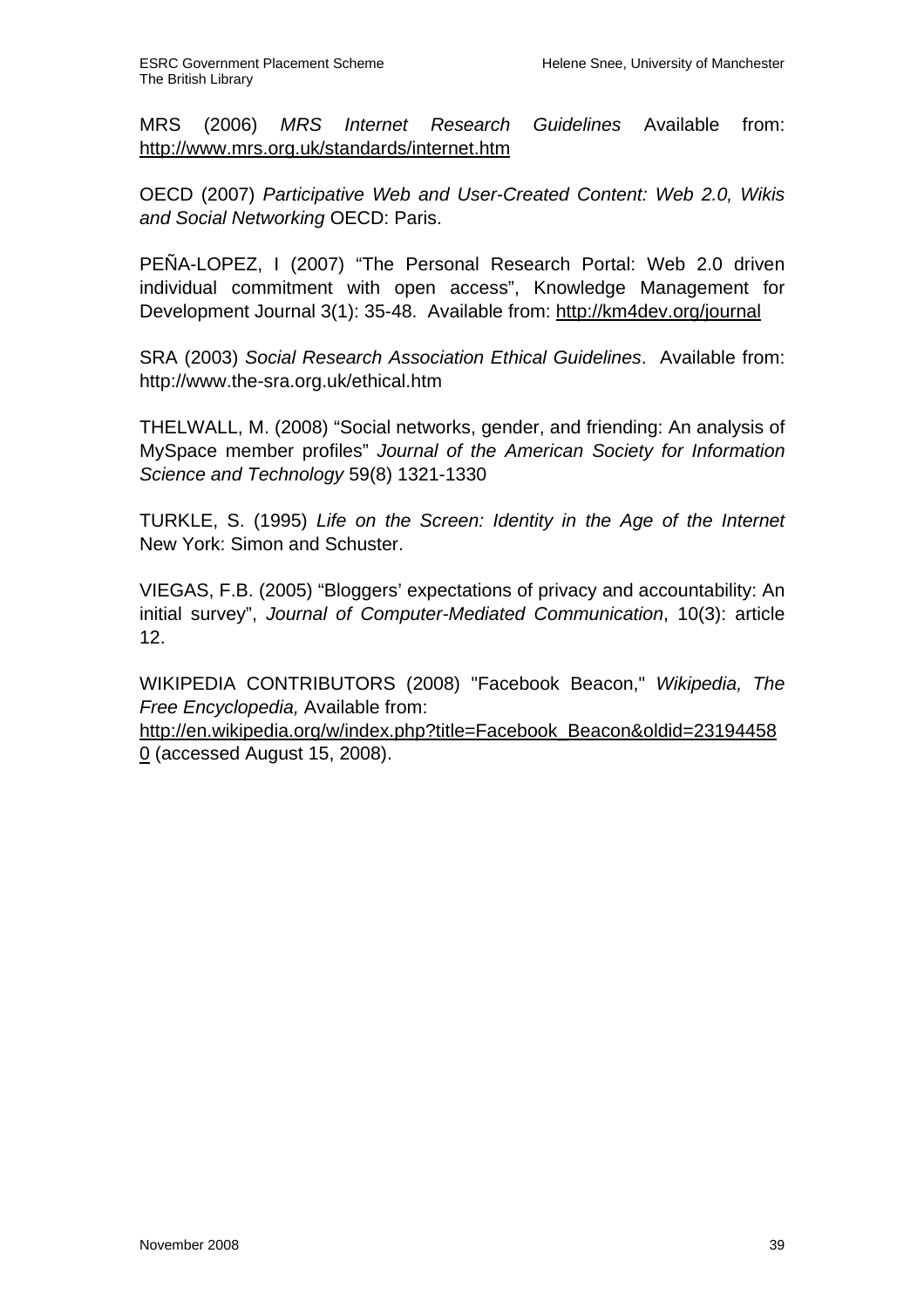# **Appendix 1: Participant List**

David Beer (DB), Sociology, University of York.

Roger Burrows (RB), Sociology, University of York

Thomas Chesney (TC), Information Systems, Nottingham Business School.

William Dutton (WD), Oxford Internet Institute, University of Oxford.

Tobias Escher (TE), Oxford Internet Institute, University of Oxford.

Jenny Graham (JG), Qualitative Research Unit, National Centre for Social Research.

Aleks Krotoski (AK), Psychology, University of Surrey.

Yuwei Lin (YL), National Centre for e-Social Science, University of Manchester.

Eric Meyer (EM), Oxford Internet Institute, University of Oxford.

Vincent Miller (VM), Sociology, University of Kent.

Lucy Power (LP), Oxford Internet Institute, University of Oxford.

Mike Thelwall (MT), Information Science, University of Wolverhampton.

Jane Wellens (JW), Staff Development Centre, University of Leicester.

"Researcher 1" (R1)

"Researcher 2" (R2)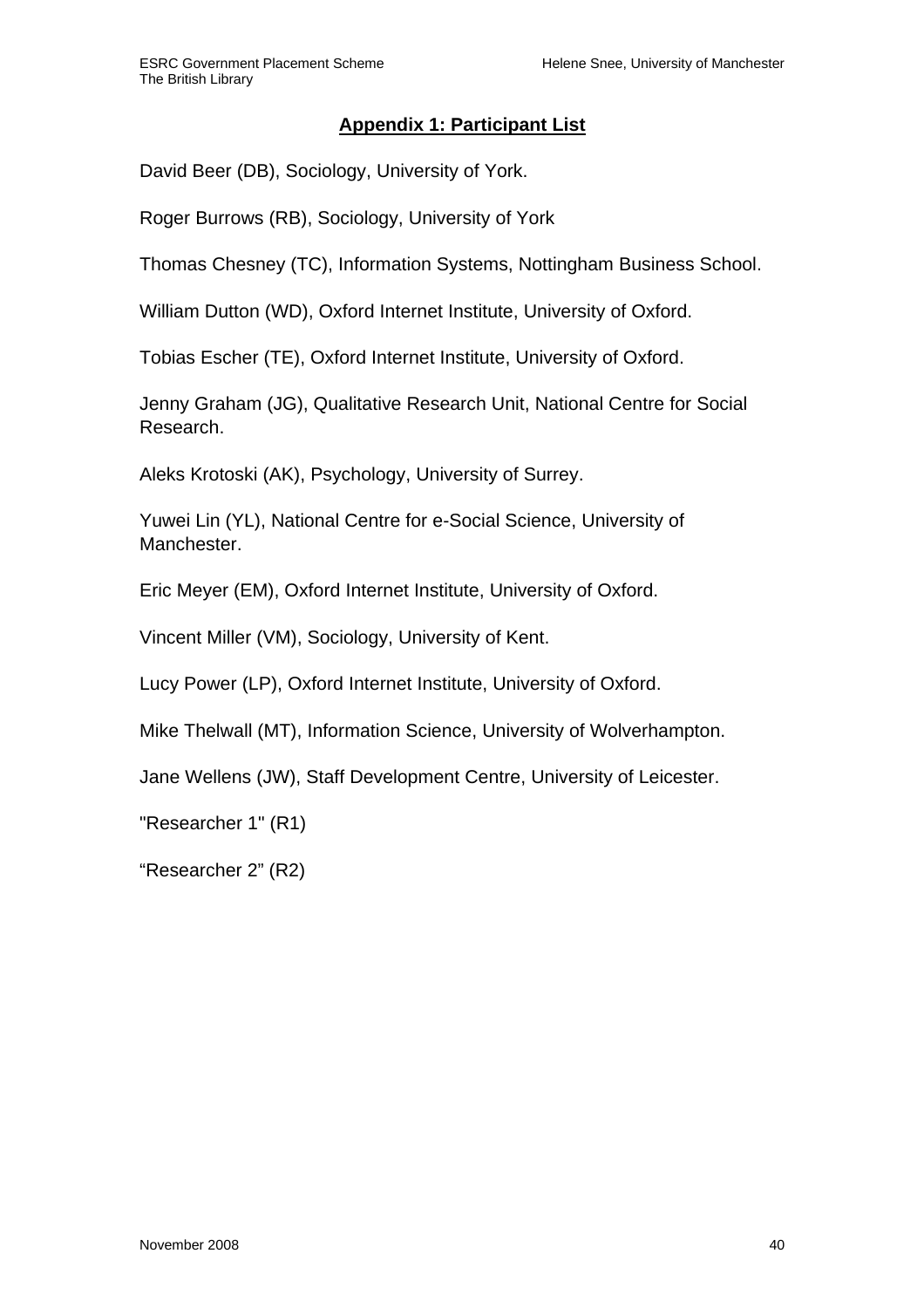## **Appendix 2: Interview Topic Guide**

- Professional background information
	- o Institution, discipline
- Defining Web 2.0
	- o Specific websites / types of websites?
	- o Principles?
	- o Differences to Web 1.0
- Ask to outline own research interests, and if these involve Web 2.0 in any way. If so
	- o How did they become interested in this area and when did they become interested?
	- $\circ$  Ask about methods what they did, how they did it, why they did it, what were difficulties, how did they assess the validity etc of data?
	- o Any ethical problems or deliberations how did they solve them?
	- o Would they conduct this sort of research again? Why / why not?
- How can Web 2.0 be used by social scientists to collect data?
	- o NB as site of research? As object of research?
	- o Think about own research, the current research of others, and potential future uses.
	- o Common issues across studies of blogs, social networks, folksonomies?
	- o Differences in technologies utilised, in disciplines?
	- o Need for technological skills / understanding
	- o Example of particular study that has interested them
- Re-thinking evaluation criteria
	- o E.g. can we establish the 'authenticity' of data when research participants can easily mislead us?
	- o Validity? Reliability? Representativeness? Generalisability and sampling bias (if appropriate)?
	- o Positive effects, e.g. non-obtrusive; naturalistic settings.
- Are these methodological considerations any different from previous discussions of 'offline' or 'online' research methods?
	- o Something specific to Web 2.0 are these issues unique?
	- o Continuations of debates in online research
- Ethical issues
	- o Public / private distinction?
	- o When do we need to obtain informed consent?
	- o When does research become intrusive?
	- o Confidentiality?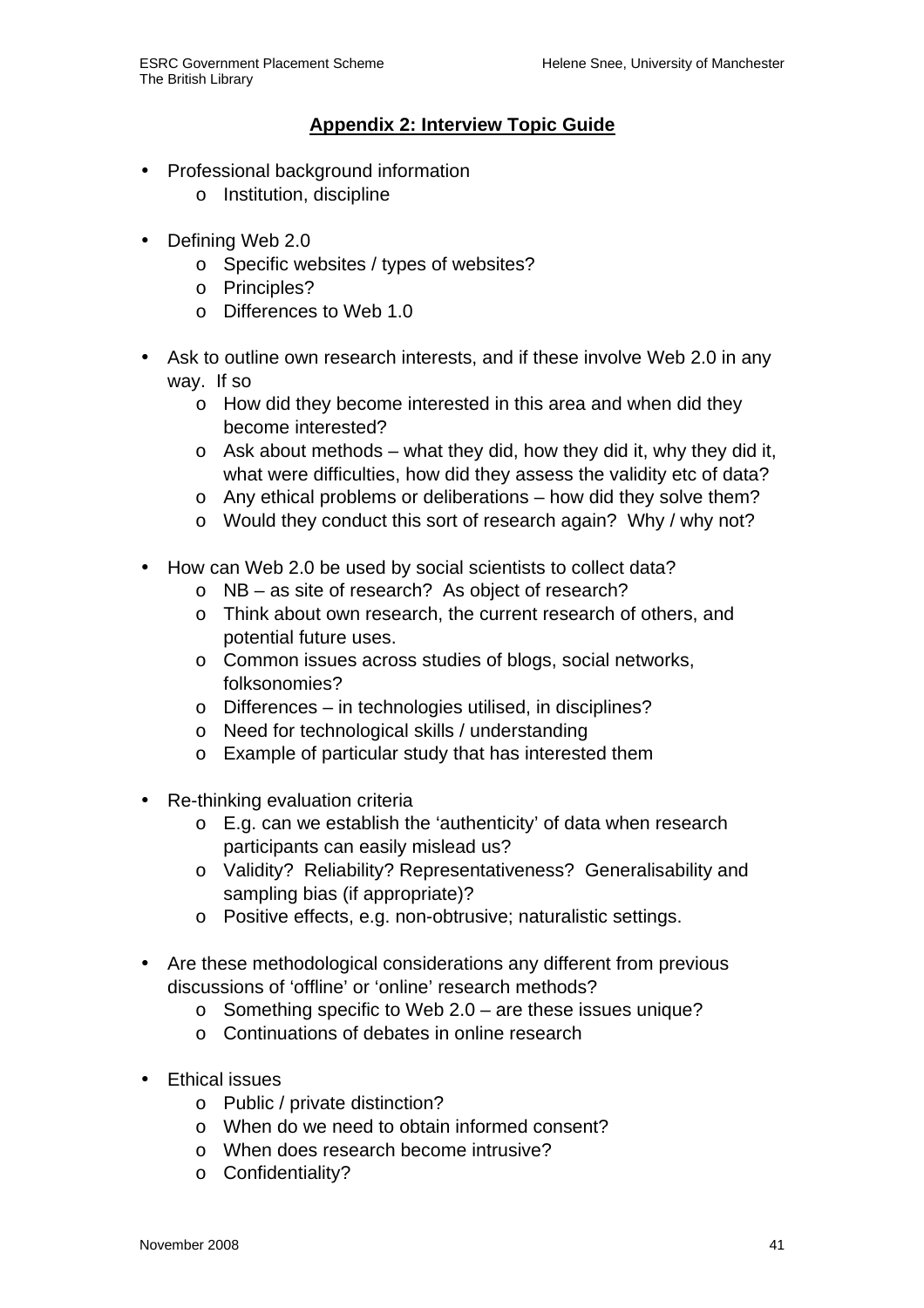- o What is good practice?
- o Are these any different from 'offline' research?
- o Does Web 2.0 throw up any particular ethical problems that are different to previous debates in online research?
- Summary
	- o What do they think are the key issues?
	- o Where are they being discussed?
	- o What should I be focussing on?
	- o Anything else relevant that I haven't raised?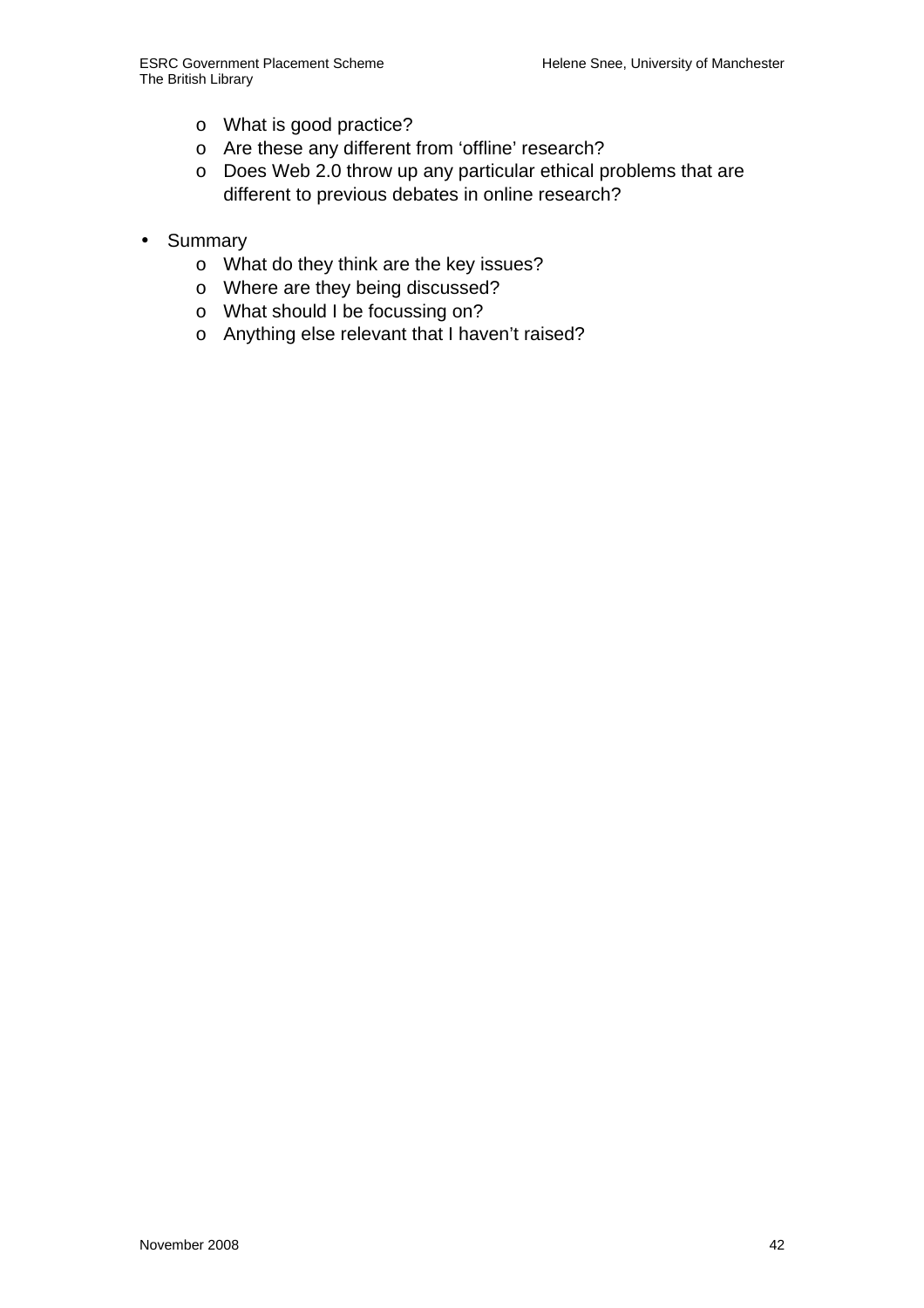#### **Appendix 3: Information and Consent Form**

Date:

#### **INFORMATION SHEET**

#### **Implications of the Digital Age: Web 2.0 and Social Science Research**

I am currently working with the Social Science Collections and Research (SSCR) team at the British Library on a three-month doctoral placement co-funded by the ESRC.

The study investigates the use of Web 2.0 technologies as a social science research tool, as part of SSCR's activities in developing and running a hub of debate, networking and resources for the social sciences. The focus is on two key areas: the criteria for research evaluation (e.g. applying 'offline' standards of reliability and validity in an 'online' context) and the ethical issues associated with conducting research in this way. The study will not attempt to produce guidelines for Web 2.0 methodologies or an ethical checklist; rather, its intent is to map out current practice and thinking among social scientists in this emerging area of research.

An important part of the study is a series of interviews with researchers who have an interest in the use of these new technologies as a method of data collection, particularly those who have used Web 2.0 technology to interact with and study their research population, and those who consider research methodology and ethics in their work. I have approached you because your experience as social science researcher means that your views on such matters will be very valuable. I would be very grateful if you would agree to take part.

The interview will last between 45 minutes and an hour. During the interview I will ask you questions, and I would like to take notes and record the interview so that I will have fieldnotes to refer to and can transcribe the interview later.

You are free to withdraw from the study at any time. You may request your name and professional details to be kept confidential. It is envisaged that the output of the project will be a written report and a workshop. The workshop will be held at the British Library to disseminate the research findings to members of the social science research community, aiming to map out and publicise the benefits and potential issues of using Web 2.0 for social research. You will be kept up to date on the workshop arrangements if you wish.

If you have any queries about the study, please feel free to contact me at any time; my contact details can be found below

Helene Snee [Contact details provided]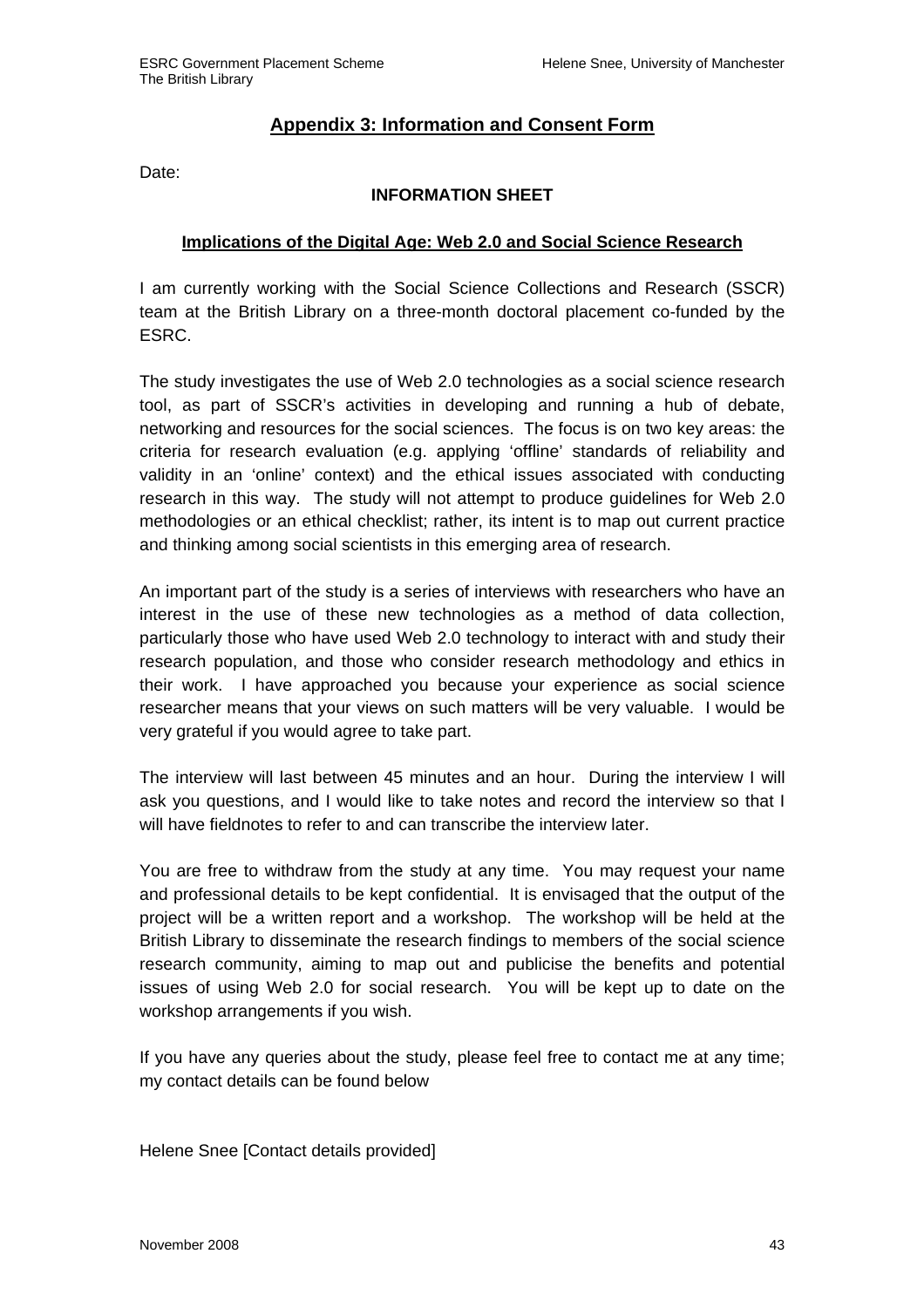## **CONSENT FORM**

## **Implications of the Digital Age: Web 2.0 and Social Science Research**

I have read and had explained to me by Helene Snee the information sheet relating to this project.

I have had explained to me the purposes of the project and what will be required of me, and any questions have been answered to my satisfaction. I agree to the arrangements described in the information sheet in so far as they relate to my participation.

I understand that my participation is entirely voluntary and that I may withdraw from the project or request to remain anonymous at any time before the publication and dissemination of the research findings.

I have received a copy of this consent form and of the accompanying information sheet.

Please tick as appropriate:

- [ ] I consent to my name and professional details to be referred to in the study
- [ ] I request that I remain anonymous and that my name and professional details are not referred to in the study.

Name:

Signed:…………………………………………………………Date…………………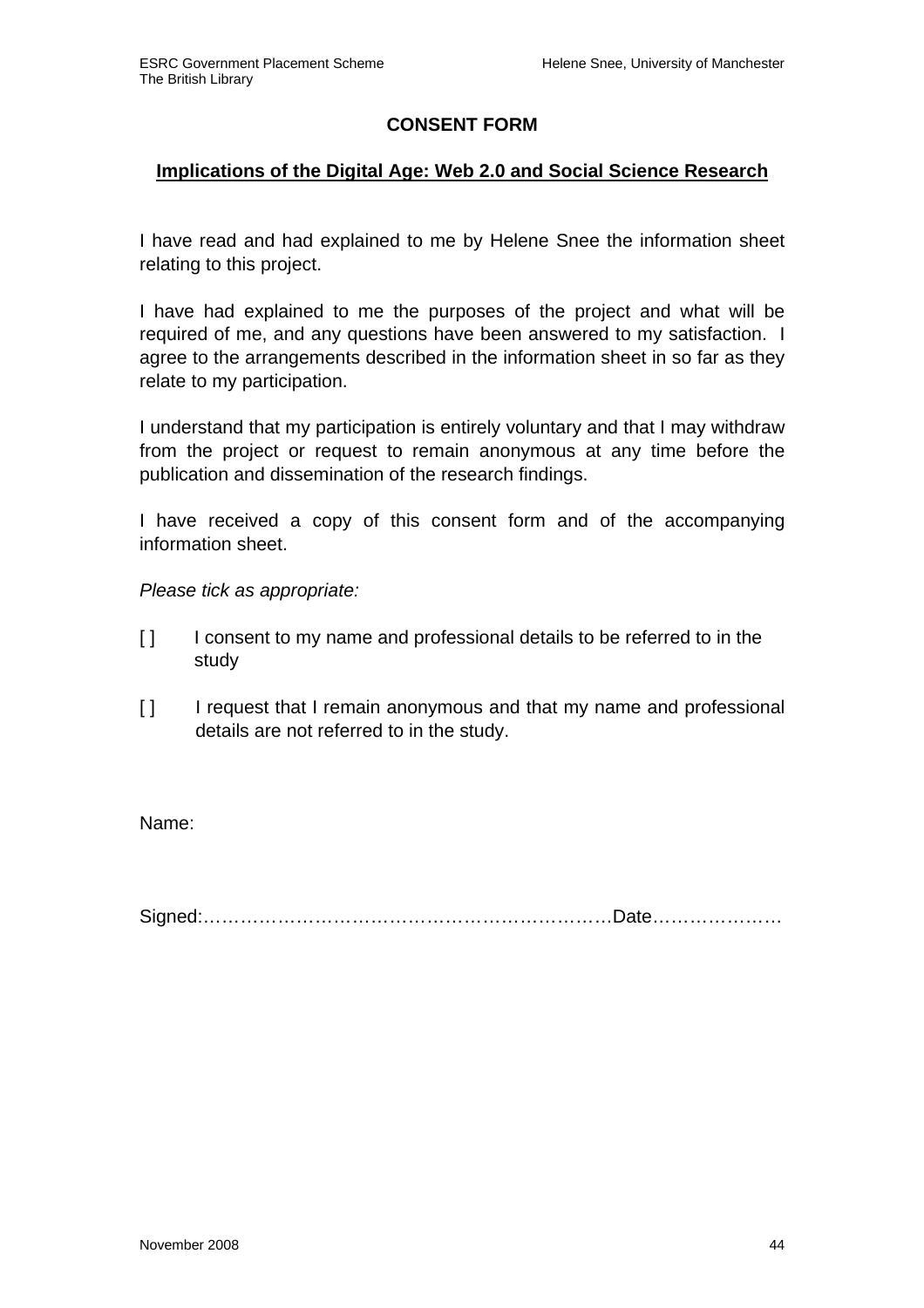## **Appendix 4: Glossary**

NB The definitions listed here are drawn from Web 2.0 glossaries and online resources available on the Internet; links to the source of the content are given for each term.

## **Blog / Weblog**

"Blog is an abbreviated version of Weblog, which is a term used to describe Web sites that maintain an ongoing chronicle of information. A blog is a frequently updated, personal Web site featuring diary-type commentary and links to articles or other Web sites. Blogs range from the personal to the political and can focus on one narrow subject or a whole range of subjects." http://www.web2fordev.net/glossary\_of\_web.html

#### **Blogosphere**

"The collective name for the millions of blogs on the Web, sometimes used by traditional media to gauge public reaction to an event." http://www.saba.com/products/glossary/web\_2dot0.htm

#### **Folksonomy**

"Folksonomy is used to categorize and retrieve Web pages, photographs, Web links and other Web content using open ended labels called tags. Typically, folksonomies are Internet-based, but their use may occur in other contexts as well. The process of folksonomic tagging is intended to make a body of information increasingly easier to search, discover, and navigate over time."

http://www.web2fordev.net/glossary\_of\_web.html

## **Online desktop**

"A web desktop or webtop is a desktop environment embedded in a web browser or similar client application. A webtop integrates web applications, web services, client-server applications, application servers, and applications on the local client into a desktop environment using the desktop metaphor." http://en.wikipedia.org/wiki/Online\_desktop

## **Social bookmarking**

"Social bookmarking is a Web-based service to share Internet bookmarks. The social bookmarking sites are a popular way to store, classify, share and search links through the practice of folksonomy techniques." http://www.web2fordev.net/glossary\_of\_web.html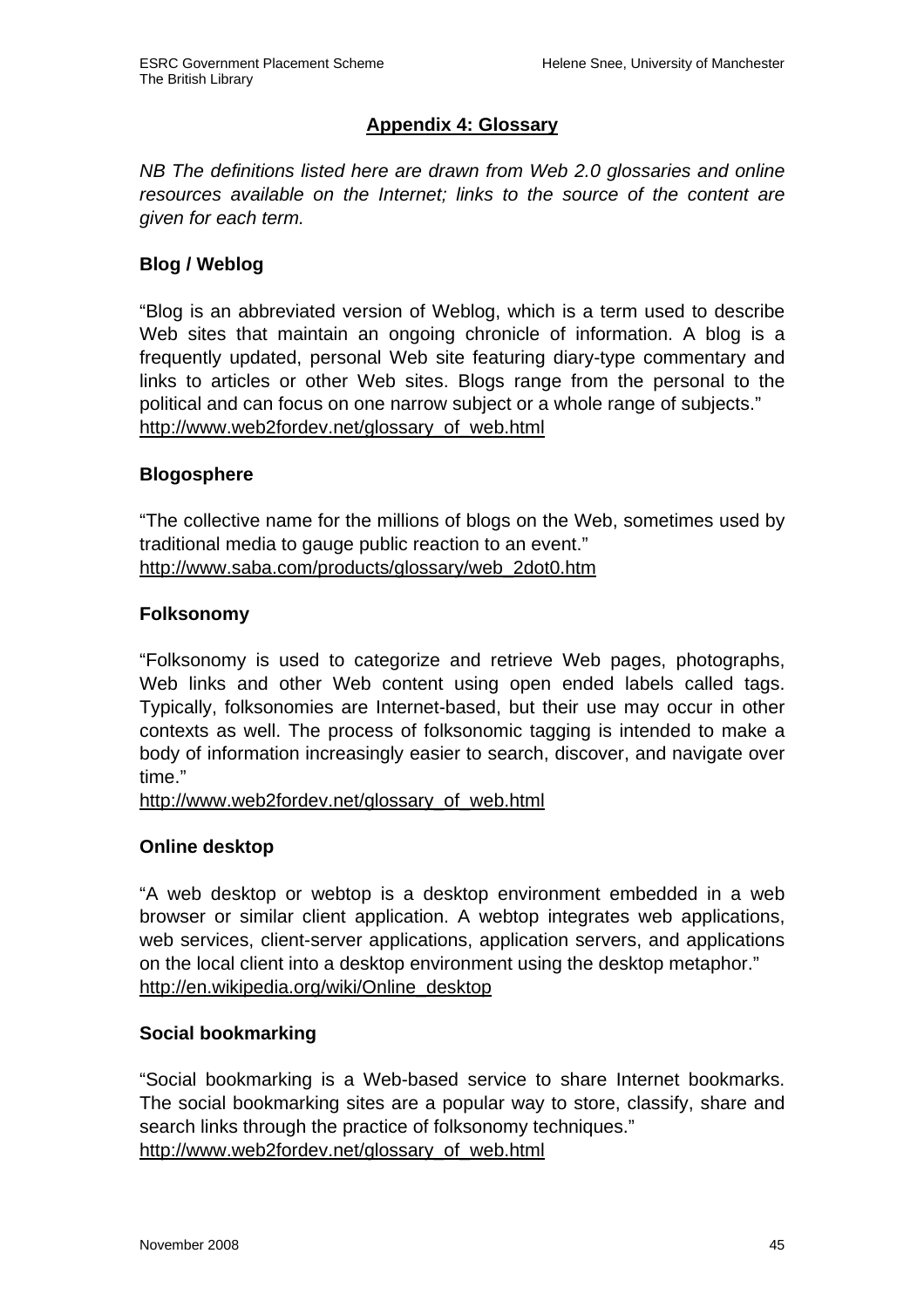## **Social networking**

"A method of connecting people with similar interests. Prime examples of this are LinkedIn and Plaxo in business environments, and Friendster, Facebook, and mySpace in social situations (although there has been some crossover). The power of social networking comes from the ability to search for and connect to people based on some aspect of how they describe themselves, and then gaining access to that person's friends and their interests." http://www.saba.com/products/glossary/web\_2dot0.htm

## **Social software**

Social software is a type of software or Web service that allows people to communicate and collaborate while using the application. http://www.web2fordev.net/glossary\_of\_web.html

#### **Spam**

"Spamming is the abuse of electronic messaging systems to indiscriminately send unsolicited bulk messages. While the most widely recognized form of spam is e-mail spam, the term is applied to similar abuses in other media". http://en.wikipedia.org/wiki/Spam\_(electronic)

## **Tags**

"A tag is a (relevant) keyword or term associated with a piece of information (like a picture, article, Web site, or video clip), thus describing the item. Typically, an item will have more than one tag associated with it. Tags are chosen informally and personally by the author/creator or the consumer of the item - i.e. not as part of some formally defined classification scheme." http://www.web2fordev.net/glossary\_of\_web.html

## **User-generated content**

"User generated content… refers to various kinds of media content, publicly available, that are produced by end-users. The term entered mainstream usage during 2005 having arisen in web publishing and new media content production circles. Its use for a wide range of applications including problem processing, news, gossip and research reflects the expansion of media production through new technologies that are accessible and affordable to the general public. All digital media technologies are included, such as questionanswer databases, digital video, blogging, podcasting, mobile phone photography and wikis. In addition to these technologies, user generated content may also employ a combination of open source, free software, and flexible licensing or related agreements to further reduce the barriers to collaboration, skill-building and discovery."